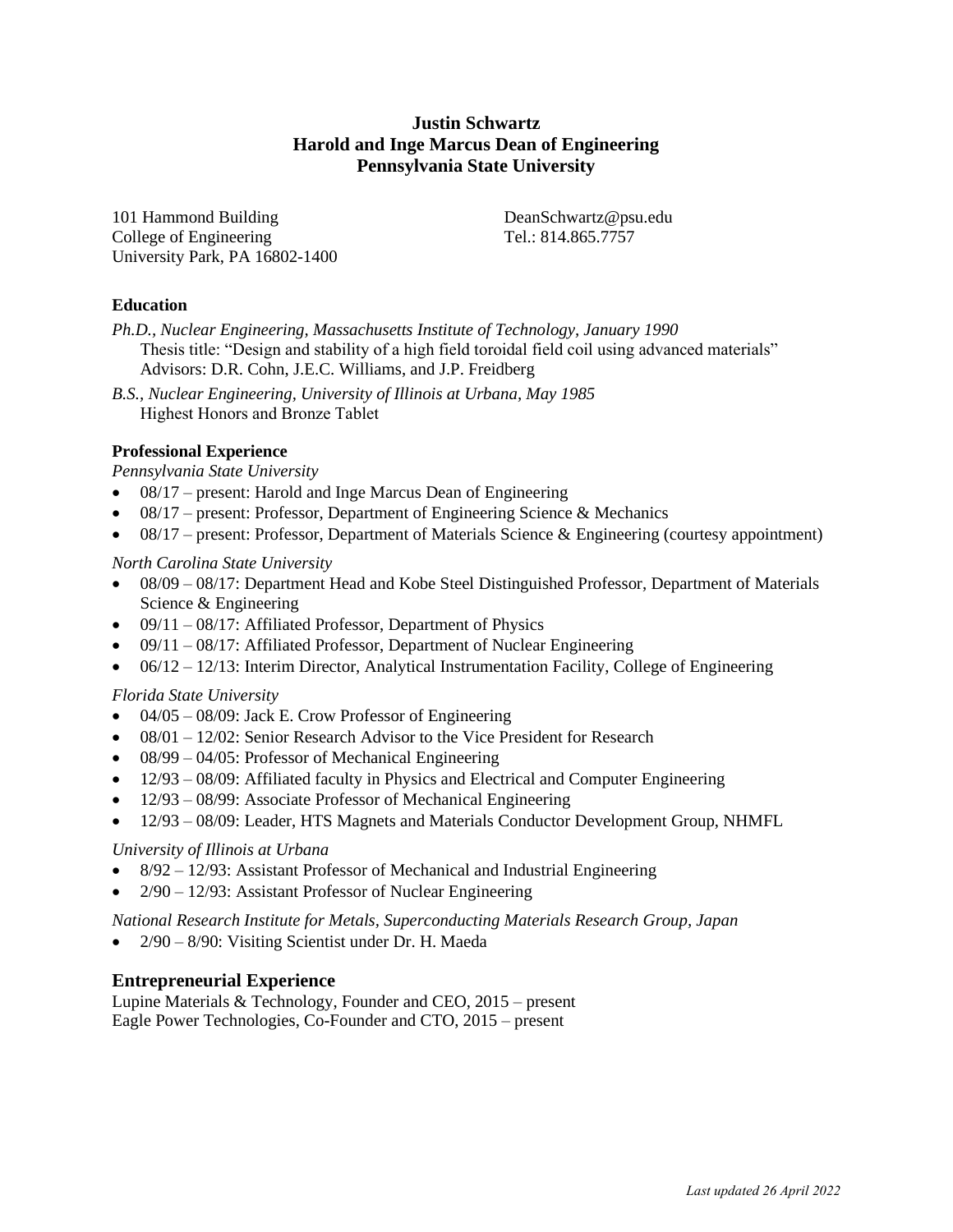### **ACADEMIC LEADERSHIP ACCOMPLISHMENTS**

#### Pennsylvania State University

- *Leading Penn State College of Engineering*
	- o 13 academic departments
	- o Over 520 faculty and 400 staff
	- o Over 12,000 students, primarily at University Park and across 21 campuses
	- o Over \$250M in annual expenditures, a 29% increase over four years
	- o Over \$400M endowment, a 69% increase over four years
	- o Over 110,000 living alumni
- *Organizational impact*
	- o Grew College tenure-line faculty by 30% over four years, including an 80% increase in female faculty, 100% increase in LatinX faculty, and an 80% increase in African-American faculty
	- o Grew College endowment by 70% (over \$50M/year in new gifts), including one of the largest gifts in the College's history (\$15.5M) to establish the Clark Scholars Program
	- o Grew College research expenditures and awards by over 50% over three years
	- o Led development and implementation of College Strategic Plan, building on four cornerstone themes: *Excellence, Equity, Sustainability, and Social Mobility.*
	- o Led creation of five-year College budgeting process aligned with new Penn State financial system, aligning financial decision making with the College Strategic Plan
	- o Led development and implementation of College Facilities Master Plan, leading to two new buildings currently construction on West Campus providing 395,000 square feet of new academic, research and student support space, transforming the College's footprint on campus. The \$313M projects are on-mission, on-time and under budget. A major building renovation and three additional buildings are anticipated in the master plan.
	- o Leading transformation of the College Promotion and Tenure Criteria using an open-source process engaging all College tenure-line faculty. The new criteria focus on faculty impact and motivate faculty to focus on their impact and to aim for the highest levels of achievement.
	- $\circ$  Led College rebranding and transformation of marketing & communications, focusing our attention on engineering's role in impacting the world through university-wide multidisciplinary research and education
	- o Led successful ABET accreditation with 19 programs and no shortcomings or weaknesses
	- o Leading tenure-line faculty co-hiring initiatives, including co-hires with the Applied Research Laboratory, School of International Affairs, Penn State Law, and between various departments in College of Engineering. These initiatives establish the College of Engineering as a campus-wide leader while reducing barriers to inter-college faculty collaborations.
	- o Launched 125<sup>th</sup> Anniversary celebration

# • *Engineering Equity Action*

- o Leading the development of a College-wide Equity Action Plan, a holistic effort targeting significant and sustainable changes in College culture and demographics through cultural transformations and operational modalities, including alignment with new College promotion and tenure criteria and creating a broad definition of inclusion that goes beyond traditional minoritized groups in engineering
- o Created and successfully recruited new Associate Dean for Equity and Inclusion position, as a tenured role, elevating the importance of E&I to the highest level within the College
- o Diversified college leadership with first African-American Associate Dean, first LatinX Department Head, first LatinX Assistant Dean, first LGBTQ+ Department Head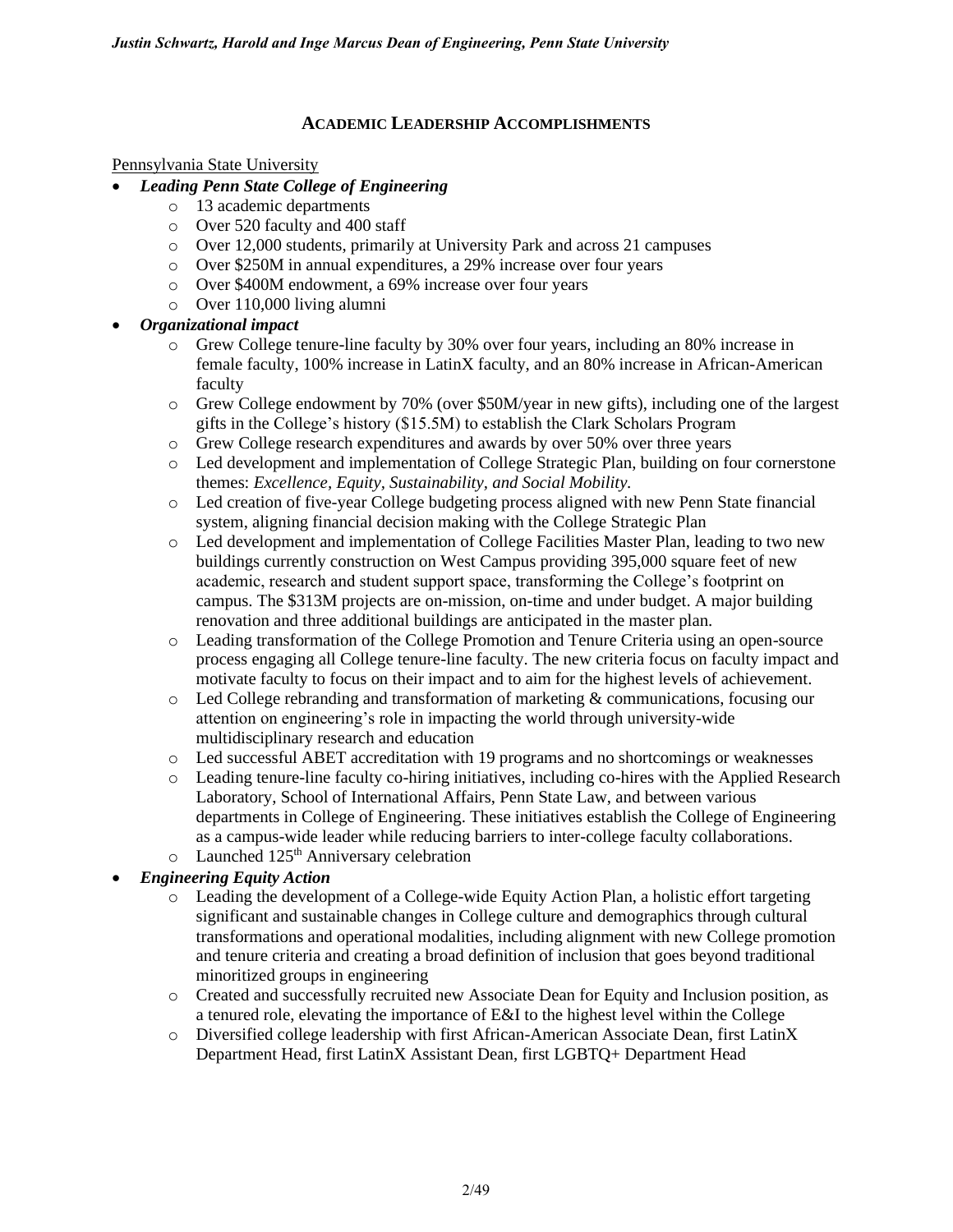- o Defined quantitative goal to achieve gender equity in undergraduate population in seven years and under-represented minority demographics matching the Commonwealth of Pennsylvania
- o Transformed college leadership and faculty hiring processes and protocols
	- o 70% increase in female tenure-line faculty, 90% increase in LatinX/Hispanic tenure-line faculty, and 17% increase in tenure-line African-American faculty in 4 years
- o Led Penn State into the Partnership for Faculty Diversity program, creating a pipeline of postdoctoral researchers from minoritized groups and mentoring them to tenure-line faculty careers
- o Launched equity-centric faculty search process, resulting in expanded diversity in our faculty applicant pool and the recruitment of an African-American computer scientist
- o Targeted corporate and alumni fund raising in support of equity
- o Created *Impact Scholars* program, transforming our scholarship awarding protocols, significantly improving female and under-represented minority yield
- o Created Allies program to engage entire college population as equity partners

# • *Clark Scholars Program*

- o Secured \$25M endowment (\$15M gift from the A. James and Alice B. Clark Foundation and \$10M from Penn State) to support 40 full-time undergraduate students
- o Clark Scholars are a visible, cohesive cohort who have shown a drive to succeed academically and a willingness to seize opportunities in their lives and their schooling.

# • *Interdisciplinary-initiatives*

- o Created first-in-the-world *Law, Policy and Engineering Initiative*, bringing together faculty from the College of Engineering, Penn State Law, and Penn State School of International Affairs
	- **•** Developing integrative academic degree programs for undergraduate, graduate and professional students, including Master's of Engineering in Engineering, Law and Policy, and multiple Integrated Undergraduate-Graduate degree programs with the School of International Affairs
	- **Establish research and scholarly collaborations across engineering disciplines**
	- LPE Symposia on: Election Security (2018), Biodevices (2019), Autonomous Vehicles on Land and in the Air (COVID-delayed to 2021)
- o Leading partnership with the United Nations Economic Commission for Europe to renew and expand the *Global Building Network*
- o Expanded the Center for Neuroengineering in partnership with the Huck Institutes for Life Science
- o Expanded relationships with College of Medicine, College of Health and Human Development, and Eberly College of Science through multiple, strategic faculty co-hires
- o Collaborated in development and launch of Penn State's Consortium to Combat Substance Abuse (led by Penn State's Social Science Research Institute)
- o Launched Project Drawdown-Penn State Partnership
	- Partnered with Penn State's Institutes for Energy and the Environment to build relationship with Project Drawdown, establishing Penn State as Drawdown's primary academic partner
	- Member of Project Drawdown "Braintrust"
	- Created Drawdown Research Experiences for Undergraduates Program
	- Co-Chair of the 1<sup>st</sup> International Conference on Drawdown Research to Action: The Science of Drawdown
- o Launched College of Engineering Sustainability Council as part of the Penn State Sustainability Institute campus-wide initiative
- *College undergraduate success initiatives and transformations*
	- o Transitioned entrance-to-major from four semesters to two semesters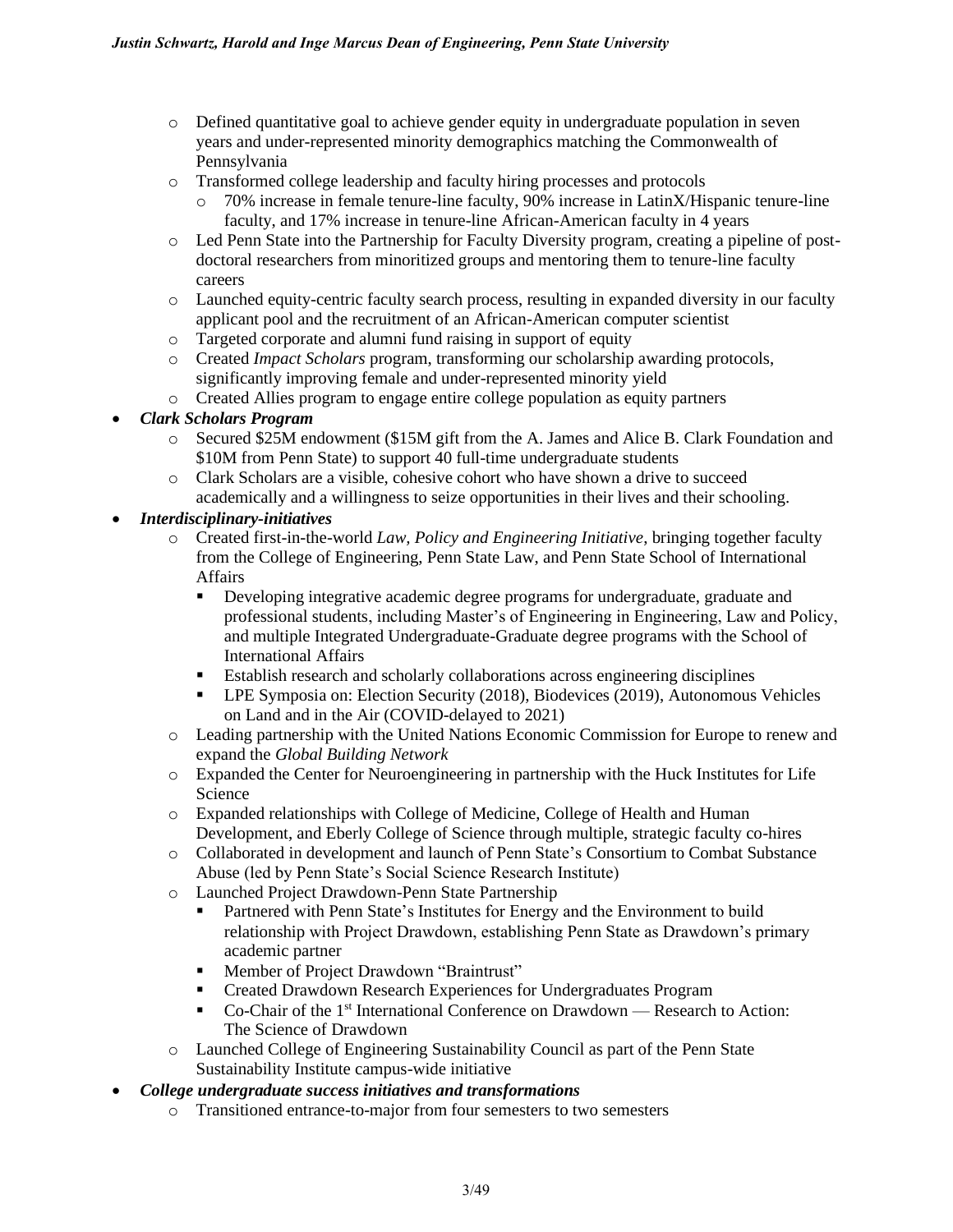- o Launched "Exposure to Major" Initiative, including video content to inform students and parents of high school and early-career undergraduate students about the impact of engineering disciplines
- o Launched *Engineering Connect* program to scale-up small bridge programs with an aim to serve over 1000 incoming undergraduates per year, throughout their first year
- o Initiated *Return to Intern* internships program to serve international undergraduate students
- $\circ$  Launched transformation of  $1<sup>st</sup>/2<sup>nd</sup>$  year engineering curriculum
	- engage all engineering students in hands-on engineering design
	- expose all engineering students to the breadth of the engineering discipline
	- **•** infuse equity, diversity and inclusion into undergraduate curricula

### • *College research growth initiatives and transformations*

- o Launched seed grant programs to
	- re-engage mid-career faculty with low research output
	- encourage highly successful faculty to expand their research into higher-risk, higherpayoff areas
	- **•** encourage faculty to pursue large interdisciplinary research centers such as the NSF ERC and STC programs
	- **EXECUTE:** increase collaborations with the College of Medicine
	- **•** increase interdisciplinary research
	- advance commercialization of faculty IP towards commercialization
- o Established processes to quantify seed grant return-on-investment
- o Restructured and expanded College's Corporate and Industry Engagement
	- Concierge relationship-building to support research, philanthropy and career services
	- Expanded College Industry and Professional Advisory Committees via matrix structure to continue department-centric committees while also engaging in college-wide initiatives
- o Seeded new interdisciplinary research centers/consortia (italics are launched, other's inprogress)
	- *Consortium on Integrated Energy Systems*
	- *Center for Radar Engineering, Science, and Technology*
	- *Center for Gas Turbine Research, Education, and Outreach*
	- *Center for Structural Oncology*
	- *Center for Biodevices*
	- *Center for Artificial Intelligence Foundations and Engineered Systems*
	- *Center for Engineering Mental Health*
	- Center for Advanced Catalysis
	- Center for Climate Solutions and Sustainability Assessment
	- Center for Internet of Integrated Intelligent Biosensors
	- Center for Digital and Advanced Manufacturing Processes and Systems
	- Center for Plasma Science and Engineering
	- Center for Autonomous Construction
- *College commitment to defense research, development, and education*
	- o Created and successfully hired College of Engineering Defense Liaison
	- o Reinvigorated College relationship with the Applied Research Laboratory
		- Growing collaborative research
		- **EXECUTE:** Streamlining Affiliate status and graduate standing in CoE for ARL faculty
		- Launched new tenure-line faculty co-hire program and recruited inaugural faculty member
		- Developing *Defense Scholars* program for CoE faculty
	- o Expanding relationship with Navy Submarine Force
		- **•** Direct partnership with commander of Pacific Submarine Fleet (Rear Admiral)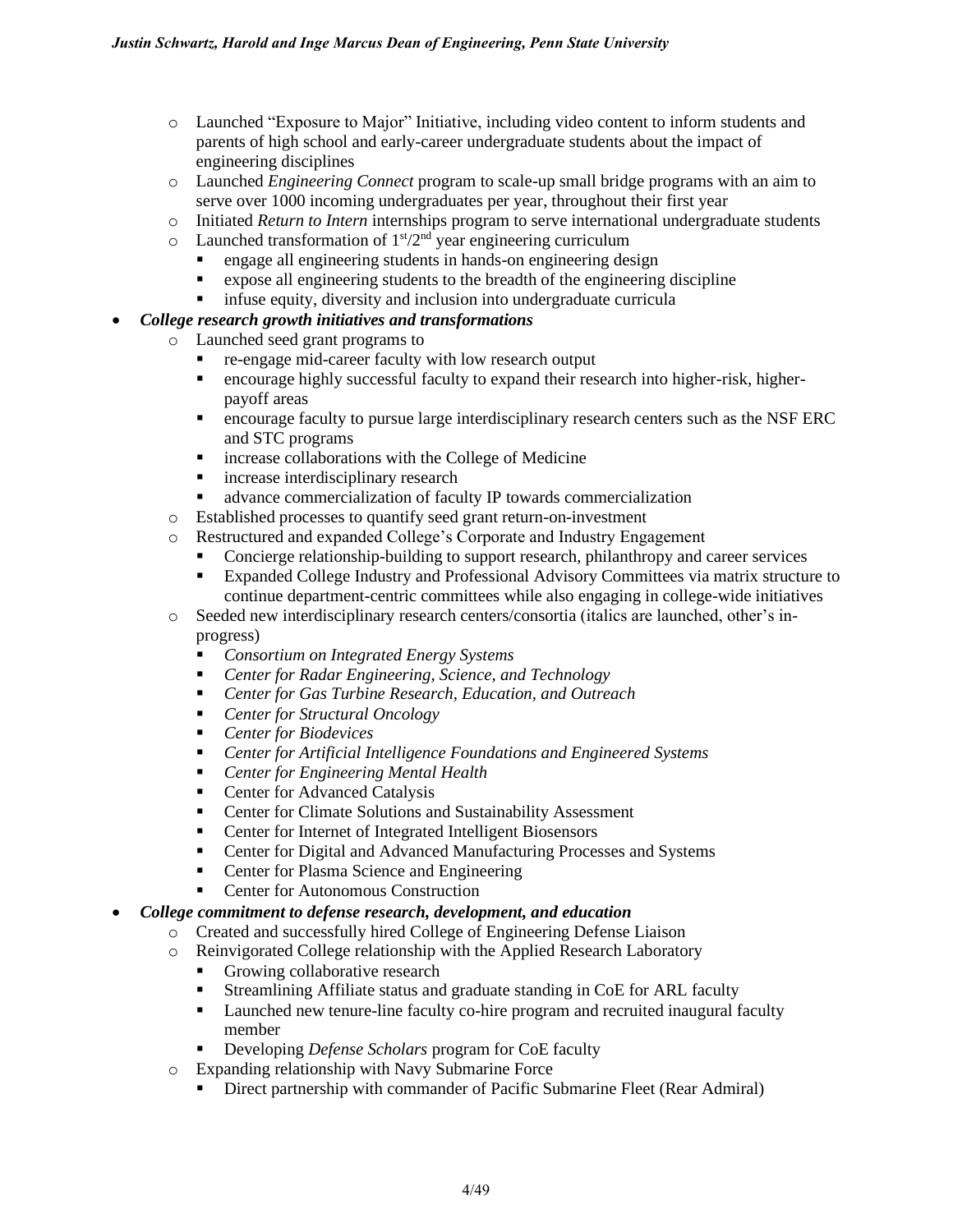- Co-led (w/RADM) Navy Science and Technology Forum bringing together keymembers of the Navy submarine force R&D leadership, ONR program managers, and Penn State faculty
- o Establishing partnership with AFIT to enable graduate school opportunities for active officers
- *University service*
	- o Global Academic Leadership Council
	- o Chair, Council of Academic Dean (2020-22)
	- o Penn State Strategic Budget Task Force
	- o Executive Committee, Institutes for Energy and the Environment
	- o Executive Committee, Huck Institutes for Life Science
	- o Executive Committee, Institute for Computational and Data Sciences
	- o Chair, Senior Vice President for Research Search Committee
	- o Academic Leadership Forum Planning Committee
	- o Corporate Relations Committee
	- o Conflict of Interest Committee
	- o Information Technology Executive Advisory Council (fka CIO Advisory Council)

### North Carolina State University

- Lead NCSU MSE department of 28 FTE tenure/tenure-track faculty, 35 technical and non-technical staff, and ~300 students
- Grew NCSU MSE faculty by 47%, including significant diversification
	- o Fourteen tenured/tenure-track faculty additions (74% success rate)
	- o Eleven successful retentions of faculty with outside offers (100% success rate)
	- o Increased under represented group faculty from 10% to 30%
	- o Six Assistant Professors combined to win eight NSF CAREER and DoD YIP awards
- Grew graduate program by 95% while increasing student quality and percentage of domestic students
- Grew undergraduate program by 200%, while increasing female population to >30%
- Improved graduate program ranking from 31 to 15
- Improved undergraduate program ranking from >25 to 16
- Grew departmental endowment by >100%
- Grew research awards and expenditures over 100% over four years
- Co-leading inter-college Cluster Hire in Carbon Electronics; will bring at least five additional faculty to NCSU in MSE, Physics, and other departments
- Established (and raised endowment for) Distinguished Lecture Series; hosted speakers including John Cahn and Mildred Dresselhaus
- Launched new M.S. Nano Engineering program
- Successfully led ABET review, receiving full accreditation
- Expanded undergraduate program to include a biomaterials concentration; nanomaterials concentration currently under development
- Revamped undergraduate laboratories into a departmental "showpiece"
- Recruited new corporate partners for Senior Design and summer high school camps
- Led the Analytical Instrumentation Facility(AIF), a shared user facility with 10 FTE staff, through an organizational transition
- Expanded NCSU AIF capabilities with over \$6M in new equipment acquired with federal, state and university funds

Florida State University

• Led Cluster Hire Initiative in Materials Processing, Growth and Characterization, a multidisciplinary initiative that added four new faculty members specializing in materials research; two of the four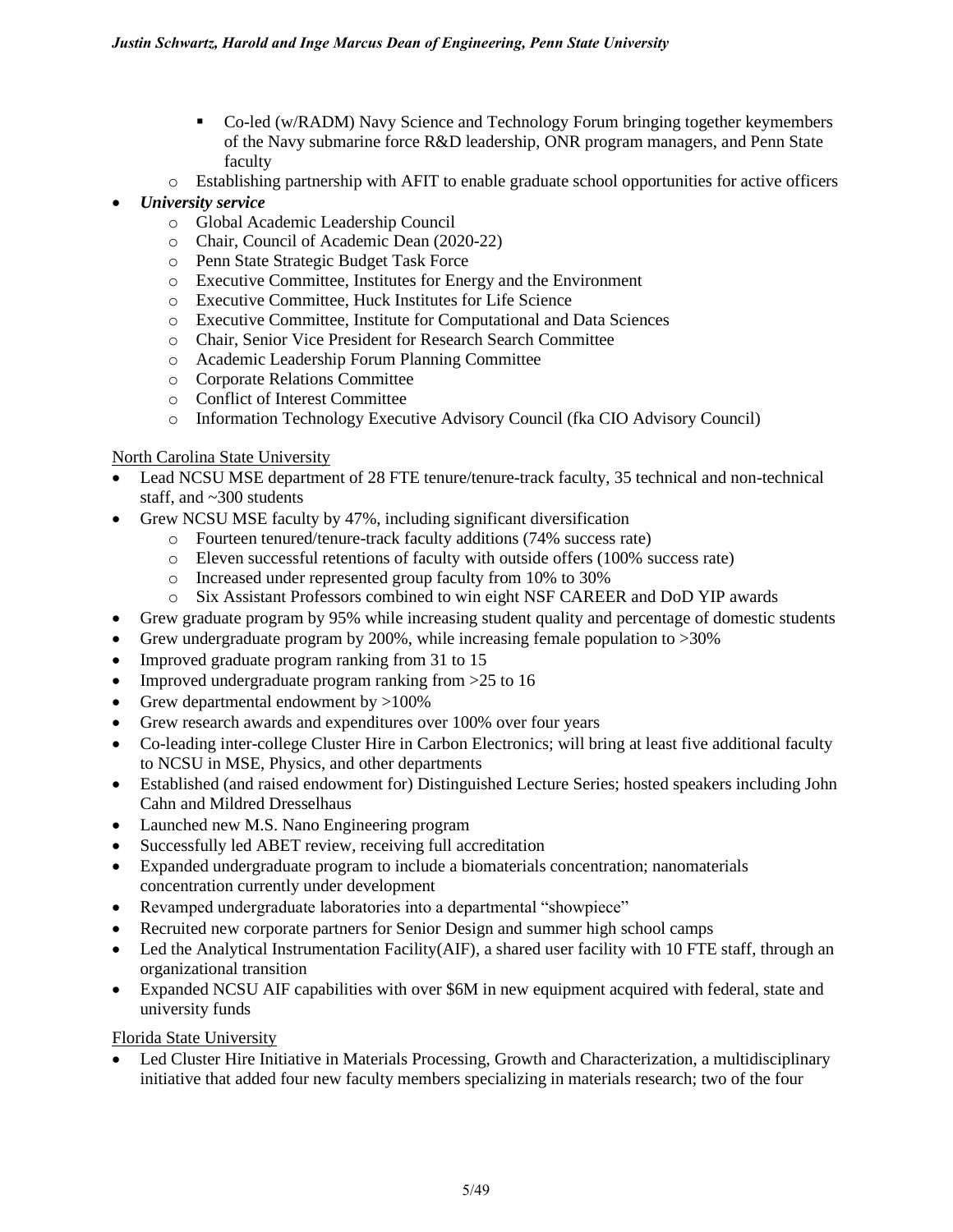hired are female. New faculty hired with appointments in Physics, Chemical Engineering, Mechanical Engineering and Industrial Engineering

• Led initiative with NHMFL educators and high school teachers to develop and implement a secondary school curriculum in superconductivity

# **AWARDS AND HONORS**

- Academic Ally Award, Impact.Engineered, ASME, 2021
- John Bardeen Award, TMS Functional Materials Division, 2018
- Commencement Speaker, Penn State University Graduate College, May, 2018
- Douglas D. Osherhoff Distinguished Lecturer, Universidad Autonoma Cuidad Juarez, Instituto De Ingenieria Y Tecnologia, Mexico, November, 2017
- Plenary Speaker, IEEE International Conference on Applied Superconductivity and Electromagnetic Devices, Shanghai, China, 2015
- Fellow, ASM International, "For the advancement of high temperature superconductors and their applications as well as supporting the fledgling superconducting materials technology industrial base, and for advancing diversity in materials science and engineering," 2015
- Fellow, American Association for the Advancement of Science (AAAS), "For distinguished contributions to the field of applied superconductivity, particularly for the advancement of high magnetic fields and for the integration of experiment and computation," 2015
- IEEE Council on Superconductivity Award for Significant and Sustained Contributions to Applied Superconductivity, 2014 (highest award from the IEEE Council)
- 2013 Van Duzer Prize, for best paper in the *IEEE Transactions on Applied Superconductivity*, IEEE Council on Applied Superconductivity (awarded in 2014)
- 2012 Van Duzer Prize, for best paper in the *IEEE Transactions on Applied Superconductivity*, IEEE Council on Applied Superconductivity (awarded in 2014)
- NCSU Alumni Association Outstanding Research Award for 2012-13 (awarded in 2014)
- Papers selected as a *Superconductor Science & Technology* Highlight six times from 2013-2016
- Plenary Speaker, IEEE International Conference on Applied Superconductivity and Electromagnetic Devices, Beijing, China, 2013
- North Carolina State University Diversity Award, 2011
- Plenary Speaker, 20<sup>th</sup> International Conference on Magnet Technology (IEEE Conference), 2007
- Special Award for Exceptional Service, FAMU FSU College of Engineering, 2007
- Engineering Research Award, FAMU FSU College of Engineering, 2005
- Fellow, IEEE, "for contributions to high temperature superconductors and magnet systems," 2004; one of youngest Fellows in IEEE history
- Engineering Research Award, FAMU FSU College of Engineering, 2001
- Plenary Speaker, Korean Superconductivity Society, KSS2000, South Korea, 2000
- Roger W. Boom Award, Cryogenic Society of America, 1998
- Developing Scholar Award, Florida State University, 1996
- Nuclear Engineering Students Award for Undergraduate Teaching, 1991
- NSF/Science and Technology Agency of Japan Fellowship, 1990
- Magnetic Fusion Energy Technology Fellowship, U.S. Department of Energy, 1985-1990

# **PROFESSIONAL SERVICE ACTIVITIES - EXTERNAL**

- Society for Hispanic Professional Engineers Academic Partnership Council, 2022 present
- Invited panelist, United Nations Economic Commission for Europe Cyber Monday Virtual Panel on High Performance Buildings, April 2021
- Invited panelist, MIT Forum for Equity: Equity in Engineering Education, February 2021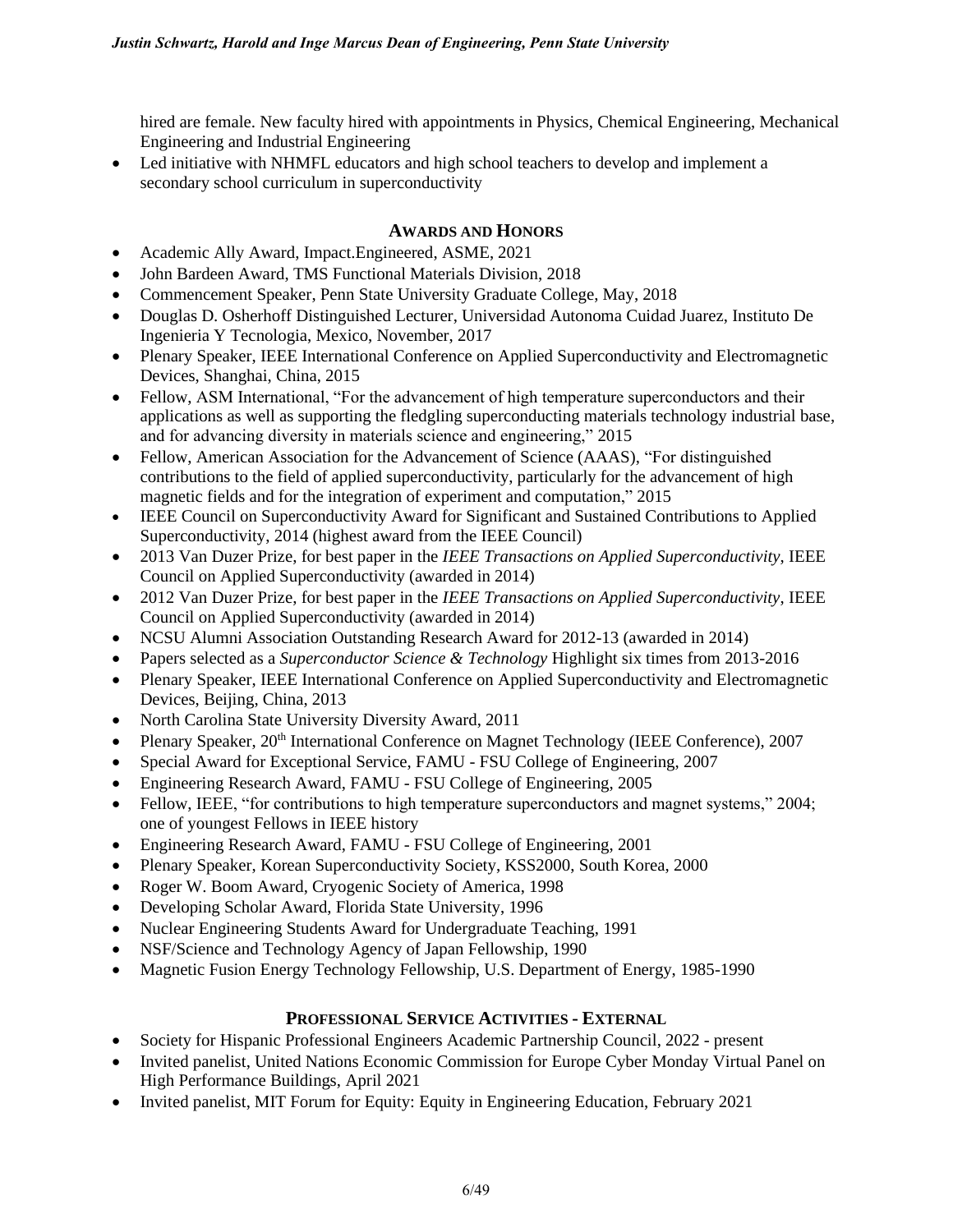- Co-leading Big10+ Deans effort to infuse equity and inclusion in engineering curricula via collaboration with ABET and ASEE, 2020-present
- Member, National Academy Defense Science Deans' Roundtable Linking Academic Engineering Research and Defense Basic Science, 2019-present
- ASEE International Committee, 2019 present
- Advisor, Project Drawdown, 2018 2020
- Department reviewer, Dept. of Materials Science and Engineering, University of Virginia, 2021
- Department reviewer, Dept. of Materials Science and Engineering, University of Central Florida, 2019
- Department reviewer, Dept. of Materials Science and Engineering, University of Florida, 2016-2017
- Invited Speaker and Panelist, TMS Diversity Summit, 2016
- Advisory Board, *Superconductor Science & Technology*, 2015-2018
- Scientific Program Committee, International Conference on Magnet Technology, Korea, 2015
- Invited Panelist, Symposium on "The Future of Materials Science and Engineering: An Industry Perspective," Georgia Tech, May 2013
- Board of Visitors, Army Research Office, Materials Science Division, May 2013; Chair, May 2015
- Chair, Graduate Program Review, Dept. of Materials Science and Engineering, Virginia Tech, 2013
- Chair, Workshop on Ethnic Diversity in Materials Science & Engineering, December, 2012
- CERN, Academic Training Instructor on Applied Superconductivity, June, 2012
- Advisory Board member, Department of Materials Science and Engineering, Virginia Tech, 2012- 2016
- University Materials Council
	- o Executive Committee, Elected At-large member, 2011-2013
	- o Vice-Chair, 2013-2014
	- o Chair, 2014-2015
	- o Gender Equity Committee, 2010 2017
- IEEE
	- o Council on Superconductivity, Fellows Committee, Vice-Chair, 2013-2014; Chair, 2015-2018
	- o Editor-In-Chief, *IEEE Transactions on Applied Superconductivity*, 2005 2012
	- o International Steering Committee, 2015 ASEMD
	- o Associate Editor, IEEE Technology News, 2010 2012
	- o Council on Applied Superconductivity, Fellow Review Committee, 2011 2013
	- o Representative of the Council on Superconductivity to the Board of Trustees of the Federation of Materials Societies, 2007 – 2011
	- o Editor for Magnets and Magnet Applications, *IEEE Transactions on Applied Superconductivity*, 1998 – 2005
	- o Member of the Council on Applied Superconductivity Executive Committee, 1998 *present*
	- o Chair, Van Duzer Prize Selection Committee, 2006 2012
	- o Technical Committee on Electronic Publishing, 2000–2002
	- o Distinguished Lecturer Committee (Chair), 2001–2002
- Applied Superconductivity Conference, Incorporated (a  $501(c)(3)$ )
	- o Chairman of the Board and Conference Chairman, 2002–2004
	- o Board of Directors Executive Committee, 1999–2004
	- o Board of Directors, 1996 2008
- Materials Research Society
	- o MRS Medal Selection Committee, 2014 2018
	- o Broadening Participation Subcommittee, 2015– 2018
	- o Co-Chair, Acta Materialia Gold Medal Forum: Frontiers in Thin-Film Epitaxy and Nanostructured Materials, 2011 Spring Meeting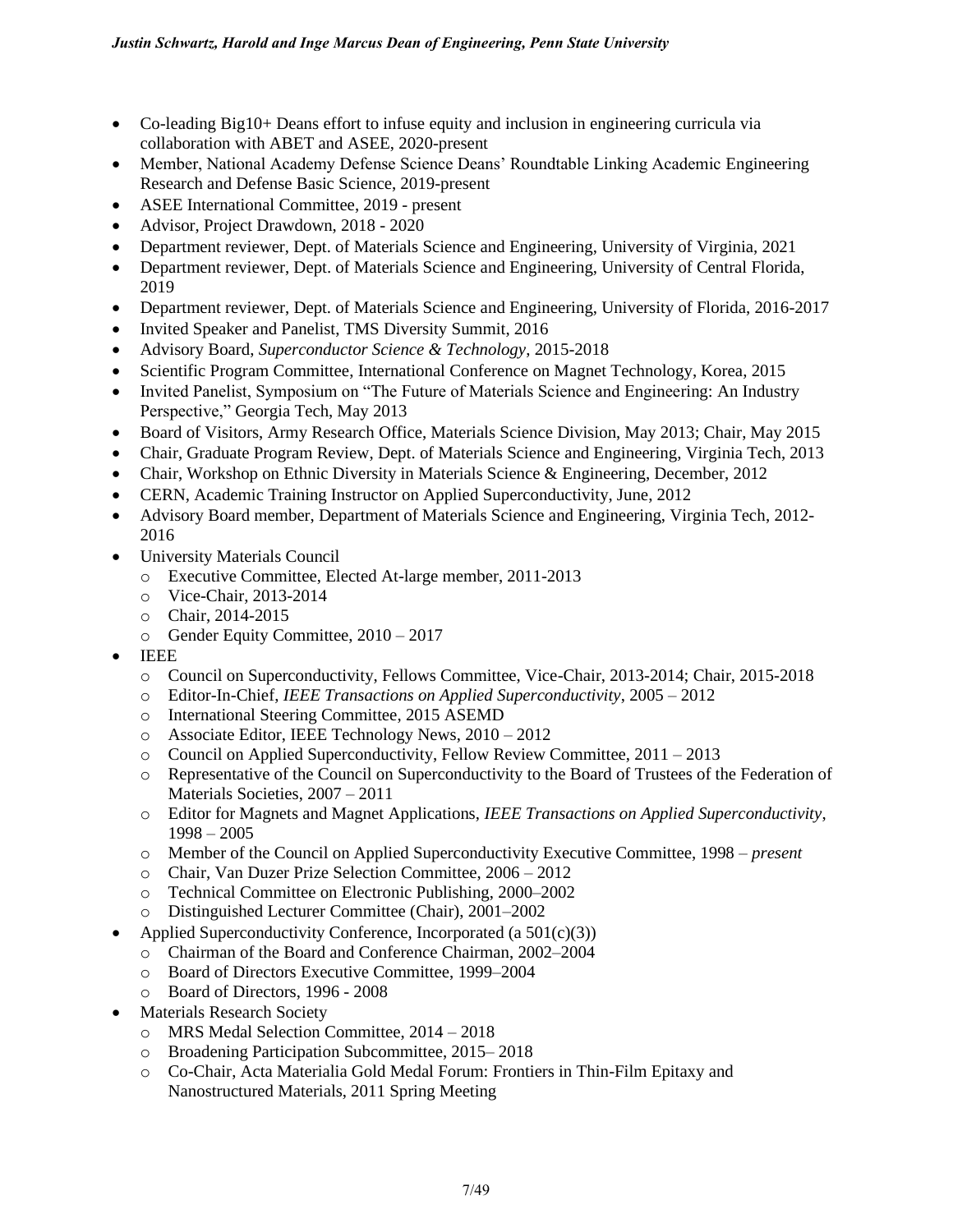- o Editor, Journal of Materials Research, Focus Issue: Frontiers in Thin-Film Epitaxy and Nanostructured Materials, 2013
- MS&T 2011, co-Chair, Acta Materialia Gold Medal Symposium, Columbus, Ohio, USA, October 16-20, 2011
- ASM Honorary Membership Committee,  $2009 2011$
- International Advisory Board, 6th International Conference "Science and Engineering of Novel Superconductors" of the 5th Forum on New Materials
- Review Panel Member, Naval Research Laboratory, Advanced Functional Oxides, 2007
- European Conference on Applied Superconductivity
	- o International Advisory Board, 2012 2013
	- o Board of Directors, 2002 2008
- Review Panel Member, Director's Review of the Fermilab High Field Superconducting Magnet Program, 2006
- U.S.-Japan Workshop on High- $T_c$  Superconductors o Chair, U.S. Delegation, 1996-1999; Workshop Chair, 1997; Proceedings Editor, 1997
- International Advisor to the 2007 International Conference on Magneto Science
- Manuscript reviewer for *Nature Communications, Journal of Applied Physics*, *Applied Physics Letters*, *Journal of Materials Research, Superconductor Science and Technology*, *Journal of Physics and Chemistry of Solids*, *Physica C*, *Advanced Materials*, *IEEE Transactions on Vehicular Technology, Journal of Physics D: Applied Physics, IEEE Transactions on Applied Superconductivity, IEEE Transactions on Magnetics, Cryogenics*
- Proposal reviewer for the National Science Foundation, U.S. Department of Energy, ARPA-E

#### **LEADERSHIP TRAINING**

- "Understanding and Managing Behavioral Differences," Tracom Group Social Style training program, 2015
- Strategic Leadership Training Program, NCSU, 2012-13

#### **PROFESSIONAL SERVICE ACTIVITIES – NCSU AND FSU**

- Women and Minority Engineering Programs National Advisory Board, NCSU College of Engineering, 2017
- Eastman Chemical Center of Excellence Research Steering Team, 2012 2017
- Reactor Safety and Audit Committee, 2012-2017
- Council on the Status of Women, 2011-14
- Biomedical Engineering Graduate Program Review Committee, 2011
- Vice Chancellor's Task Force on Shared Facilities for Materials Research, 2010-12
- Physical Environment Committee, 2010-12
- Led FSU Cluster Hire Initiative in Materials Processing, Growth and Characterization, 2006-2009
- FSU GAP Committee, 2005-2009
- NHMFL Fellowship Committee, 2004–2005
- Panel Member, Council on Research and Creativity Grant Writing Workshop, 2004
- Mechanical Engineering Faculty Search Committee, 2002-2003; Co-chair 2003–2004
- Co-Chair, Magnet Science & Technology Steering Committee, 2003
- Magnet Science & Technology Director Search Committee, 2003
- Co-Chair, Committee on Expanding Corporate Research Support, 2002–2003
- Liaison on research to the Mechanical Engineering Advisory Committee, 2002–2004
- Chair, Center for Advanced Power Systems Research Committee, 2002–2004
- Center for Advanced Power Systems Budget Committee, 2002–2003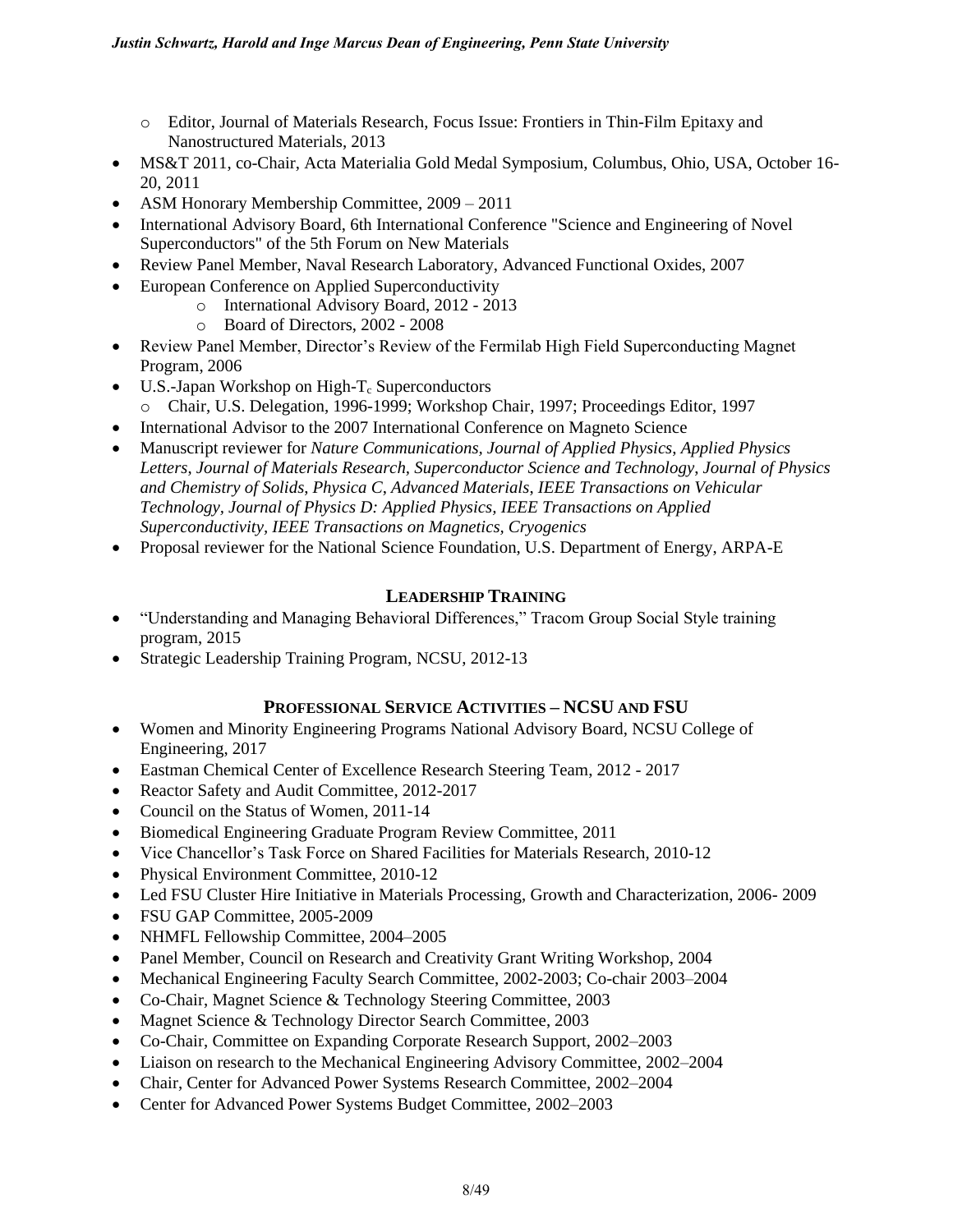- FSU Promotion & Tenure Committee, 2002–2003; 2003–2004
- College of Engineering Promotion & Tenure Committee, 2002–2003; 2003–2004 (chair)
- Senior Research Advisor to the Vice President for Research, 2001-02
- Council on Research and Creativity, 1997–2000; 2001–2002
- Biomedical Activities Committee, 2001–2003
- Committee on Future Research Directions, 2001–2002
- FSU representative on the Southeast University Research Association, Council on Materials Science and Engineering, 1994–1997

### **RESEARCH INTERESTS AND ACCOMPLISHMENTS**

Primary research focus is on the underlying science that drive performance and system integration of superconducting magnets, optical fiber distributed sensors, magnetic and multiferroic materials. Interests include the prevention of functional failure, systems optimization, manufacturing, processing, packaging and integration. Research is cross-disciplinary, integrating physics and chemistry of novel materials with mechanical, electrical, magnetic, thermal, and systems issues, bridging the underlying nanoscopic phenomena to macroscopic behaviors.

Some specific research accomplishments include:

- Established world record for highest magnetic field generated by a superconducting magnet
- First to use magnetic fields to texture oxides during thermal processing
- Recognized world leader in understanding quench behavior in high temperature superconductors
	- First to quantify slow normal zone propagation in HTS conductors and quench-induced failure
		- o First to develop experimentally validated, multiscale, quench model that links microstructural behaviors to macroscopic behavior and conditions
		- o First to identify thermally-conducting electrical insulator as key to enhanced quench protection; worked closely with small business to effectively develop such an insulator
		- o First to identify and develop Rayleigh-scattering interrogated optical fibers (RIOF) as sensors for quench detection. RIOF is now recognized as the best option for protecting HTS magnets.
- Coupled mechano-thermo-electro-magneto failure issues that limit performance & lifetime
	- o Developed real-time imaging of crack initiation and propagation, and its relationship to quench propagation, via magneto-optical imaging
	- $\circ$  First to identify axial compression failure mode in Bi<sub>2</sub>Sr<sub>2</sub>Ca<sub>2</sub>Cu<sub>3</sub>O<sub>z</sub> superconducting tapes
	- o First to explain microstructural causes of quench-induced failure in HTS conductors
- Tailoring defects and structure to enhance functional properties
	- o First to incorporate carbon nanotubes and oxide nanoparticles into a ceramic matrix
	- $\circ$  First to irradiate doped Bi<sub>2</sub>Sr<sub>2</sub>CaCu<sub>2</sub>O<sub>x</sub> and HgBa<sub>2</sub>CuO<sub>x</sub> superconductors for controlled defects and enhanced magnetic flux pinning
- Advanced oxide thin film heterostructures
	- $\circ$  First to use chemical solution deposition to achieve NiFe<sub>2</sub>O<sub>4</sub> films with random orientation, uniaxial texture and epitaxy, with properties as good or better than vacuum-deposited films

# **COLLABORATIONS AND CONSULTING**

- Luna Innovations, 2018 present
- American Superconductor Corporation, 1995 2009; 2014 2020
- Advanced Conductor Inc.,  $2018 2020$
- Northrop-Grumman,  $2013 2017$
- Tai Yang Research Corporation/Energy2Power Corporation, 2011 2017
- CREE, 2010 *–* 2016
- Grid Logic, Inc.,  $2010 2016$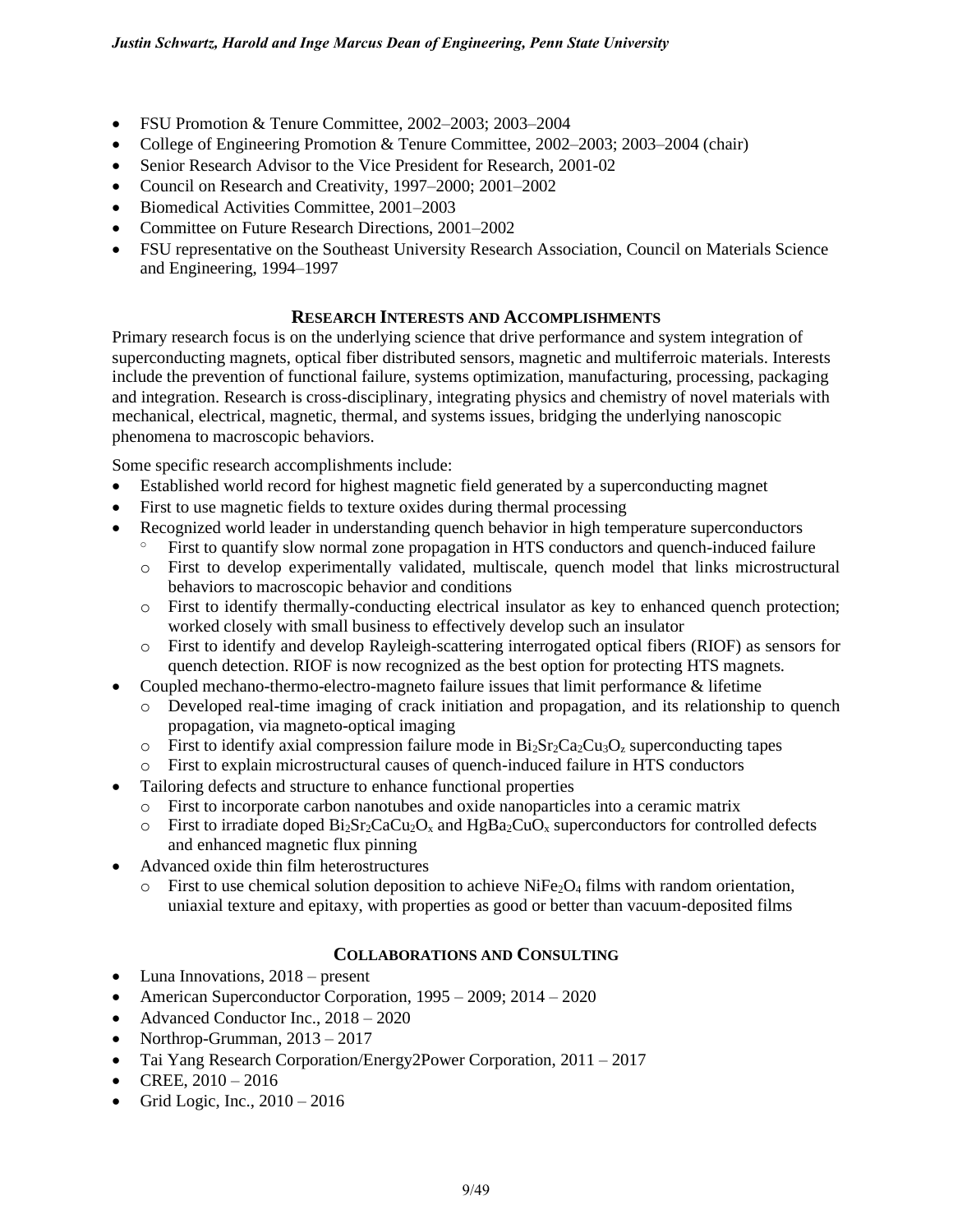- *n*Gimat,  $2008 2016$
- General Electric Corporation, 2009 2015
- Muons, Inc.,  $2007 2015$
- SuperPower,  $2004 2015$
- Supercon, Inc.,  $2003 2015$
- Solid Material Solutions, 2014 2015
- Sonic Blue,  $2014 2015$
- Boeing Corporation,  $2009 2010$
- Nove Technologies, Inc.,  $2006 2010$
- Oxford Superconducting Technology, 1996 2009
- Superconducting Systems, Inc., 2000 2001
- Maine Research and Technology,  $2000 2001$
- Frederic R. Harris, Inc.,  $1999 2000$
- Nordic Superconductor Technologies, 1998 2001
- EURUS Technologies, 1997 2000
- Southwire Company, 1997 1998
- MAGLEV 2000 of Florida Corporation, 1996 2001
- UNIQUEST, University of Queensland (Australia), 1995 1998
- Intermagnetics General Corporation, 1995 1998
- BICC Cables (UK), 1993 1994
- National Research Institute for Metals (Japan), 1992 1994
- National Institute for Standards and Technology, 1992 1998
- General Motors Corporation, ElectroMotive Division, 1992
- Argonne National Laboratory, 1990 1998

# **RESEARCH AND SCHOLARLY PRODUCTS**

# **Patent activities**

Issued

- 1. J. Schwartz, T. Asano, H. Sekine, D.R. Dietderich, K. Inoue and H. Maeda, "Wire-in-tube process for bismuth system superconductors," Patent Agency of Japan #2272159, 1990
- 2. J. Schwartz, Ch. Wolters, and K.M. Amm, "Process for preparing mercury-barium-calcium-copperoxide-based superconductor materials," U.S. Patent Office, patent #5,858,926, issued January 12, 1999
- 3. J. Schwartz, C.C. Koch, Y. Zhang and X.T. Liu, "Formation of bismuth strontium calcium copper oxide superconductors," U.S. patent 9,773,962 B2, September 26, 2017.
- 4. W.K. Chan, Y. Wang, H. Song, and Justin Schwartz, "Hypersonic aircraft having homopolar motor with graded resistance," U.S. patent 10,507,913, December 17, 2019; "Aéronef hypersonique à moteur homopolaire à résistance progressive," international patent [WO2017218801A1](https://patents.google.com/patent/WO2017218801A1/fr?oq=wan+kan+chan) published December 21, 2017.
- 5. T. Kittel and J. Schwartz, "Ferrite thick films and the chemical solution based methods of preparation thereof," U.S. patent 10,577,253, March 3, 2020.
- 6. F. Scurti and J. Schwartz, "Self-monitoring superconducting cables having integrated optical fibers," U.S. patent 10,593,444, March 17, 2020.
- 7. J. Schwartz, F. Scurti, S. Rogers and W.K. Chan, "Self-monitoring superconducting tape via integrated optical fibers," U.S. patent 10,892,397, January 12, 2021.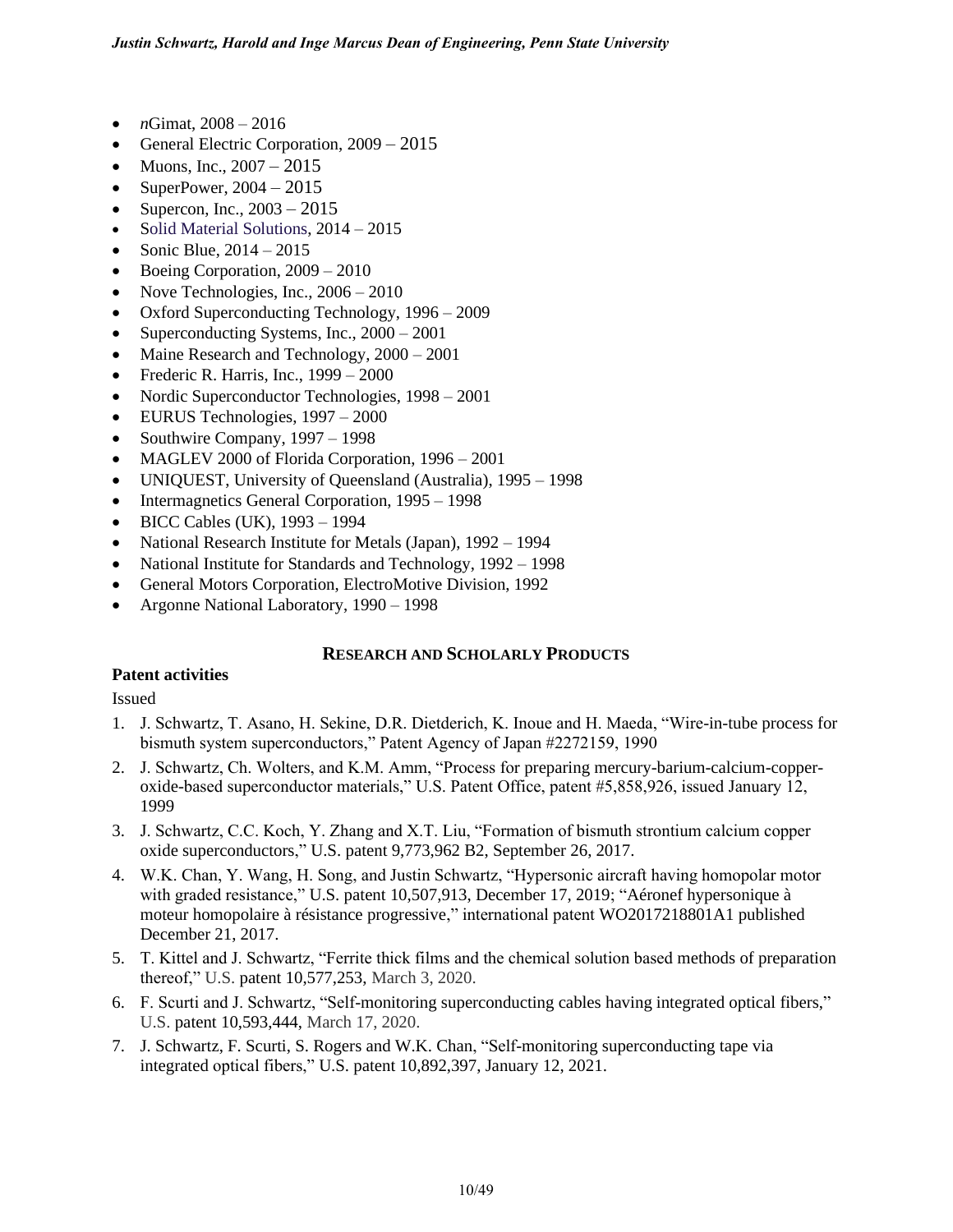### Pending

- 1. F. Scurti and J. Schwartz, "Enhanced optical fibers for low temperature sensing," U.S. patent application filed January 6, 2017.
- 2. Y. Wang, W.K. Chan, H. Song and J. Schwartz, "Mechanisms improving performance of superconducting magnets," provisional U.S. patent application filed June 15, 2016, Application No.: 62/350,485

### **Book Chapters**

- 1. J. Schwartz and H.W. Weijers, *Electrical Measurements on Superconductors by Transport* in Methods in Materials Research, Ed. by E. N. Kaufmann *et al.* (John Wiley & Sons, New York, 2000) pp. 5b.5.1 - 5b.5.20
- 2. J. Schwartz and P.V.P.S.S. Sastry, *Emerging Materials: Hg Superconductors*, Handbook of Superconducting Materials, Volume I, Part C, Chapter C4. Ed. By D.A. Cardwell and D.S. Ginley (Institute of Physics Publishing, Bristol, UK, 2003) pp. 1029-1048.
- 3. H.W. Weijers, P. Noyes and J. Schwartz, *Electrical Measurements on Superconductors by Transport* in Characterization of Materials Research, Ed. by E. N. Kaufmann *et al.* (John Wiley & Sons, New York, 2012) Revised Edition, pp. 616-636.
- 4. R. Jha, G. S. Dulikravich, M.J. Colaco, M. Fan, J. Schwartz, and C. Koch, "Magnetic Alloys Design Using Multi-Objective Optimization", Advanced Structured Materials series (eds.: Oechsner, A., da Silva, L.M., Altenbach, H.), Springer, Germany http://www.springer.com/series/8611.

### **Educational Materials/Curricula**

1. G.C. LaFrazza, J. Schwartz, S. Pamidi, U.P. Trociewitz, L. Ford and M. Johnson, *Project Superconductivity* (2004); Italian (2004) and German translations (2005)

A high school curriculum package comprised of a thirteen-activity teacher guidebook and a package of manipulatives with which to conduct the activities. The first English version was completed in October 2004 and was translated into Italian and German in 2005.

# **Commentaries and Viewpoints**

- 1. J. Schwartz, "Viewpoint: Are no-insulation magnets a paradigm shift for high-field DC superconducting magnets?" *Superconductor Science & Technology* **29** 050501 (2 pp) doi 10.1088/0953-2048/29/5/050501 (2016)
- 2. T. Richard and J. Schwartz, "Universities must lead on climate solutions", triblive.com (2019)

# **Peer-Reviewed Journal Publications**

*1988 – 1990*

- 1. D.R. Cohn, J. Schwartz, L. Bromberg and J.E.C. Williams, "Tokamak Reactor Concepts Using High Temperature, High Field Superconductors," *Journal of Fusion Energy* **7**(6), 91-94 (1988)
- 2. J. Schwartz, L. Bromberg, D.R. Cohn and J.E.C. Williams, "Performance Limits of High Field Tokamak Reactors," *Nuclear Fusion* **29**(6), 983-988 (1989)
- 3. J. Schwartz, J.E.C. Williams, L. Bromberg and D.R. Cohn, "A Commercial Tokamak Reactor Using Super High Field Superconducting Magnets," *Fusion Technolog*y **15**(2), 957-964 (1989)
- 4. L. Bromberg, R.C. Myer, D.R. Cohn, J. Schwartz and J.E.C. Williams, "Prospects for a High Field ITER Device," *Journal of Fusion Energy* **9**(4), 507-511 (1990)

# *1991 – 1995*

5. J. Schwartz, J.P. Freidberg and J.E.C. Williams, "Dynamic Stability of Edge-Cooled Superconducting Tapes," *Cryogenics* **31**(l), 21-32 (1991)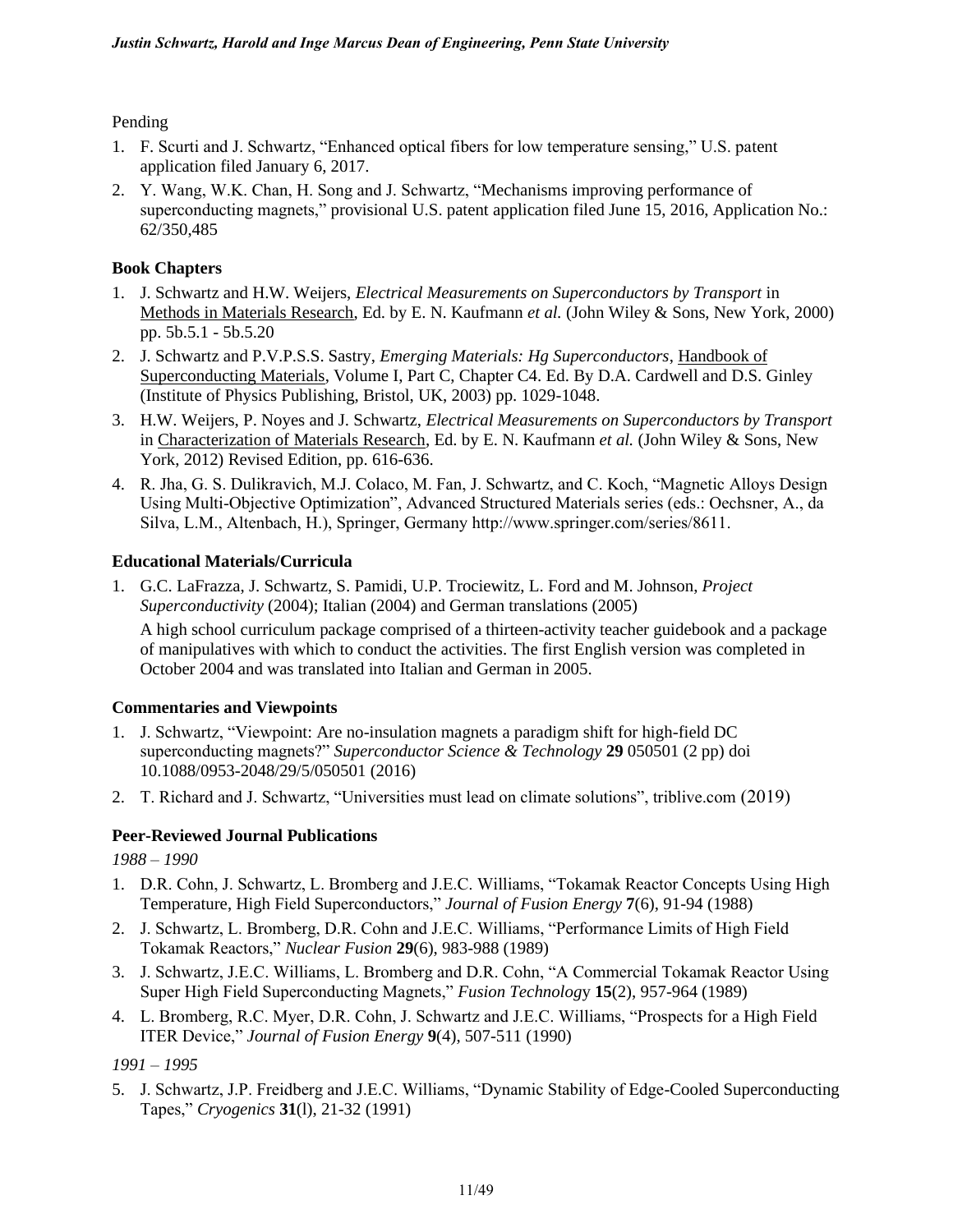- 6. J. Schwartz, L. Bromberg, D.R. Cohn and J.E.C. Williams, "A 24 Tesla Superconducting Toroidal Field Magnet Concept For A Commercial Tokamak Reactor," *IEEE Transactions on Magnetics*  **27**(2), 2068-2071 (1991)
- 7. J. Schwartz, J.P. Freidberg and J.E.C. Williams, "Numerical and Analytical Solutions for the Dynamic Stability of Edge Cooled Superconducting Tapes Using Two Dimensional Variational Principles," *IEEE Transactions on Magnetics* **27**(2), 2120-2123 (1991)
- 8. J. Schwartz, H. Sekine, T. Asano, T. Kuroda, K. Inoue and H. Maeda, "Fabrication, Current Density and Strain Dependence of Sintered, Ag-Sheathed Bi-Sr-Ca-Cu-0 (2212) Single Filament and Multifilamentary Tape Superconductors," *IEEE Transactions on Magnetics* **27**(2), 1247-1249 (1991)
- 9. J. Schwartz, L. Bromberg, D.R. Cohn, J.H. Schultz and J.E.C. Williams, "Superconducting Magnet Development Requirements for Commercial High Field Tokamaks," *Fusion Technology* **19**(3, pt.2A), 830-835 (1991)
- 10. H. Sekine, J. Schwartz, T. Kuroda, K. Inoue, H. Maeda, K. Numata and H. Yamamoto, "Comparison of Bi-system 2223 and 2212 Thick Superconducting Tapes: Grain Alignment, Current Density and Strain Effects," *Journal of Applied Physics* **70**(3), 1596-1599 (1991)
- 11. J. Schwartz and S. Wu, "Properties of Li-Doped, Polycrystalline, Melt-Textured, Bi-Sr-Ca-Cu-O Tapes Prepared by Powder-in-Tube Processing," *Physica C* **185-189**, 2403-2404 (1991)
- 12. J. Schwartz and S. Wu, "Effects of Lithium Doping on the Formation and Microstructure of Bulk Bi-Sr-Ca-Cu-O," *Physica C* **190**, 169-171 (1991)
- 13. J. Schwartz, "A Novel Superconducting Toroidal Field Magnet Concept Using Advanced Materials," *Journal of Fusion Energy* **11**(l), 19-37 (1992)
- 14. J. Schwartz and E.E. Burkhardt, "An Investigation of Superconducting Magnets for a 10 MWh SMES," *IEEE Transactions on Applied Superconductivity* **2**(4), 195-204 (1992)
- 15. S. Wu, J. Schwartz, J.C. Rynes and C.A. Gianino, "Optimization of Processing Conditions for Bulk Ceramic Li Doped BSCCO," *Applied Superconductivity* **1**(1/2), 93-99 (1993)
- 16. J. Schwartz and S. Wu, "Enhanced Flux-Line Pinning in  $Bi_2Sr_2CaCu_2O_x$  by Neutron Irradiation and Li(n,<sup>3</sup>T) Reaction-Induced Charged-Particle Defects," *Journal of Applied Physics* **73**(3), 1343-1347 (1993)
- 17. E.A. Scholle and J. Schwartz, "MPZ Stability Under Time-Dependent, Spatially Varying Heat Loads," *IEEE Transactions on Applied Superconductivity* **3**(1), 421-424 (1993)
- 18. E.E. Burkhardt and J. Schwartz, "Analysis of Superconducting Magnet (SCM) Ground Coil Interactions for EDS Maglev Coil Configurations," *IEEE Transactions on Applied Superconductivity* **3**(l), 430-433 (1993)
- 19. J. Schwartz, S. Wu, G.W. Raban Jr. and J.C. Rynes, "On the Evolution of Phases in Polycrystalline Li-doped 2212 BSCCO and Enhanced Superconducting Behaviour Via n(Li, α)T Reactions," *IEEE Transactions on Applied Superconductivity* **3**(1), 1652-1658 (1993)
- 20. S. Wu, J. Schwartz and G.W. Raban, "Effects of Varying Initial Bi Stoichiometry on Phase Formation of Partial Melt-Processed Bi2Sr2CaCu2Ox," *Physica C* **213***,* 483-489 (1993)
- 21. K.C. Goretta, C.-T. Wu, M.T. Lanagan, R.B. Poeppel, J. Schwartz and S. Wu, "Pure and Lithium-Doped Bi2Sr2CaCu2O<sup>x</sup> Silver-Clad Tapes," *Journal of Electronic Materials* **22**(10), 1289-1294 (1993)
- 22. J. Schwartz, S. Nakamae, G.W. Raban Jr., J.K. Heuer, S. Wu, J.L. Wagner and D.G. Hinks, "Large Critical Current Density in Neutron-Irradiated Polycrystalline HgBa<sub>2</sub>CuO<sub>4+8</sub>," *Physical Review B -Rapid Communications* **48**(13), 9932-9934 (1993)
- 23. J. Schwartz, J.K. Heuer, K.C. Goretta, R.B. Poeppel, J. Guo and G.W. Raban Jr., "High Temperature Mechanical Properties and High Strength Sheaths for Powder-in-Tube Tapes," *Applied Superconductivity* **2**(3/4), 271-280 (1994)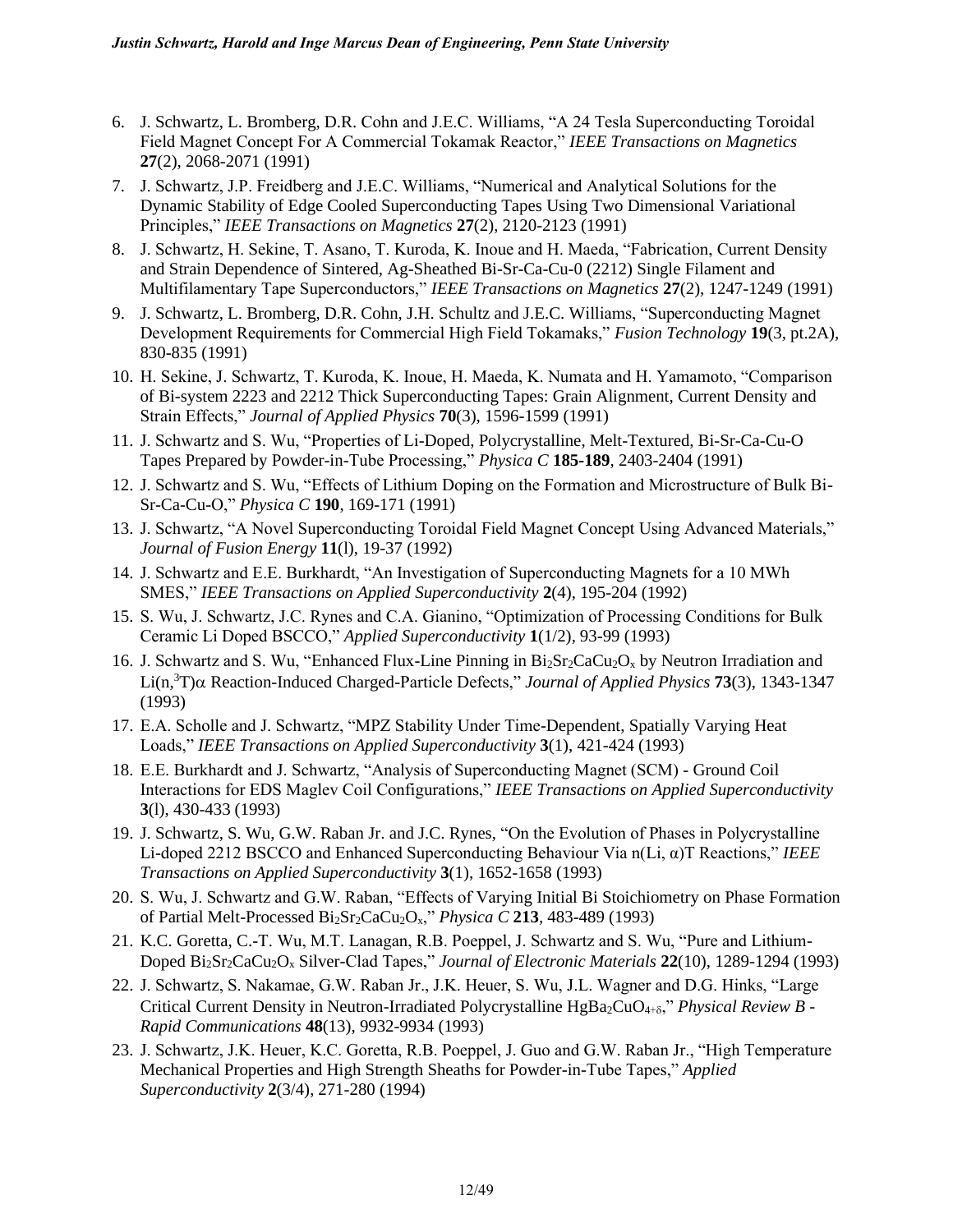- 24. J.L. Hill, B.C. Amm and J. Schwartz, "An Analysis of Force-Reduced Toroidal Magnets," *IEEE Transactions on Magnetics* **30**(4), 2094-2097 (1994)
- 25. J. Guo, J. Schwartz, C.-T. Wu and K.C. Goretta, "Hot Rolling of Powder-in-Tube Li-Doped Bi(2212) Tapes," *IEEE Transactions on Magnetics* **30**(4), 2098-2101 (1994)
- 26. E.A. Scholle and J. Schwartz, "Power Dissipation Due to Vibration Induced Disturbances in *maglev*  Superconducting Magnets," *IEEE Transactions on Applied Superconductivity* **4**(4), 205-210 (1994)
- 27. Y.R. Sun, J.R. Thompson, J. Schwartz, D.K. Christen, Y.C. Kim and M. Paranthaman, "Surface Barrier in Hg-Based Polycrystalline Superconductors," *Physical Review B* **51**(l), 581-588 (1995)
- 28. S. Wu, J. Schwartz and G.W. Raban, Jr., "Superconducting Properties and Microstructural Evolution of Li-Doped Bi2Sr2CaCu2Ox," *Physica C* **246,** 297-308 (1995)
- 29. M. Turchinskaya, D.L. Kaiser, A.J. Shapiro and J. Schwartz, "Magnetic-Flux Penetration in Li-Doped Bi2Sr2CaCu2O<sup>z</sup> Casted Tapes Before and After Fast Neutron Irradiation," *Physica C* **246,** 375-384 (1995)
- 30. E.E. Burkhardt, S. Nakamae and J. Schwartz, "Stability Models for High- $T_c$  Superconducting Conductors," *IEEE Transactions on Applied Superconductivity* **5**(2), 393-396 (1995)
- 31. Ch. Wolters, K.M. Amm, Y.R. Sun and J. Schwartz, "Bulk Processing of HgBaCuO Compounds by a Two-Zone Technique," *IEEE Transactions on Applied Superconductivity* **5**(2), 1506-1509 (1995)
- 32. Y.R. Sun, K.M. Amm and J. Schwartz, "Flux Pinning and Magnetic Anisotropy in Neutron Irradiated Hg-Ba-Ca-Cu-O," *IEEE Transactions on Applied Superconductivity* **5**(2), 1870-1875 (1995)
- 33. K. Fossheim, E.D. Tuset, T.W. Ebbesen, M.M.J. Treacy and J. Schwartz, "Enhanced Flux Pinning in Bi2Sr2CaCu2O<sup>x</sup> Superconductor with Embedded Carbon Nanotubes," *Physica C* **248**, 195-202 (1995)
- 34. W. Lechter, L. Toth, M. Osofsky, E. Skelton, R.J. Soulen Jr., S. Qadri, J. Schwartz, Ch. Wolters and J. Kessler, "One Step Reaction and Consolidation of Hg Based High Temperature Superconductors by Hot Isostatic Pressing," *Physica C* **249**, 213-219 (1995)
- 35. E.A. Scholle and J. Schwartz, "Thermal Stability of *MAGLEV* SCMs with Vibration-Induced Disturbances," *Applied Superconductivity* **3**(1-3), 169-174 (1995)
- 36. K.M. Amm and J. Schwartz, "Enhanced Flux Pinning in  $HgBa_2CuO_x$  by Neutron Irradiation and its Relationship to Magnetic Anisotropy," *Journal of Applied Physics* **78**(4), 2575-2580 (1995)
- 37. J. Guo, J.A. Lewis, K.C. Goretta, and J. Schwartz, "Properties and Chemical Stability of Hot-Rolled Ag(7at.%Cu)-sheathed Bi2Sr2Ca0.64Cu1.64O<sup>x</sup> Powder-in-Tube Tapes*," Journal of Applied Physics*  **78**(7), 4596-4607 (1995)
- 38. S. Gjolmesli, K. Fossheim, Y.R. Sun, and J. Schwartz, "Logarithmic Current Density Dependence on the Activation Barrier in Superconducting HgBa<sub>2</sub>CaCu<sub>2</sub>O<sub>6+x</sub>," *Physical Review B* **52**(14), 10447-10451 (1995)

- 39. J. Schwartz, K.M. Amm, Y.R. Sun, and Ch. Wolters, "HgBaCaCuO Superconductors: Processing, Properties and Potential," *Physica B* **216,** 261-265 (1996)
- 40. Y.R. Sun and J. Schwartz, "Anisotropy Studies on Aligned  $HgBa_2CaCu_2O<sub>6+\delta</sub>$  Powder Confirmation of the Collective Pinning Theory for Anisotropic Materials," *Physical Review B* **53**(9), 5830-5834 (1996)
- 41. S. Nakamae and J. Schwartz, "Magnetoresistivity of Ag Tape Co-Processed with Bi1.4Pb0.6Sr2Ca2Cu3O<sup>x</sup> Superconductor," *Cryogenics* **36**(5), 395-397 (1996)
- 42. W.D. Markiewicz, I.R. Dixon, Y.M. Eyssa, J. Schwartz, C.A. Swenson, S.W. Van Sciver, and H.J. Schneider-Muntau, "25 T High Resolution NMR Magnet Program and Technology," *IEEE Transactions on Magnetics* **32**(4), 2586-2589 (1996)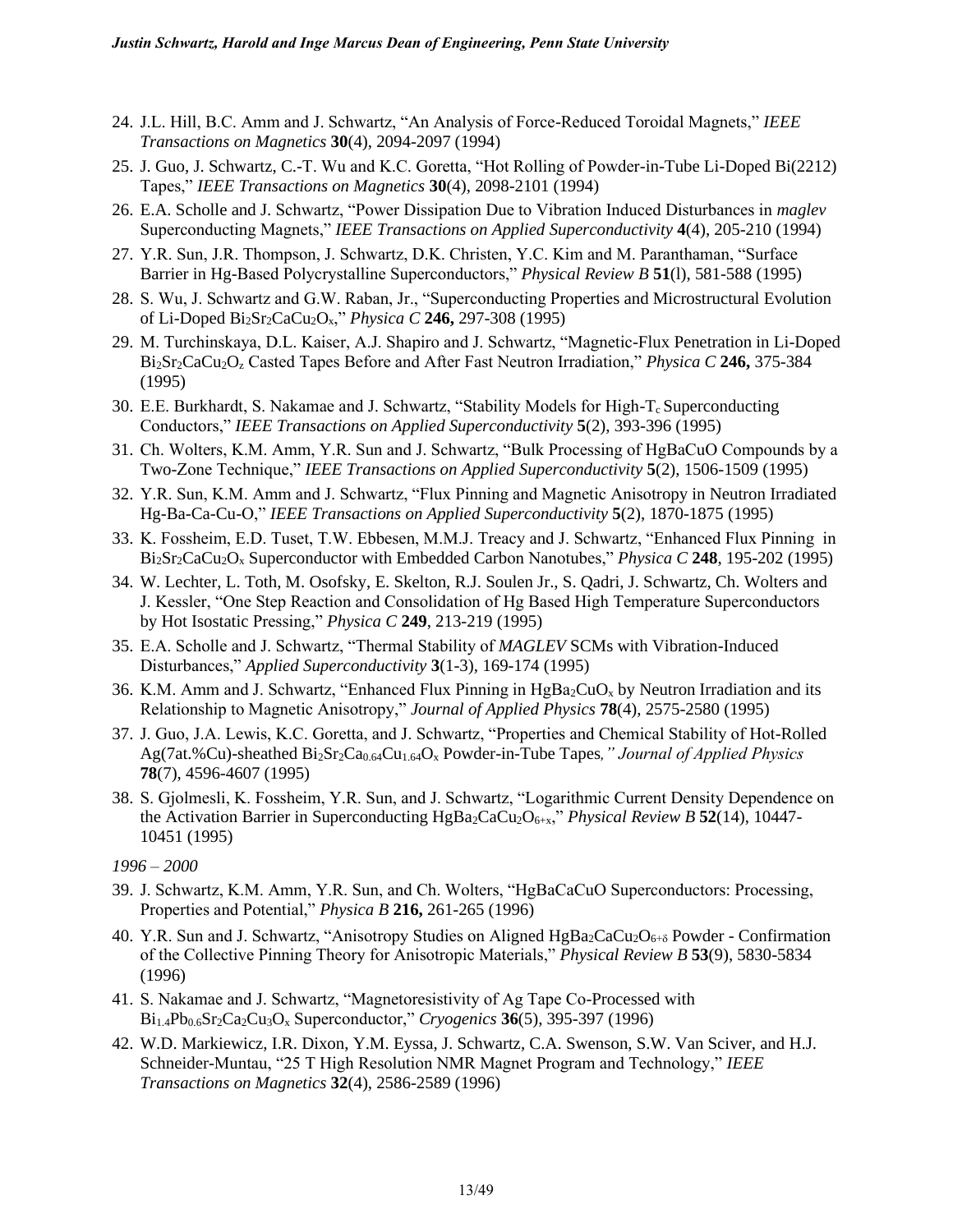- 43. K.C. Goretta, J.L. Routbort, R.L. Thayer, J.P. Carroll, J. Wolfenstine, J. Kessler, and J. Schwartz, "Deformation of Ag/1.2 at.% Mg," *Physica C* **265** 201-206 (1996)
- 44. Ch. Wolters, K.M. Amm, Y.R. Sun, and J. Schwartz, "Synthesis of  $(Hg,Re)Ba_2Ca_{n-1}Cu_1O_v$ Superconductors," *Physica C* **267**, 164-172 (1996)
- 45. A. Bhargava, J. Schwartz, J.A. Alarco, I.D.R. Mackinnon, Y.R. Sun and T. Yamashita, "Progress Towards Slip-Casting of YBa2Cu3O7-x Monoliths," *Materials Letters* **30**, 199-208 (1997)
- 46. E.E. Burkhardt and J. Schwartz, "Three-Dimensional Numerical Analysis of the Stability of Ag/Bi2Sr2Ca2Cu3O<sup>x</sup> Tape Conductors," *IEEE Transactions on Applied Superconductivity* **7**(2), 199- 202 (1997)
- 47. S. Boutemy, J. Kessler, and J. Schwartz, "React-Wind-and-Sinter Technique for  $Bi_2Sr_2CaCu_2O_8$  High T<sup>c</sup> Coils," *IEEE Transactions on Applied Superconductivity* **7**(2), 1552-1555 (1997)
- 48. W. Wei, Y.R. Sun, J. Schwartz, K. Goretta, U. Balachandran, and A. Bhargava, "Preparation and Properties of Nanosize TiO<sub>2</sub> and MgO-Doped Bi<sub>2</sub>Sr<sub>2</sub>CaCu<sub>2</sub>O<sub>x</sub> Tapes," *IEEE Transactions on Applied Superconductivity* **7**(2), 1556-1559 (1997)
- 49. J. Kessler, S. Boutemy, S. Chen, D. Dimapilis, V. Miller, W. Wei and J. Schwartz, "Preparation of Dispersion-Hardened Single- and Multifilamentary Bi<sub>2</sub>Sr<sub>2</sub>CaCu<sub>2</sub>O<sub>x</sub> Tapes and Wires," *IEEE Transactions on Applied Superconductivity* **7**(2), 1560-1563 (1997)
- 50. P.V. Shoaff Jr., Y.S. Hascicek, J. Schwartz and S.W. Van Sciver, "An Investigation of the Characterization and Development of HTS Joints in BSCCO 2212/Ag Composites," *IEEE Transactions on Applied Superconductivity* **7**(2), 1695-1698 (1997)
- 51. S. Nakamae and J. Schwartz, "Thermal Conductivity of  $Bi<sub>2</sub>Sr<sub>2</sub>CaCu<sub>2</sub>O<sub>x</sub>$  Superconductors in High Magnetic Fields," *IEEE Transactions on Applied Superconductivity* **7**(2), 1699-1702 (1997)
- 52. K.M. Amm, Ch. Wolters, D.C. Knoll, S.C. Peterson, J. Schwartz, "Growth of Hg0.9Re0.1Ba2Ca2Cu3O8+x on a Metallic Substrate," *IEEE Transactions on Applied Superconductivity* **7**(2), 1973-1976 (1997)
- 53. Ch. Wolters, K. Amm, D.C. Knoll, S.C. Peterson, and J. Schwartz, "Synthesis of Hg-Re-Ba-Ca-Cu-O Superconductors by a Two-step Method," *IEEE Transactions on Applied Superconductivity* **7**(2), 1977-1980 (1997)
- 54. J. Schwartz, B.C. Amm, H. Garmestani, D.K. Hilton, and Y. Hascicek, "Mechanical Properties and Strain Effects in Bi2Sr2CaCu2Ox/AgMg Composite Conductors," *IEEE Transactions on Applied Superconductivity* **7**(2), 2038-2041 (1997)
- 55. S. Nakamae and J. Schwartz, "Magnetothermal Conductivity of  $Bi_2Sr_2CaCu_2O_x$  Bulk Superconductor in High Magnetic Fields," *Journal of Applied Physics* **81**(2B), 4931-4933 (1997)
- 56. E.J. Gonzalez, W. Wong-Ng, G.J. Piermarini, Ch. Wolters, and J. Schwartz, "X-ray Diffraction Study of HgBa2CuO4+ at High Pressures," *Powder Diffraction* **12**(2) 106-112 (1997)
- 57. P.V.P.S.S. Sastry, K.M. Amm, D.C. Knoll, S.C. Peterson, Ch. Wolters and J. Schwartz, "Synthesis of (HgX)Ba2Ca2Cu3O<sup>x</sup> Superconductors," *Journal of Superconductivity* **11** 49-52 (1998)
- 58. K.M. Amm, P.V.P.S.S. Sastry, D.C. Knoll, S.C. Peterson, and J. Schwartz, "Effects of a Au Interface on (HgBi)Ba2Ca2Cu3O<sup>x</sup> Superconductor," *Journal of Superconductivity* **11** 75-76 (1998)
- 59. P.V.P.S.S. Sastry, K.M. Amm, D.C. Knoll, S.C. Peterson, and J. Schwartz, "Synthesis and Processing of (Hg,Pb)1Ba2Ca2Cu3O<sup>y</sup> Superconductors," *Physica C* **297** 223-231 (1998)
- 60. W. Wei, J. Schwartz, K. Goretta, U. Balachandran, and A. Bhargava, "Effects of Nanosize MgO Additions to Bulk Bi2.1Sr1.7CaCu2Ox," *Physica C* **298** 279-288 (1998)
- 61. P.V.P.S.S. Sastry, K.M. Amm, D.C. Knoll, S.C. Peterson, and J. Schwartz, "Synthesis and Processing of Bi-doped Hg1Ba2Ca2Cu3O<sup>y</sup> Superconductors," *Physica C* **300** 125-140 (1998)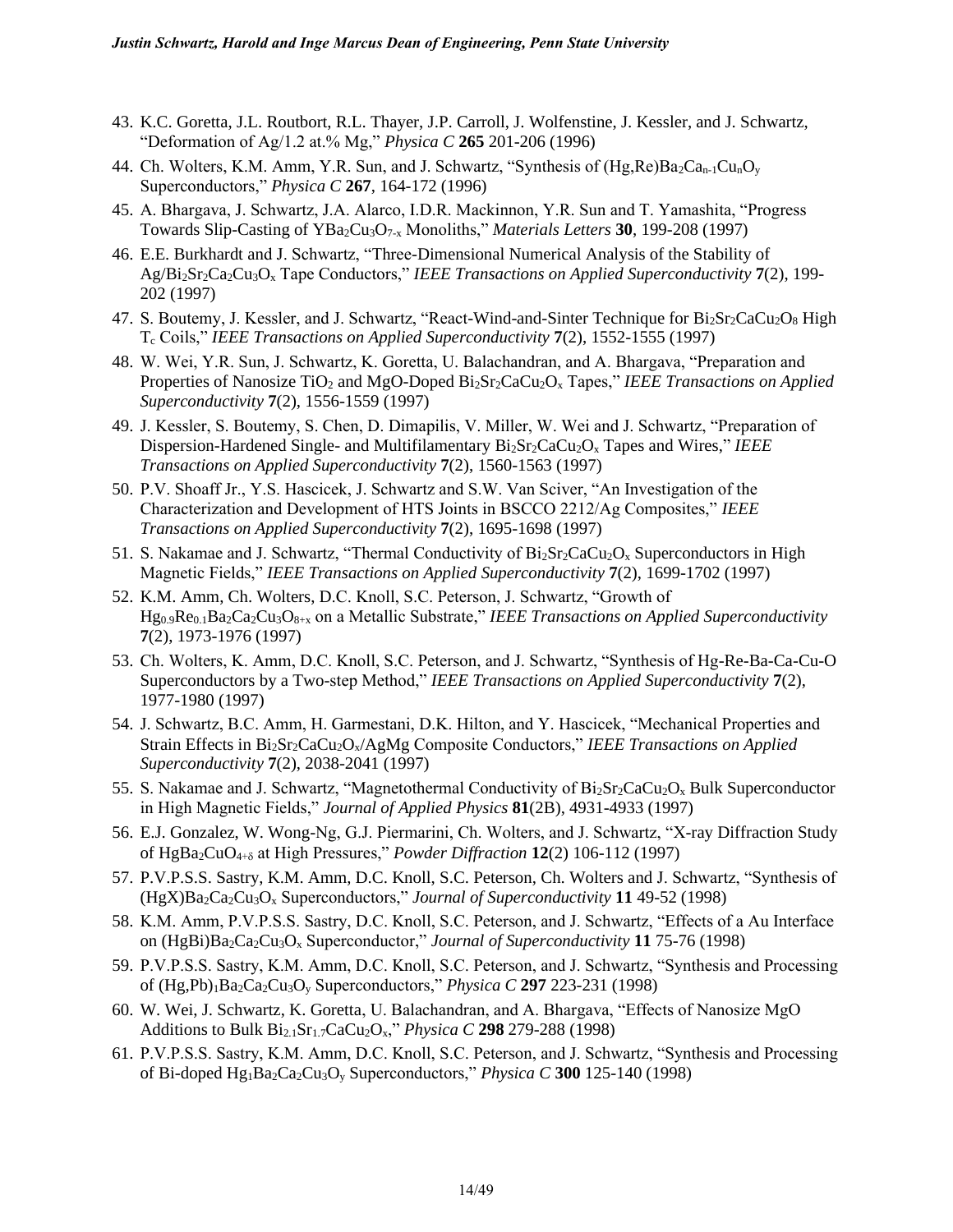- 62. S.C. Nakamae, J. Crow, J. Sarrao, and J. Schwartz, "Anisotropic Thermal Conductivity of c-axis Aligned Bi2.1Sr1.7CaCu2Ox Superconductor in High Magnetic Fields," *Journal of Applied Physics* 83(11) 6786-6788 (1998)
- 63. K.M. Amm, P.V.P.S.S. Sastry, D.C. Knoll, S.C. Peterson, and J. Schwartz, "The Influence of Metallic Interfaces on the Properties of (Hg,Bi)Ba<sub>2</sub>Ca<sub>2</sub>Cu<sub>3</sub>O<sub>x</sub> Superconductors," *Superconductor Science & Technology* **11** 793-799 (1998)
- 64. Y. Tsabba, S. Reich, S. Nakamae, and J. Schwartz, "Magnetoresistance in Underdoped HgBa2Ca2Cu3O<sup>8</sup> Films in High Magnetic Fields," *Physica C* **307** 237-240 (1998)
- 65. P.V.P.S.S. Sastry and J. Schwartz, "Synthesis and Processing of Doped  $Hg_1Ba_2Ca_2Cu_3O_v$ Superconductor," *Journal of Superconductivity* **11**(5) 595-602 (1998)
- 66. A. Goto, T. Shimizu, P.V.P.S.S. Sastry, and J. Schwartz, "Magnetic scaling in the underdoped superconductor,  $Hg_{0.8}$  $Re_{0.2}Ba_2Ca_2Cu_3O_{8+x}$  studied by <sup>63</sup>Cu NMR," *Physical Review B* **59** 14269-14172 (1999)
- 67. E.E. Burkhardt and J. Schwartz, "Three dimensional stability analysis of high-temperature superconductors using the finite element method," *IEEE Transactions on Applied Superconductivity* **9**(2) 240-243 (1999)
- 68. H.W. Weijers, Q.Y. Hu, Y.S. Hascicek, A. Godeke, Y. Viouchkov, E. Celik, J. Schwartz, K. Marken, W. Dai, and J. Parrell, "Development of 3 T class Bi-2212 insert coils for high field NMR," *IEEE Transactions on Applied Superconductivity* **9**(2) 563-566 (1999)
- 69. P.V.P.S.S. Sastry and J. Schwartz, "Synthesis and Stability of HgRe1212 and HgRe1223 Superconductors," *IEEE Transactions on Applied Superconductivity* **9**(2) 1684-1687 (1999)
- 70. J.C. Moore, M.I. Bisset, D.C. Knoll, J. Marin, S. Peterson, P.V.P.S.S. Sastry, J. Schwartz, T.A. Gladstone, and C.R.M. Grovenor, "Effect of deposition method on the uniformity of Hg-1212 thick films," *IEEE Transactions on Applied Superconductivity* **9**(2) 1692-1695 (1999)
- 71. Y. Li, P.V.P.S.S. Sastry, D.C. Knoll, S.C. Peterson, and J. Schwartz, "Synthesis of HgPb1223 Superconductor," *IEEE Transactions on Applied Superconductivity* **9**(2) 1767-1770 (1999)
- 72. Q.Y. Hu, Y. Viouchkov, H.W. Weijers, and J. Schwartz, "Continuous processing of AgMg-sheathed Bi2Sr2CaCu2O<sup>8</sup> tapes," *IEEE Transactions on Applied Superconductivity* **9**(2) 1808-1811 (1999)
- 73. U. P. Trociewitz, P.V.P.S.S. Sastry, P.R. Sahm, and J. Schwartz, "Flux pinning enhancement in Agclad Bi-2212 wires by reactive doping with barium peroxide," *IEEE Transactions on Applied Superconductivity* **9**(2) 1828-1831 (1999)
- 74. Q.Y. Hu, P.V.P.S.S. Sastry, U.P. Trociewitz, J. Schwartz, "Microstructure and Critical Currents in AgMg-Sheathed Multifilamentary Bi2Sr2CaCu2O<sup>8</sup> Tapes," *IEEE Transactions on Applied Superconductivity* **9**(2) 1876-1879 (1999)
- 75. E. Celik, J. Schwartz, E. Avci, and Y.S. Hascicek, "Evaluation of adhesion strength of sol-gelceramic insulation for HTS magnets," *IEEE Transactions on Applied Superconductivity* **9**(2) 1916- 1919 (1999)
- 76. E. Celik, J. Schwartz, E. Avci, and Y.S. Hascicek, "CeO<sub>2</sub> buffer layers for YBCO: growth and processing via sol-gel technique," *IEEE Transactions on Applied Superconductivity* **9**(2) 2264-2267 (1999)
- 77. S. Nakamae, J.E. Crow, and J. Schwartz, "Neutron irradiation effect on magnetization and thermal conductivity of (Hgx,Bi1-x)Ba2Ca2Cu3O<sup>y</sup> superconductor," *IEEE Transactions on Applied Superconductivity* **9**(2) 2300-2303 (1999)
- 78. W. D. Markiewicz, J. Schwartz, and H.J. Schneider-Muntau, "The approach to 1 GHz plus high resolution NMR," *IEEE Transactions on Applied Superconductivity* **10**(1) 724-727 (2000)
- 79. Y. Viouchkov, H.W. Weijers, and J. Schwartz, "Stress-strain effects in Bi-2212 superconductors," *IEEE Transactions on Applied Superconductivity* **10**(1) 1134-1137 (2000)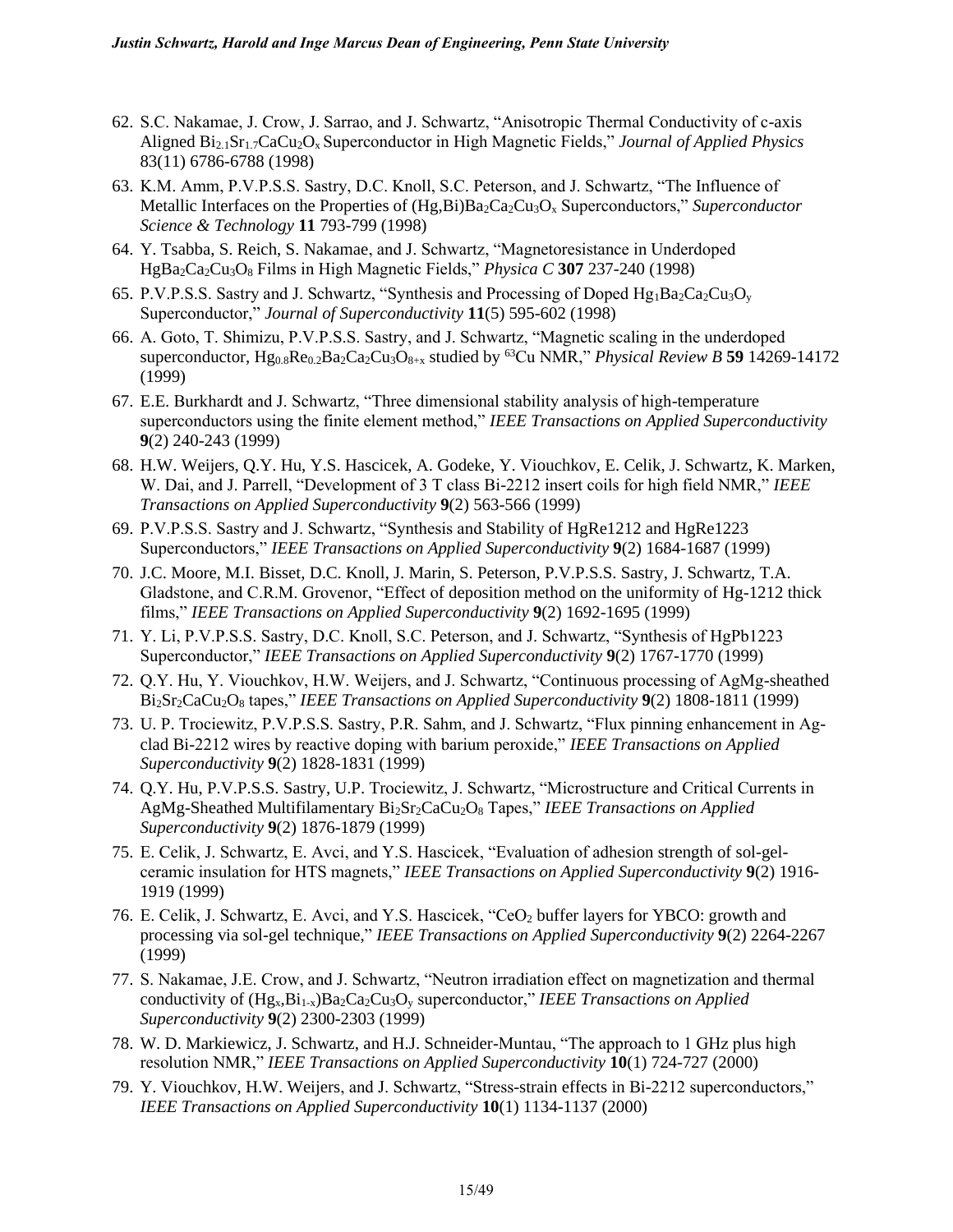- 80. N.M. Hamdan, H. El-Ghanem, and J. Schwartz, "Effect of  $La^{3+}$  substitution for  $Sr^{2+}$  on the phase formation, structure and properties of  $(Tl_{0.5}Pb_{0.5})Sr_2Ca_2Cu_3O_y$  compounds," *IEEE Transactions on Applied Superconductivity* **10**(1) 1174-1177 (2000)
- 81. P.V.P.S.S. Sastry, Y. Li, J. Su, and J. Schwartz, "Attempts to fabricate thick HgPb1223 superconducting films on silver," *Physica C* **335** 112-119 (2000)
- 82. N.M. Hamdan, P.V.P.S.S. Sastry, and J. Schwartz, "Enhancement of the phase formation and superconducting properties of HgRe1223 through fluorine addition," *Physica C* **341** 513-514 (2000)

- 83. U.P. Trociewitz, P.R. Sahm, R.E. Koritala, L. Brandao, C. Bacaltchuk, and J. Schwartz, "Microstructural development and superconducting properties of  $BaO<sub>2</sub>$ -added  $Bi<sub>2</sub>Sr<sub>2</sub>CaCu<sub>2</sub>O<sub>8+x</sub>$ " *IEEE Transactions on Applied Superconductivity* **11**(1) 3054-3057 (2001)
- 84. Y. Viouchkov and J. Schwartz, "Compressive stress-strain-I<sup>c</sup> properties of Bi-2223 superconducting tapes," *IEEE Transactions on Applied Superconductivity* **11**(1) 3062-3065 (2001)
- 85. P.V.P.S.S. Sastry, J. Su, S.L. Atwell, S.M. Durbin, and J. Schwartz, "Fabrication and characterization of (HgRe)Ba2Ca1Cu2O<sup>y</sup> thin films," *IEEE Transactions on Applied Superconductivity* **11**(1) 3098- 3101 (2001)
- 86. P.V.P.S.S. Sastry, Y. Viouchkov, R.G.L.Hodges, and J. Schwartz, "Fabrication of (HgRe)-Ba-Ca-Cu-O (1223) single phase fibers for current leads," *IEEE Transactions on Applied Superconductivity*  **11**(1) 3110-3113 (2001)
- 87. J. Su, P.V.P.S.S. Sastry, and J. Schwartz, "Growth of  $Hg_{0.8}Pb_{0.2}Ba_2Ca_2Cu_3O_{8+}$  thick films on Ag using a modified process route," *IEEE Transactions on Applied Superconductivity* **11**(1) 3118-3121 (2001)
- 88. E. Celik, H. Okuyucu, I.H. Mutlu, M. Tomsic, J. Schwartz, and Y.S. Hascicek, "Textured La<sub>2</sub>Zr<sub>2</sub>O<sub>7</sub>,  $Gd_2O_3$ , and  $Er_2O_3$  buffer layers for long-length YBCO coated conductors by non-vacuum process," *IEEE Transactions on Applied Superconductivity* **11**(1) 3162-3165 (2001)
- 89. D. van der Laan, H.J.N. van Eck, B. ten Haken, H.H.J. ten Kate, and J. Schwartz, "Temperature and magnetic field dependence of the critical current of  $Bi_2Sr_2Ca_2Cu_3O_x$  tape conductors" *IEEE Transactions on Applied Superconductivity* **11**(1) 3345-3348 (2001)
- 90. H.W. Weijers, B. ten Haken, and J. Schwartz, "Critical currents in Bi-Sr-Ca-Cu-O superconductors up to 33 T at 4.2 K," *IEEE Transactions on Applied Superconductivity* **11**(1) 3956-3959 (2001)
- 91. H.W. Weijers, J.M. Yoo, B. ten Haken, and J. Schwartz, "Bi-Sr-Ca-Cu-O conductors and magnets at high stress-strain levels," *Physica C* **357-360** 1160-1164 (2001)
- 92. J.H. Su, P.V.P.S.S. Sastry, and J. Schwartz, "Synthesis and characterization of  $(Hg_{0.8}Re_{0.2})Ba_2CaCu_2O<sub>6+</sub>$  thick films on Ag obtained by a two-step dip-coating/rolling method," *Physica C* **361** 292-299 (2001)
- 93. U.P. Trociewitz, P.R. Sahm, R.E. Koritala, L. Brandao, C. Bacaltchuk, and J. Schwartz, "The influence of BaO<sub>2</sub> additions on microstructure and superconducting properties of Bi<sub>2</sub>Sr<sub>2</sub>CaCu<sub>2</sub>O<sub>8+</sub>," *Physica C* **366** 80-92 (2002)
- 94. J.H. Liversage, M.J.R. Hoch, J.M. Keartland, W.G. Moulton, J. Schwartz, and P.V.P.S.S. Sastry, "NMR shift behavior for the planar Cu(1) site in the underdoped superconductor Hg0.8Ba2Ca2Cu3O8.3," *Physical Review B* **65** 65-68 (2002)
- 95. J.H. Su, S.L. Atwell, O. Castillo, S.M Durbin, P.A. Salvador, P.V.P.S.S. Sastry, and J. Schwartz, "Growth of superconducting  $(Hg, Re)Ba_2CaCu_2O_y$  thin films on Ag by pulsed laser deposition," *Physica C* **372-376** 782-785 (2002)
- 96. U.P. Trociewitz, H.J.N van Eck, S.H. Thompson, A. Mbaruku, H. Weijers, J. Schwartz, "HTS conductor characterization at 27 K," *Physica C* **372-376** 974-976 (2002)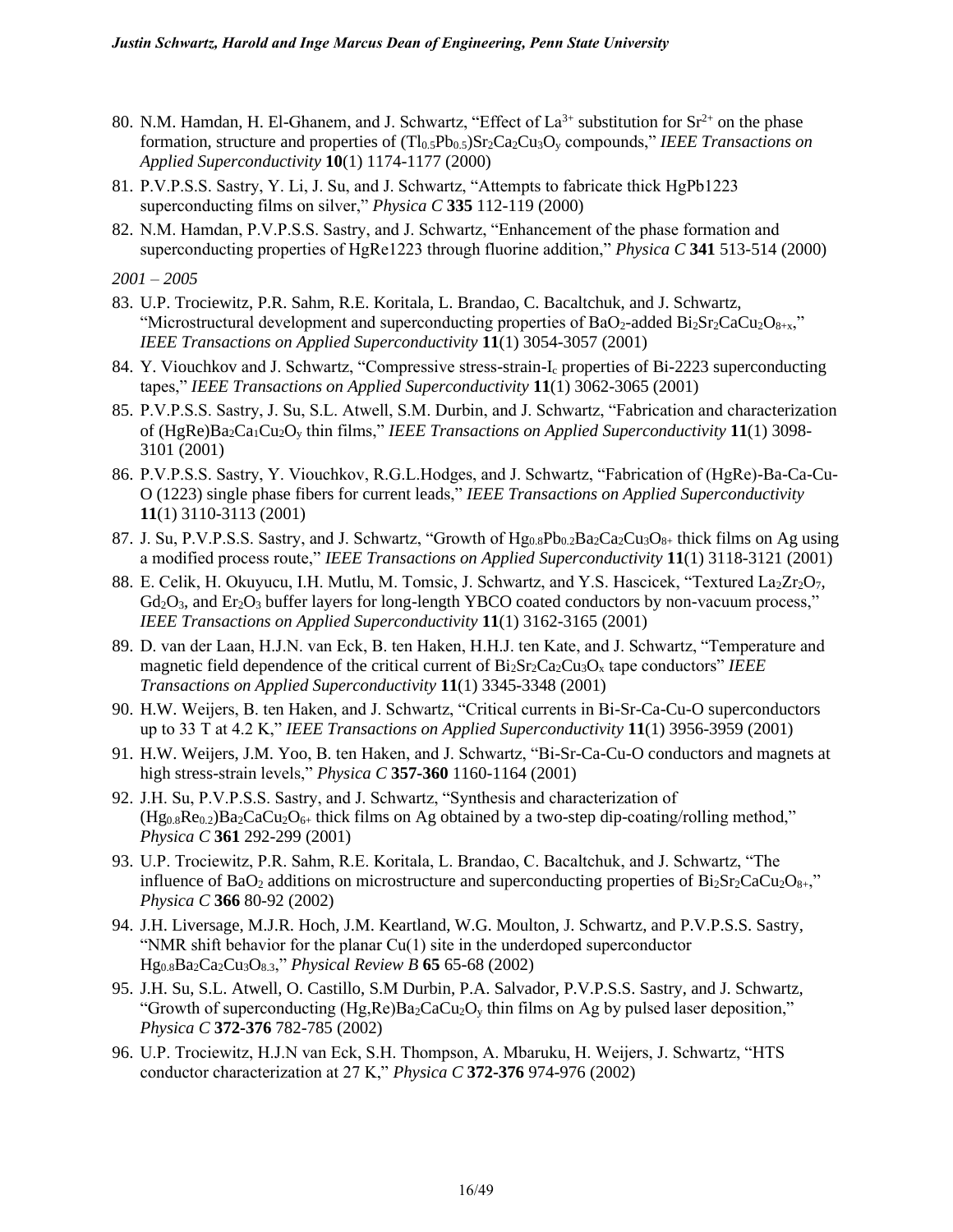- 97. D.C. van der Laan, M.W. Davidson, B. ten Haken, H.H.J. ten Kate, and J. Schwartz, "Magneto-Optical Imaging study of the crack formation in superconducting tapes caused by applied strain," *Physica C* **372-376** 1020-1023 (2002)
- 98. D.C. van der Laan, H.J.N. van Eck, B. ten Haken, J. Schwartz and H.H.J. ten Kate, "Interpretation of the critical current in  $Bi_2Sr_2Ca_2Cu_3O_x$  tape conductors as parallel weak-link and strong-link paths," *Physica C* **372-376** 1024-1027 (2002)
- 99. H. W. Weijers, J. Schwartz, and B. ten Haken, "Bi-based HTS insert coils at high stress levels," *Physica C* **372-376** 1364-1367 (2002)
- 100. A. Goto, W.G. Clark, P. Vonlanthen, K.B. Tanaka, T. Shimizu, K. Hashi, P.V.P.S.S. Sastry and J. Schwartz, "Origin of the enhanced copper spin echo decay rate in the pseudogap regime of the multilayer high-*T<sup>c</sup>* cuprates," *Physical Review Letters* **89**(12) 127002-1:4 (2002)
- 101. H. Maeda, K. Ooya, M. Sato, W.P, Chen, K. Watanabe, M. Motokawa, A. Matsumoto, H. Kumakura, and J. Schwartz, "Microstructure and critical current density of Bi2212 tapes grown by magnetic melt-processing" *Physica C* **382**(1) 33-37 (2002)
- 102. N.M. Hamdan, P.V.P.S.S. Sastry, and J. Schwartz, "Magnetic Properties of Fluorinated Pb-doped Hg-1223 High T<sub>c</sub> Superconductors," IEEE Transactions on Applied Superconductivity 12(1) 1132-1135 (2002)
- 103. H. Maeda, P.V.P.S.S. Sastry, U.P. Trociewitz, J. Schwartz, K. Ohya, M. Sato, W.P. Chen, K. Watanabe, and M. Motokawa, "Effect of magnetic field strength in melt-processing on texture development and critical current density of Bi-oxide superconductors," *Physica C* **386** 115-121 (2003)
- 104. J.H. Su, P.V.P.S.S. Sastry, and J. Schwartz, "Fabrication and morphology of (Hg,Re)-1212 thin films on LaAlO3," *Physica C* **386** 309-313 (2003)
- 105. F. Trillaud, H. Palanki, U.P. Trociewitz, S.H. Thompson, H. W. Weijers, J. Schwartz, "Normal Zone Propagation Experiments on High Temperature Superconductor Composite Conductors," *Cryogenics* **43**(3-5) 271-279 (2003)
- 106. H. W. Weijers, Y. S. Hascicek, K. Marken, A. Mbaruku, M. Meinesz, H. Miao, S. H. Thompson, F. Trillaud, U. P. Trociewitz, and J. Schwartz, "Development of a 5 T HTS Insert Magnet as part of 25 T Class Magnets," *IEEE Transactions on Applied Superconductivity* **13**(2) 1396-1399 (2003)
- 107. J.H. Su, P.V.P.S.S. Sastry, and J. Schwartz, "Surface Morphology of (Hg,Re)Ba2CaCu2O<sub>y</sub> Thin Films Prepared by Pulsed Laser Deposition," *IEEE Transactions on Applied Superconductivity* **13**(2) 2809-2812 (2003)
- 108. U.P. Trociewitz*,* P.V.P.S.S. Sastry, A. Wyda, K. Crockett, and J. Schwartz, "Magnetic Properties of Neutron Irradiated and Doped MgB<sup>2</sup> Superconductors," *IEEE Transactions on Applied Superconductivity* **13**(2) 3320-3323 (2003)
- 109. H. Maeda, P.V.P.S.S. Sastry, U.P.Trociewitz, and J. Schwartz, "Critical Current Density and Microstructures of Thick Monocore Bi2212 Tapes Grown in High Magnetic Fields," *IEEE Transactions on Applied Superconductivity* **13**(2) 3339-3342 (2003)
- 110. A.L. Mbaruku, K.R. Marken, M. Meinesz, H. Miao, P.V.P.S.S. Sastry, and J. Schwartz, "Effect of Processing Defects on Stress-Strain-I<sup>c</sup> for AgMg Sheathed Bi-2212 tapes," *IEEE Transactions on Applied Superconductivity* **13**(2) 3522-3525 (2003)
- 111. D.C van der Laan, H.J.N. van Eck, B. ten Haken, H.H.J. ten Kate, and J. Schwartz, "Strain Effects in High Temperature Superconductors Investigated with Magneto-Optical Imaging," *IEEE Transactions on Applied Superconductivity* **13**(2) 3534-3539 (2003)
- 112. M. Dhallé, D. C. van der Laan, H. J. N. van Eck, L. Vargas, B. ten Haken, H. H. J. ten Kate, U.P. Trociewitz and J. Schwartz, "Comparing Powder Magnetization and Transport Critical Current of Bi,Pb(2223) Tapes," *IEEE Transactions on Applied Superconductivity* **13**(2) 3702-3705 (2003)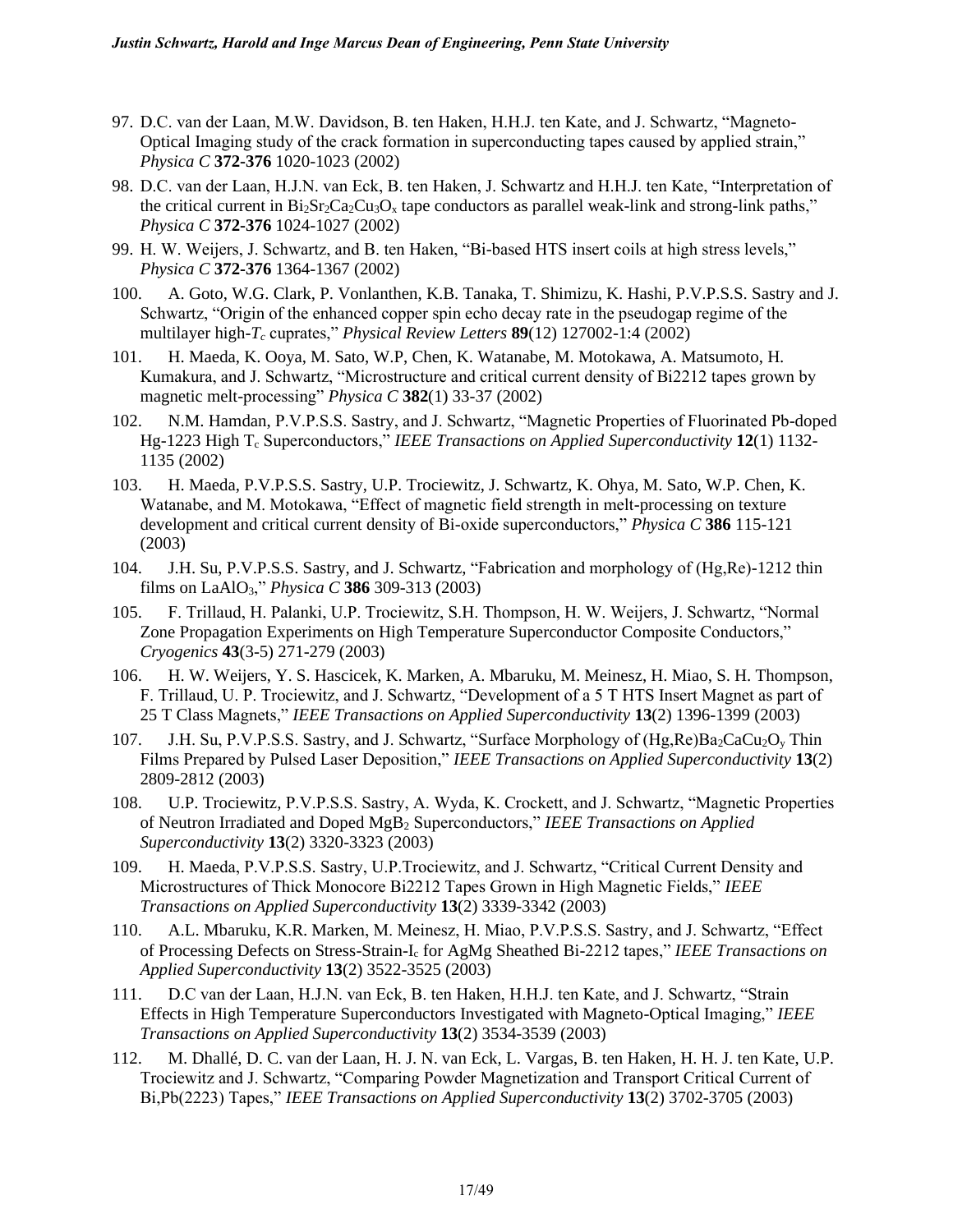- 113. H.W. Weijers, J. Schwartz, B. ten Haken, M. Dhalle, and H.H.J. ten Kate, "Effects of conductor anisotropy on the design of Bi-Sr-Ca-Cu-O sections of 25 T solenoids," *Superconductor Science & Technology* **16** 672-681 (2003)
- 114. J.H. Su, P.V.P.S.S. Sastry and J. Schwartz, "Magnetization and transport properties of silversheathed (Hg,Re)Ba2Ca2Cu3O8+δ tapes," *Superconductor Science & Technology* **16** 1134-1138 (2003)
- 115. P.V.P.S.S.Sastry, D.N.Nguyen, P.Usak and J.Schwartz, "Verification of thermal interpretation of BSCCO-2223/Ag V-I hysteresis," *Superconductor Science & Technology* **17** 314-319 (2004)
- 116. H.W. Weijers, U.P Trociewitz, K. Marken, M. Meinesz, H. Miao and J. Schwartz, "The generation of 25.05 T using a 5.11 T  $Bi_2Sr_2CaCu_2O_x$  superconducting insert magnet," *Superconductor Science & Technology* **17** 636-644 (2004)
- 117. I.B. Rutel, C. McIntosh, A. Caruso, M.W. Davidson and J. Schwartz, "Quantitative analysis of current density distributions from magneto-optical images of superconducting  $YBa_2Cu_3O_{7-\delta}$  coated conductors," *Superconductor Science & Technology* **17** S269-S273 (2004)
- 118. G.M. Zhang, J. Schwartz, P.V.P.S.S. Sastry, L.Z. Lin, L.Y Xiao, and Y.J. Yu, "Effects of bending strain on the critical current and AC loss of BSCCO/Ag tape," *Superconductor Science & Technology* **17** 1018-1021 (2004)
- 119. J.H. Su, P.V.P.S.S. Sastry and J. Schwartz, "Relative effects of Pb and Re doping in Hg-1223 thick films grown on Ag substrates," *Journal of Materials Research* **19**(9) 2658-2664 (2004)
- 120. G.M. Zhang, J. Schwartz, P.V.P.S.S. Sastry, L.Z. Lin, L.Y Xiao, and Y.J. Yu, "Stress/strain dependence of AC loss and critical current of steel-reinforced Bi<sub>2</sub>Sr<sub>2</sub>Ca<sub>2</sub>Cu<sub>3</sub>O<sub>10</sub> tape," *Applied Physics Letters* **85**(20) 4687-4689 (2004)
- 121. D.C. van der Laan, L.M. Naveira, H.J.N. van Eck M. Dhalle, B. Metz, J. Schwartz, M.W. Davidson, B. ten Haken and H.H.J. ten Kate, "Direct experimental analysis of the relation between the grain structure and distribution in critical current density in  $YBa_2Cu_3O_{7-\delta}$  coated conductors," *Superconductor Science & Technology* **18** 299-306 (2005)
- 122. D.C. van der Laan, H.J.N. van Eck, M. Dhalle, B. Metz, B. ten Haken, H.H.J. ten Kate, L.M. Naveira, M.W. Davidson and J. Schwartz, "Two- and three-dimensional connectivity and current distribution in YBa<sub>2</sub>Cu<sub>3</sub>O<sub>x</sub>-coated conductors," *Applied Physics Letters* **86** 032512-1:3 (2005)
- 123. B. Xu, J.H. Su and J. Schwartz, "Dependence of transport critical current of magnetic field processed  $Bi_2Sr_2CaCu_2O_x/AgMg$  tapes on the background magnetic field and magnetic field direction," *Superconductor Science & Technology* **18** 503-507 (2005)
- 124. H. W. Weijers, B. ten Haken, H.H.J. ten Kate and J. Schwartz, "Field dependence of the critical current and its relation to the anisotropy of BSCCO conductors and coils," *IEEE Transactions on Applied Superconductivity* **15**(2) 2558-2561 (2005)
- 125. X.R. Wang, A.R. Caruso, M. Breschi, G.M. Zhang, U.P. Trociewitz, H.W. Weijers and J. Schwartz, "Normal zone initiation and propagation in Y-Ba-Cu-O coated conductors with Cu stabilizer," *IEEE Transactions on Applied Superconductivity* **15**(2) 2586-2589 (2005)
- 126. D.N. Nguyen, P.V.P.S.S. Sastry, G.M. Zhang, D.C. Knoll and J. Schwartz, "AC loss measurement with a phase difference between current and applied magnetic field," *IEEE Transactions on Applied Superconductivity* **15**(2) 2831-2834 (2005)
- 127. G. M. Zhang, D. N. Nguyen, A. Mbaruku, P. V. P. S. S. Sastry and J. Schwartz, "Critical current and AC loss of Bi2Sr2Ca2Cu3O10/Ag tapes subjected to tensile stress," *IEEE Transactions on Applied Superconductivity* **15**(2) 2835-2838 (2005)
- 128. G. M. Zhang, P.V.P.S.S. Sastry, J. Schwartz, L.Z. Lin, L.Y. Xiao and Y.J. Yu, "Angular dependence of AC losses in stacks of Bi2Sr2Ca2Cu3O10/Ag tapes," *IEEE Transactions on Applied Superconductivity* **15**(2) 2887-2890 (2005)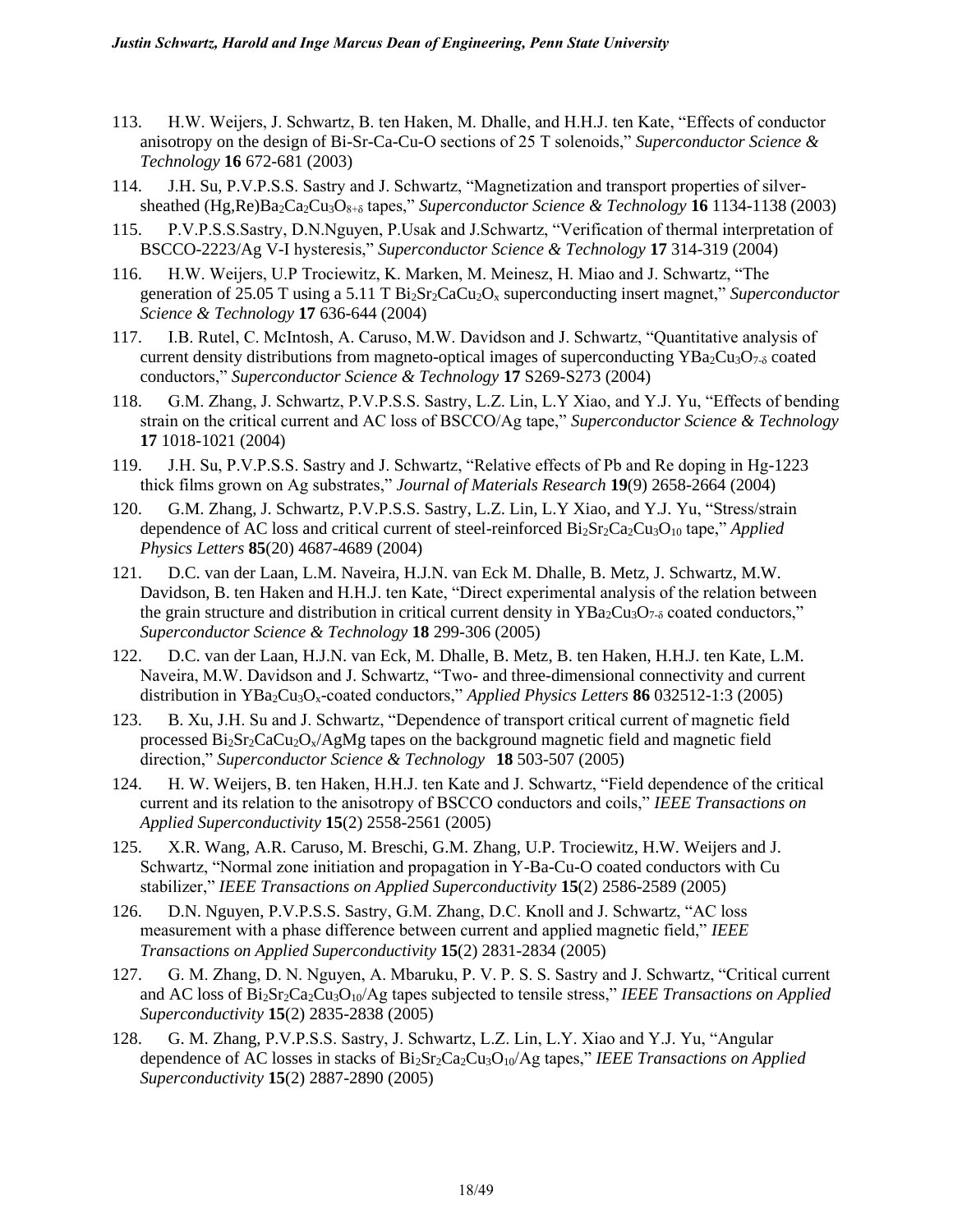- 129. A.L. Mbaruku, U.P. Trociewitz and J. Schwartz, "Development of a low-temperature electromechanical testing device," *IEEE Transactions on Applied Superconductivity* **15**(2) 3620-3623 (2005)
- 130. D.N. Nguyen, P.V.P.S.S. Sastry, D.C. Knoll, G.M. Zhang and J. Schwartz, "Experimental and numerical studies of the effect of phase difference between transport current and perpendicular applied magnetic field on total ac loss in Ag-sheathed (Bi,Pb)2Sr2Ca2Cu3O<sup>x</sup> tape," *Journal of Applied Physics* **98**, 073902 (6 pp) (2005)

- 131. D.C. van der Laan, J.W. Ekin, H.J.N. van Eck, M. Dhallé, B. ten Haken, M.W. Davidson and J. Schwartz, "Effect of tensile strain on grain connectivity and flux pinning in  $Bi_2Sr_2Ca_2Cu_3O_x$  tapes," *Applied Physics Letters* **88**, 022511 (3 pp) (2006)
- 132. P. Usak, P.V.P.S.S. Sastry and J. Schwartz, "Model inverse calculation of current distributions in the cross-section of a superconducting cable," *Physica C* **434** 1-5 (2006)
- 133. W.D. Markiewicz, J.R. Miller, J. Schwartz, U.P. Trociewitz and H.W. Weijers, "Perspective on a Superconducting 30 T/ 1.3 GHz NMR Spectrometer Magnet," *IEEE Transactions on Applied Superconductivity* **16**(2) 1523-1526 (2006)
- 134. D.N. Nguyen, P.V.P.S.S. Sastry, D.C. Knoll and J. Schwartz, "Electromagnetic and calorimetric measurements for AC losses of an  $YBa_2Cu_3O_{7-\delta}$  coated conductor with Ni-alloy substrate," *Superconductor Science & Technology* **19** 1010-1017 (2006)
- 135. M. Breschi, P.L. Ribani, X. Wang and J. Schwartz, "Theoretical explanation of non-equipotential quench behavior in Y-Ba-Cu-O coated conductors," *Superconductor Science & Technology* Rapid Communication **20** L9–L11 (2007)
- 136. X.R. Wang, U.P. Trociewitz and J. Schwartz, "Near adiabatic quench experiments on short YBa2Cu3O7*−δ* coated conductors," *Journal of Applied Physics* **101**(5) 053904 (10 pp) (2007)
- 137. D. Nguyen, P.V.P.S.S. Sastry and J. Schwartz, "Numerical calculation of the total AC loss of Custabilized YBa<sub>2</sub>Cu<sub>3</sub>O<sub>7-x</sub> coated conductors with a ferromagnetic substrate," *Journal of Applied Physics* **101**(5) 053905 (9 pp) (2007)
- 138. A.L. Mbaruku and J. Schwartz, "Statistical analysis of electro-mechanical properties of AgMg sheathed Bi<sub>2</sub>Sr<sub>2</sub>CaCu<sub>2</sub>O<sub>8+x</sub> superconducting tapes using Weibull distributions," *Journal of Applied Physics* **101**(7) 073913 (5 pp) (2007)
- 139. G.M. Zhang, D.C. Knoll, D.N. Nguyen, P.V.P.S.S. Sastry and J. Schwartz, "Temperature dependence of critical currents and ac transport losses in  $(Bi.Pb)_{2}Sr_{2}Ca_{2}Cu_{3}O_{x}$  and  $YBa_{2}Cu_{3}O_{x}$  tapes," *Superconductor Science & Technology* **20** 516-521 (2007)
- 140. Ph. Vanderbemden, S. Denis, M. Ausloos, I.B. Rutel, J. Schwartz, Z. Hong, T.A. Coombs, N.H. Babu, D.A. Cardwell and A.M. Campbell, "Behavior of bulk high-temperature superconductors of finite thickness subjected to crossed magnetic fields," *Physical Review B* **75** 174515 (14 pp) (2007)
- 141. H. Miao, K.R. Marken, M. Meinesz, B. Czabaj, S. Hong, A. Twin, P. Noonan, U.P. Trociewitz and J. Schwartz, "High Field Insert Coils from Bi-2212/Ag Round Wires," *IEEE Transactions on Applied Superconductivity* **17**(2) 2262—2265 (2007)
- 142. A.L. Mbaruku, U. P. Trociewitz, X. R. Wang and J. Schwartz, "Relationships Between Conductor Damage, Quenching and Electromechanical Behavior in YBCO Coated Conductors," *IEEE Transactions on Applied Superconductivity* **17**(2) 3044—3049 (2007)
- 143. M.A. Ramos, X.T. Liu, T.M. Shen, U.P. Trociewitz and J. Schwartz, "Magnetic Field Enhanced Texture of Low Aspect Ratio  $Bi_2Sr_2CaCu_2O_{8+x}/AgMg$  Wires as Measured by Electrical Transport," *IEEE Transactions on Applied Superconductivity* **17**(2) 3103—3105 (2007)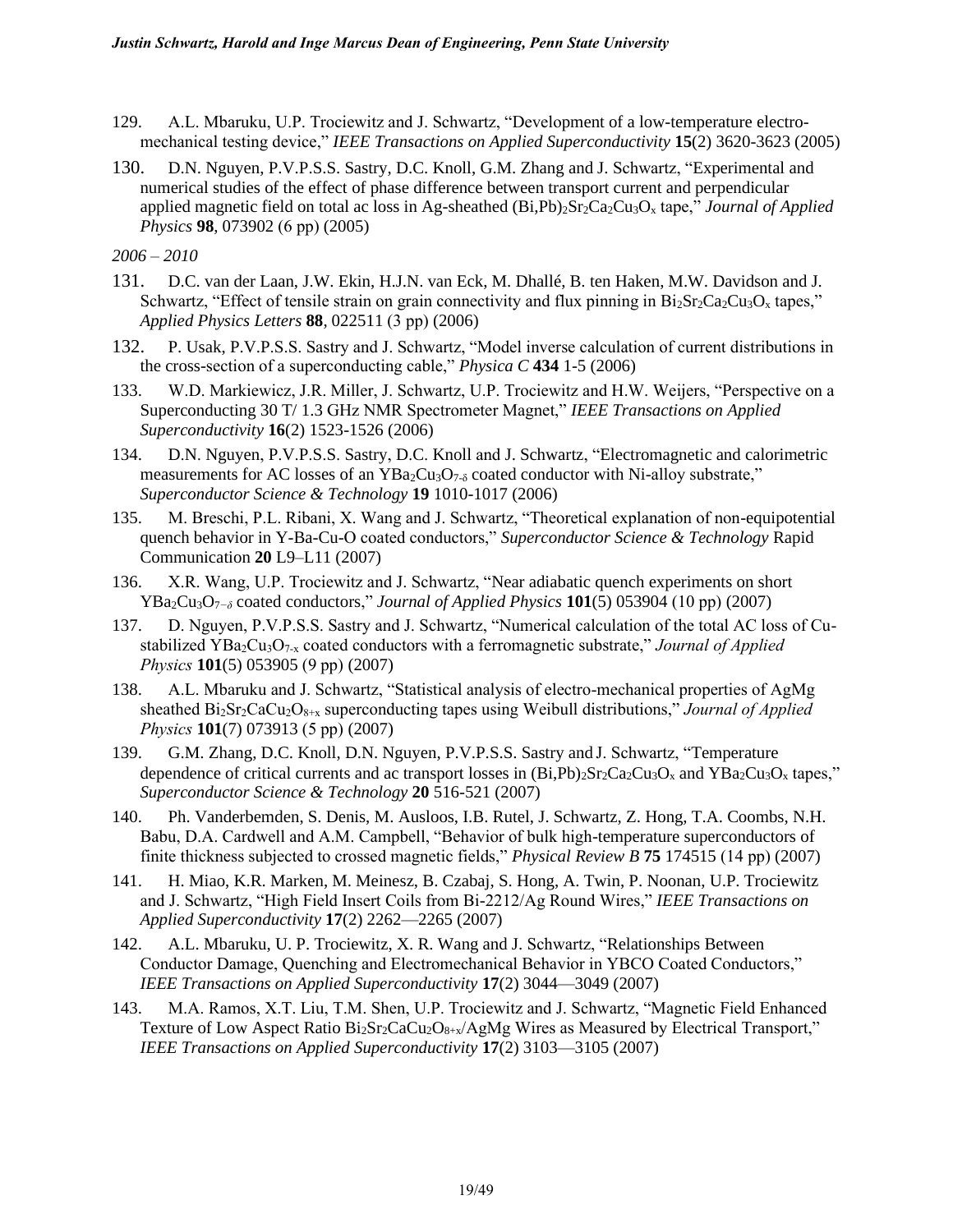- 144. S. Pamidi, D. Nguyen, G.M. Zhang, D.C. Knoll, U.P. Trociewitz, and J. Schwartz, "Variable Temperature Total AC Loss and Stability Characterization Facility," *IEEE Transactions on Applied Superconductivity* **17**(2) 3179—3182 (2007)
- 145. J. Schwartz and G.A. Merritt, "Proof-of-principle experiments for react-wind-sinter manufacturing of Bi<sub>2</sub>Sr<sub>2</sub>CaCu<sub>2</sub>O<sub>8+x</sub> magnets," *Superconductor Science & Technology Rapid Communication* **20** L59—L62 (2007)
- 146. G.M. Zhang, D.C. Knoll, D.N. Nguyen, P.V.P.S.S. Sastry, U.P. Trociewitz, X.R. Wang and J. Schwartz, "Quench behavior of YBa<sub>2</sub>Cu<sub>3</sub>O<sub>7</sub> coated conductors with ac transport currents," *IEEE Transactions on Applied Superconductivity* **17**(4) 3874—3879 (2007)
- 147. U.P. Trociewitz, B. Czabaj, S. Hong, Y. Huang, D.C. Knoll, D.C. Larbalestier, W.D. Markiewicz, H. Miao, M. Meinesz, X. Wang and J. Schwartz, "Quench studies on a layer-wound  $Bi<sub>2</sub>Sr<sub>2</sub>CaCu<sub>2</sub>O<sub>x</sub>$ /AgX coil at 4.2 K," *Superconductor Science & Technology* **21** 025015 (5 pp) (2008)
- 148. T. Effio, U.P. Trociewitz, X. Wang and J. Schwartz, "Quench induced degradation in Bi2Sr2CaCu2O<sup>x</sup> tape conductors at 4.2 K," *Superconductor Science & Technology* **21** 045010 (10 pp) (2008)
- 149. D.C. van der Laan, J. Schwartz, H.J.N. van Eck, B. ten Haken and M. Dhallé, "Limits to the critical current in Bi2Sr2Ca2Cu3Ox tape conductors: The parallel path model," *Physical Review B* **77** 104514 (14 pp) (2008)
- 150. J. Schwartz, T. Effio, X. Liu, Q.V. Le, A.L. Mbaruku, H.J. Schneider-Muntau, T. Shen, H. Song, U.P. Trociewitz, X.R. Wang and H.W. Weijers, "High field superconducting solenoids via high temperature superconductors," *IEEE Transactions on Applied Superconductivity* **18**(2) 70—81 (2008)
- 151. T.M. Shen, X.T. Liu, U.P. Trociewitz, W.T. Nachtrab, T. Wong and J. Schwartz, "Electromechanical behavior of  $Bi_2Sr_2CaCu_2O_x$  conductor using a split melt process for react-windsinter magnet fabrication," *IEEE Transactions on Applied Superconductivity* **18**(2) 520—524 (2008)
- 152. X.T. Liu, T.M. Shen, U.P. Trociewitz and J. Schwartz, "React-wind-sinter processing of high superconductor fraction Bi2Sr2CaCu2Ox/AgMg round wire," *IEEE Transactions on Applied Superconductivity* **18**(2) 1179—1183 (2008)
- 153. W.T. Nachtrab, C.V. Renaud, T. Wong, X.T. Liu, T.M. Shen, U.P. Trociewitz and J. Schwartz, "Development of high superconductor fraction Bi2Sr2CaCu2Ox/Ag wire for MRI," *IEEE Transactions on Applied Superconductivity* **18**(2) 1184—1187 (2008)
- 154. A.L. Mbaruku and J. Schwartz, "Fatigue Behavior of Y-Ba-Cu-O/Hastelloy-C Coated Conductor at 77 K," *IEEE Transactions on Applied Superconductivity* **18**(3) 1743—1752 (2008)
- 155. X. Wang, S.V.P.S.S. Pamidi, U.P. Trociewitz and J. Schwartz, "Self-field quench behavior of multifilamentary MgB<sup>2</sup> wires in liquid helium," *Cryogenics* **48** 469—477 (2008)
- 156. J. Kim, Y. Chen, K.-S. Kang, Y.-B. Park, and J. Schwartz, "Magnetic field effect for cellulose nanofiber alignment," *Journal of Applied Physics* **104**, 096104 (3 pp) (2008)
- 157. A. Oliver, J. Built, Q.V. Le, A.L. Mbaruku and J. Schwartz, "Mechanical properties of nonfunctionalized multiwall nanotube reinforced polycarbonate at 77 K," *Nanotechnology* **19**, 505702 (8 pp) (2008)
- 158. H. Song, M.W. Davidson and J. Schwartz, "Dynamic magneto-optical imaging of transport current redistribution and normal zone propagation in YBa<sub>2</sub>Cu<sub>3</sub>O<sub>x</sub> coated conductor," *Superconductor Science & Technology Rapid Communication* **22** 062001 (6 pp) (2009)
- 159. X.T. Liu and J. Schwartz, "On the influence of magnetic field processing on the texture, phase assemblage and properties of low aspect ratio Bi2Sr2CaCu2Ox/AgMg wire," *Science and Technology of Advanced Materials* **10** 014605 (2009)
- 160. D.S. Li, H. Garmestani and J. Schwartz, "Modeling thermal conductivity in  $UO<sub>2</sub>$  with BeO additions as a function of microstructure," *Journal of Nuclear Materials* **392** 22–27 (2009)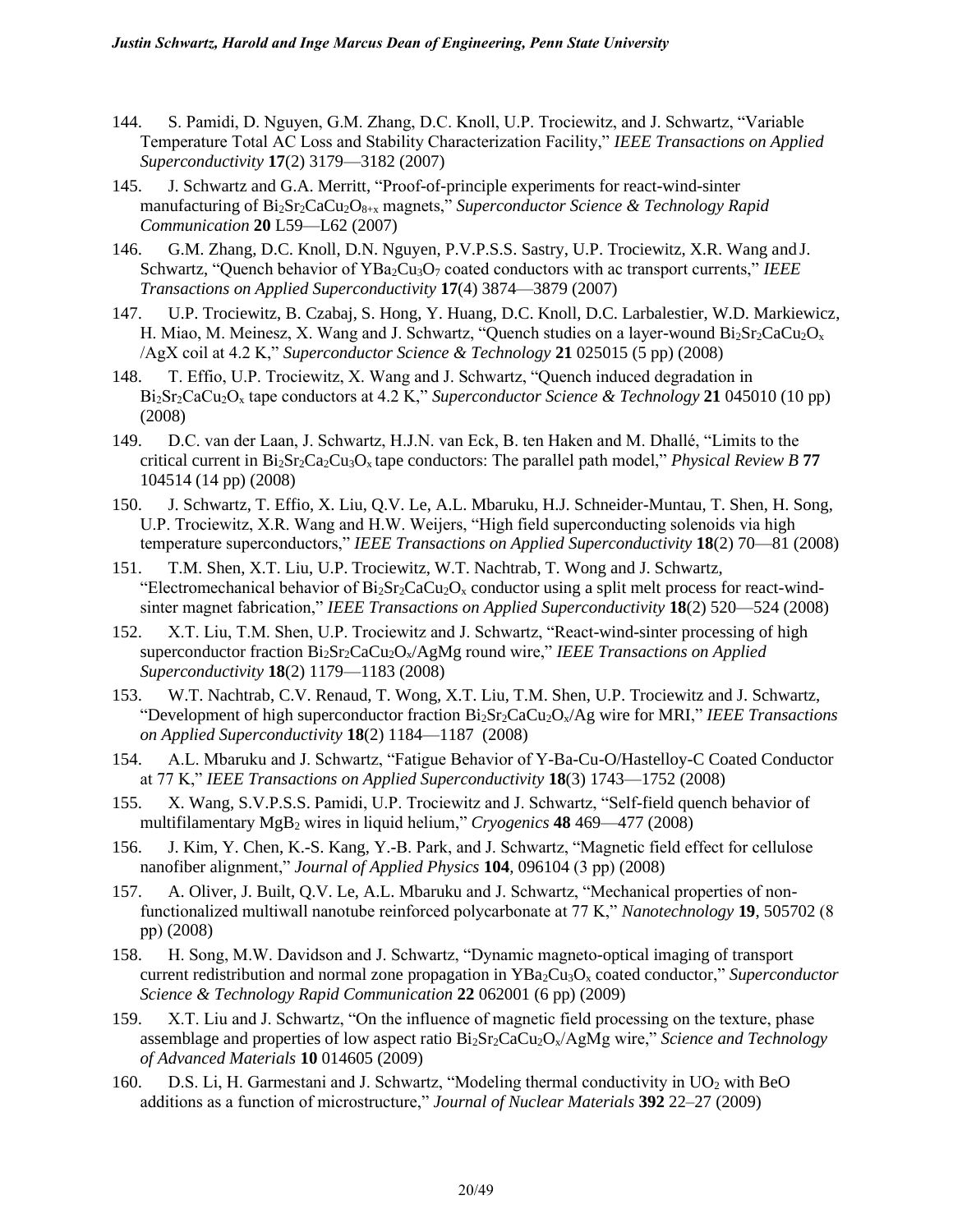- 161. X.R. Wang, U.P. Trociewitz and J. Schwartz, "Self-field quench behavior of YBCO coated conductors with different stabilizers," *Superconductor Science & Technology* **22** 085005 (13 pp) (2009)
- 162. C.L.H. Thieme, K.J. Gagnon, J.Y. Coulter, H. Song and J. Schwartz, "Stability of second generation HTS pancake coils at 4.2 K for high heat flux applications," *IEEE Transactions on Applied Superconductivity* **19**(3) 1626—1632 (2009)
- 163. X.T. Liu, W.T. Nachtrab, T. Wong and J. Schwartz, "Effect of resolidification conditions on Bi2Sr2CaCu2Ox/Ag/AgMg coil performance," *IEEE Transactions on Applied Superconductivity* **19**(3) 2232—2236 (2009)
- 164. W.K. Chan, P.J. Masson, C.A. Luongo and J. Schwartz, "Influence of inter-layer contact resistances on quench propagation in YBa<sub>2</sub>Cu<sub>3</sub>O<sub>x</sub> coated conductors," *IEEE Transactions on Applied Superconductivity* **19**(3) 2490—2495 (2009)
- 165. W.T. Nachtrab, T. Wong, X.T. Liu and J. Schwartz, "The effect of filament diameter on J<sub>e</sub> in high filament count Bi2212/Ag round wire," *IEEE Transactions on Applied Superconductivity* **19**(3) 3061—3066 (2009)
- 166. C.G. Carson, K. Hardcastle, J. Schwartz, X.T. Liu, C. Hoffmann, R.A. Gerhardt and R. Tannenbaum, "Synthesis and Structure Characterization of Copper Terephthalate Metal-Organic Frameworks," *European Journal of Inorganic Chemistry* **16** 2338-2343 (2009)
- 167. D.N. Nguyen, P.V.P.S.S. Sastry, D.C. Knoll and J. Schwartz, "Temperature dependence of total AC loss in high temperature superconducting tapes," *IEEE Transactions on Applied Superconductivity* **19**(4) 3637—3644 (2009)
- 168. H. Song and J. Schwartz, "Stability and quench behavior of  $YBa_2Cu_3O_{7-x}$  coated conductor at 4.2 K, self-field," *IEEE Transactions on Applied Superconductivity* **19**(5) 3735—3743 (2009)
- 169. T.M. Shen, J. Jiang, A. Yamamoto, U.P. Trociewitz, J. Schwartz, E.E. Hellstrom, and D.C. Larbalestier, "Development of high critical current density in multifilamentary round wire  $Bi<sub>2</sub>Sr<sub>2</sub>CaCu<sub>2</sub>O<sub>8+\delta</sub>$  by strong overdoping," *Applied Physics Letters* **95** 152516 (3 pp) (2009)
- 170. T.M. Shen, J. Jiang, F. Kametani, U.P. Trociewitz, D.C. Larbalestier, J. Schwartz and E.E. Hellstrom, "Filament to filament bridging and its influence on developing high critical current density in multifilamentary Bi2Sr2CaCu2O<sup>x</sup> round wire," *Superconductor Science & Technology* **23** 025009 (10 pp) (2010)
- 171. G.M. Zhang, L.Z. Lin, L.Y. Xiao, Y.J. Yu, P.V.P.S.S. Sastry and J. Schwartz, "Quench behavior of Bi<sub>2</sub>Sr<sub>2</sub>Ca<sub>2</sub>Cu<sub>3</sub>O<sub>x</sub>/Ag tape with AC and DC Transport Currents and a Comparison with YBa<sub>2</sub>Cu<sub>3</sub>O<sub>x</sub> Conductors," *IEEE Transactions on Applied Superconductivity* **20**(3) 2146—2149 (2010)
- 172. H. Song, K. Gagnon, and J. Schwartz, "Quench behavior of conduction-cooled YBa<sub>2</sub>Cu<sub>3</sub>O<sub>7</sub><sup>-δ</sup> coated-conductor pancake coils stabilized with brass and copper," *Superconductor Science & Technology* **23** 065021 (10 pp) (2010)
- 173. I.T. Kim, G.A. Nunnery, K. Jacob, J. Schwartz, X. Liu and R. Tannenbaum, "Synthesis, Characterization, and Alignment of Magnetic Carbon Nanotubes Tethered with Maghemite Nanoparticles," *Journal of Physical Chemistry C* **114**(15) 6944-6951 (2010)
- 174. A.L. Mbaruku, Q.V. Le, H. Song and J. Schwartz, "Weibull analysis of the electro-mechanical properties of AgMg sheathed  $Bi_2Sr_2CaCu_2O_{8+x}$  round wires and  $YBa_2Cu_3O_{7-x}$  coated conductors," *Superconductor Science & Technology* **23** 115014 (8 pp) (2010)
- 175. Rina Tannenbaum, Il Tae Kim, Grady A. Nunnery, Karl I. Jacob, Justin Schwartz and Xiaotao Liu, "Facile alignment of carbon nanotubes mediated by tethered maghemite nanoparticles," in Semiconductor Nanowires - Growth, Physics, Devices, and Applications, edited by H. Riel, W. Lee, M. Zacharias, M. McAlpine, T. Mayer, H. Fan, M. Knez, S. Wong (Mater. Res. Soc. Symp. Proc. Volume 1258, Warrendale, PA, 2010), 1258-R04-05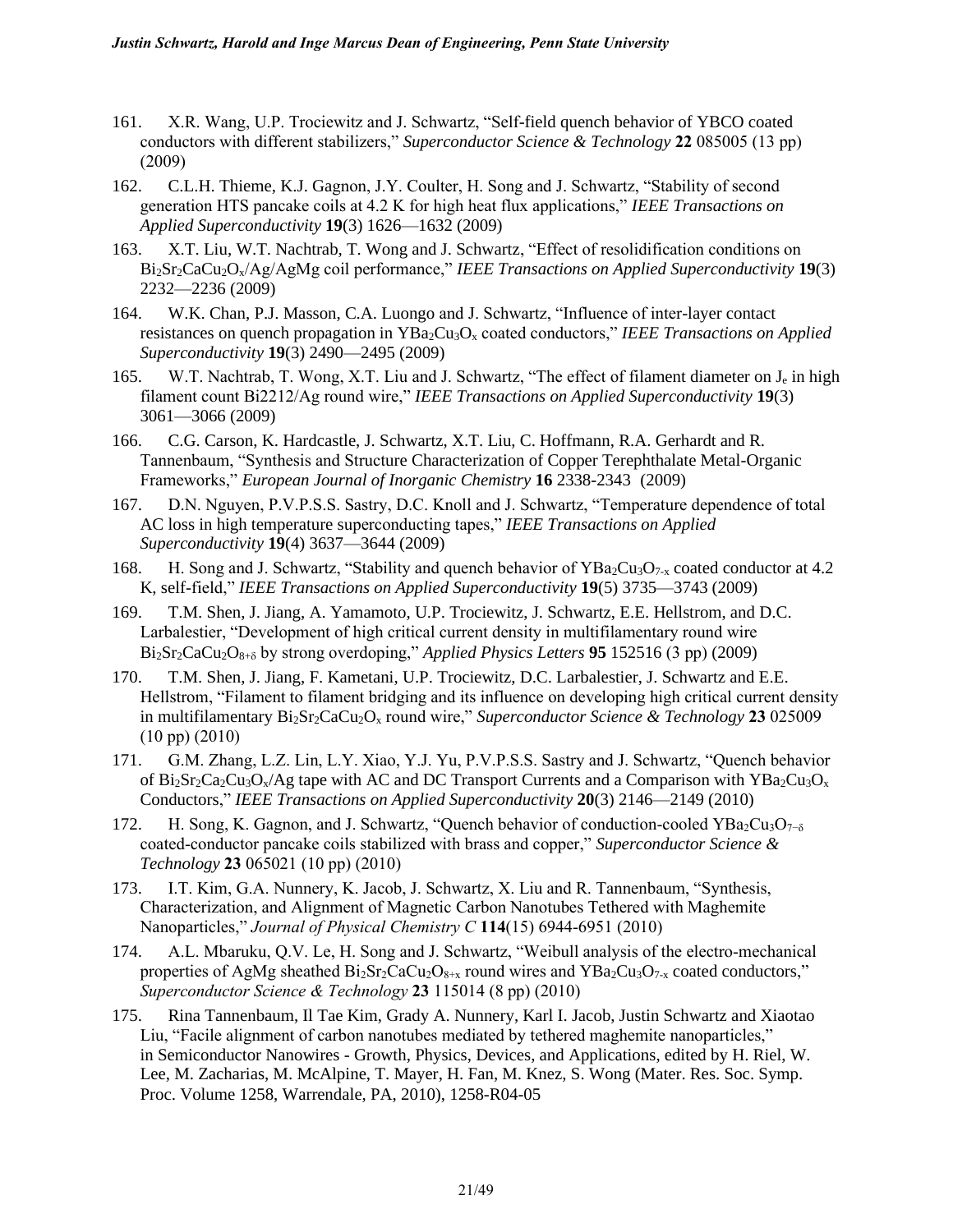176. W.K. Chan, P.J. Masson, C. Luongo and J. Schwartz, "Three-dimensional micrometer-scale modeling of quenching in high aspect ratio  $YBa_2Cu_3O_{7-\delta}$  coated conductor tapes. Part I: Model development and validation," *IEEE Transactions on Applied Superconductivity* **20**(6) 2370-2380 (2010)

- 177. X. Wang, U.P. Trociewitz and J. Schwartz, "Critical current degradation of short YBa2Cu<sub>3</sub>O<sub>7-s</sub> coated conductor due to an unprotected quench," *Superconductor Science & Technology* **24** 035006 (11 pp) (2011)
- 178. D. Arbelaez, S.O. Prestemon, D.R. Dietderich, A. Godeke, L. Ye, F. Hunte and J. Schwartz, "Numerical investigation of the quench behavior of Bi2Sr2CaCu2O*x* wire," *IEEE Transactions on Applied Superconductivity* **21**(3) 2787-2790 (2011)
- 179. W. T. Nachtrab, X.T. Liu, T. Wong and J. Schwartz, "Effect of solidification conditions on partial melt processed Bi<sub>2</sub>Sr<sub>2</sub>CaCu<sub>2</sub>O<sub>x</sub>/Ag/AgX round wire," *IEEE Transactions on Applied Superconductivity* **21**(3) 2795-2799 (2011)
- 180. G.M. Zhang, L.Z. Lin, L.Y. Xiao, Y.J. Yu, J. Schwartz and S.V. Pamidi, "A predictive model on temperature dependence of AC transport losses in  $(Bi,Pb)_{2}Sr_{2}Ca_{2}Cu_{3}O_{x}$  tapes," *Superconductor Science & Technology* **24** 085008 (4 pp) (2011)
- 181. S. Gupta, T. Zaidi, A. Melton, E. Malguth, H. Yu, I.T. Ferguson, X.T. Liu and J. Schwartz, "Electrical and magnetic properties of  $Ga_{1-x}Ga_xN$  grown by metal organic chemical vapor deposition," *Journal of Applied Physics* **110** 083920 (5 pp) (2011)
- 182. W.K. Chan and J. Schwartz, "Three-dimensional micrometer-scale modeling of quenching in high aspect ratio  $YBa_2Cu_3O_{7-\delta}$  coated conductor tapes. Part II: Influence of geometrical and material properties and implications for conductor engineering and magnet design," *IEEE Transactions on Applied Superconductivity* **21**(6) 3628-3634 (2011)
- 183. A. Kajbfvala, W.T. Nachtrab, N. Cheggour, F. Hunte, X.T. Liu, X. Lu, T. Wong and J. Schwartz, "Dispersion-strengthened silver alumina for sheathing Bi2Sr2CaCu2O8+x multifilamentary wire," *IEEE Transactions on Applied Superconductivity* **22**(1) 840021 (10 pp) (2012) (journal cover)
- 184. X.T. Liu, Q.V. Le and J. Schwartz, "Influencing factors on the electrical transport properties of split-melt processed Bi2Sr2CaCu2O<sup>x</sup> round wires," *Superconductor Science & Technology* **25** 075008 (15pp) (2012)
- 185. C. Carson, J. Ward, X. Liu, J. Schwartz, R. Gerhardt, and R. Tannenbaum, "Dopant-controlled crystallization in metal-organic frameworks: The role of Cu(II) in zinc 1,4–benzenedicarboxylate," *Journal of Physical Chemistry C* **116** (29) 15322–15328 (2012)
- 186. W.K. Chan and J. Schwartz, "A hierarchical, three-dimensional, multiscale electro-magnetothermal model of quenching in REBa2Cu3O7-<sup>δ</sup> coated conductor based coils," *IEEE Transactions on Applied Superconductivity* **22**(5) 4706010 (10pp) (2012) (Van Duzer Prize)
- 187. S. Seifikar, A. Tabei, E. Sachet, T. Rawdanowicz, N. Bassiri-Gharb and J. Schwartz "Growth of  $(111)$  oriented Ni(Fe<sub>2</sub>O<sub>4</sub>) polycrystalline thin films on Pt  $(111)$  via sol-gel processing," *Journal of Applied Physics* **112** 063908 (7 pp) (2012)
- 188. H. Song, F. Hunte and J. Schwartz, "On the role of pre-existing defects and magnetic flux avalanches in the degradation of YBa2Cu3O7-x coated conductors by quenching," *Acta Materialia*  **60**(20) 6991–7000 (2012)
- 189. S. Seifikar, B. Calandro, E. Deeb, E. Sachet, J. Yang, J.-P. Maria, N. Bassiri-Gharb and J. Schwartz, "Structural and magnetic properties of biaxially textured NiFe<sub>2</sub>O<sub>4</sub> thin films grown on cplane sapphire," *Journal of Applied Physics* **112** 123910 (5 pp) (2012)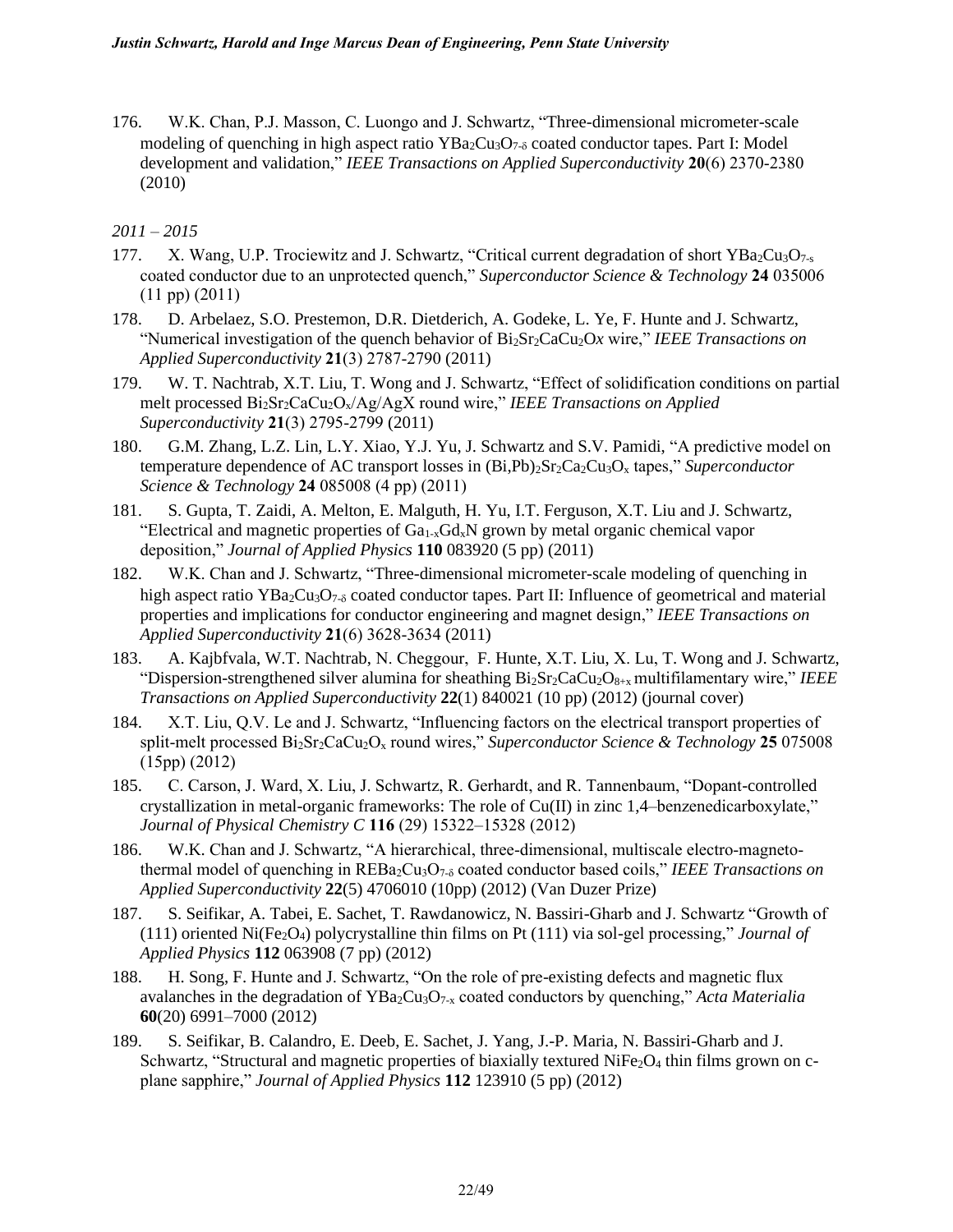- 190. L. Ye, F. Hunte and J. Schwartz, "Effects of high magnetic field on the low-temperature quench behavior of Bi2Sr2CaCu2O<sup>x</sup> coils," *Superconductor Science & Technology* **26** 055006 (8 pp) (2013) (selected as a SuST Highlight of 2013)
- 191. X.F. Gou and J. Schwartz, "Fractal analysis of the role of the rough interface between  $Bi<sub>2</sub>Sr<sub>2</sub>CaCu<sub>2</sub>O<sub>x</sub>$  filaments and the Ag matrix in the mechanical behavior of composite round wires," *Superconductor Science & Technology* **26** 055016 (12 pp) (2013)
- 192. L. Ye, D. Cruciani, T. Effio, F. Hunte and J. Schwartz, "On the causes of degradation in Bi2Sr2CaCu2O8+x round wires and coils by quenching at 4.2 K," *IEEE Transactions on Applied Superconductivity* **23**(5) 6400811 (11pp) (2013)
- 193. S. Ishmael, H. Luo, M. White, F. Hunte, X.T. Liu, N. Mandazy, J.F. Muth, G. Naderi, L. Ye, A.T. Hunt and J. Schwartz, "Enhanced quench propagation in  $Bi_2Sr_2CaCu_2O_x$  and  $YBa_2Cu_3O_{7-d}$  coils via nanoscale, doped-titania-based thermally conducting electrical insulator," *IEEE Transactions on Applied Superconductivity* **23**(5) 7201311 (11pp) (2013) (journal cover and Van Duzer Prize)
- 194. S. Seifikar, B. Calandro, G. Rasic, E. Deeb, J. Yang, N. Bassiri-Gharb and J. Schwartz, "Optimized growth of heteroepitaxial (111) NiFe<sub>2</sub>O<sub>4</sub> thin films on (0001) sapphire with two in-plane variants via chemical solution deposition," *Journal of the American Ceramics Society* **96**(10) 3050- 3053 doi:10.1111/jace.12520 (2013)
- 195. G. Naderi, X.T. Liu, W. Nachtrab and J. Schwartz, "Understanding processing-structureproperties relationships in  $Bi_2Sr_2CaCu_2O_x/Ag$  round wires and enhanced transport through saw-tooth processing," *Superconductor Science & Technology* **26** 105010 (15 pp) doi:10.1088/0953- 2048/26/10/105010 (2013) (journal cover)
- 196. W.K. Chan, G. Flanagan and J. Schwartz, "Spatial and temporal resolution requirements for quench detection in  $(RE)Ba_2Cu_3O_x$  magnets using Rayleigh-scattering based fiber optics distributed sensing," *Superconductor Science & Technology* **26** 105015 (12pp) doi:10.1088/0953- 2048/26/10/105015 (2013) (selected as a SuST Highlight of 2013)
- 197. Y.F. Lee, F. Wu, R. Kumar, F. Hunte, J. Schwartz and J. Narayan, "Epitaxial integration of dilute magnetic semiconductor Sr3SnO with Si (001)," *Applied Physics Letters* **103** 112101 (4pp) doi: 10.1063/1.4820770 (2013)
- 198. A. Kajbafvala, W. Nachtrab, R. Kumar, F. Hunte, T. Wong and J. Schwartz, "High strength oxide dispersion strengthened silver aluminum alloys optimized for  $Bi_2Sr_2CaCu_2O_{8+x}$  round wire," *Superconductor Science & Technology* **26** 125012 (9pp) doi:10.1088/0953-2048/26/12/125012 (2013)
- 199. G. Rasic and J. Schwartz, "Nanoimprint lithographic surface patterning of sol-gel fabricated nickel ferrite (NiFe2O4)" *MRS Communications* **3** 207-211 (5pp) doi[:10.1557/mrc.2013.44](http://dx.doi.org/10.1557/mrc.2013.44) (2013)
- 200. Y.F. Lee, F. Wu, J. Narayan and J. Schwartz, "Oxygen vacancy enhanced room temperature ferromagnetism in Sr3SnO/c-YSZ/Si (001) heterostructures," *MRS Communications*  doi:10.1557/mrc.2014.4 (7pp) (2014)
- 201. E.B. Callaway, G. Naderi, Q. Le and J. Schwartz, "Statistical study of the relationship between electrical transport and filament microstructure in multifilamentary  $Bi_2Sr_2CaCu_2O_x/Ag/Ag$ -Mg round wires," *Superconductor Science & Technology* **27** 044020 (8pp) doi:10.1088/0953-2048/27/4/044020 (2014)
- 202. Q.V. Le, W.K. Chan and J. Schwartz, "A two-dimensional *ordinary*, state-based peridynamics model for linearly elastic solids," *International Journal for Numerical Methods in Engineering*  (15pp) doi:10.1002/nme.4642 (2014)
- 203. G. Rasic and J. Schwartz, "Coercivity reduction in surface patterned nickel ferrite (NiFe<sub>2</sub>O<sub>4</sub>) thin films through surface patterning," *IEEE Magnetics Letters* **5** (4pp) doi[:10.1109/LMAG.2014.2302246](http://dx.doi.org/10.1109/LMAG.2014.2302246) (2014)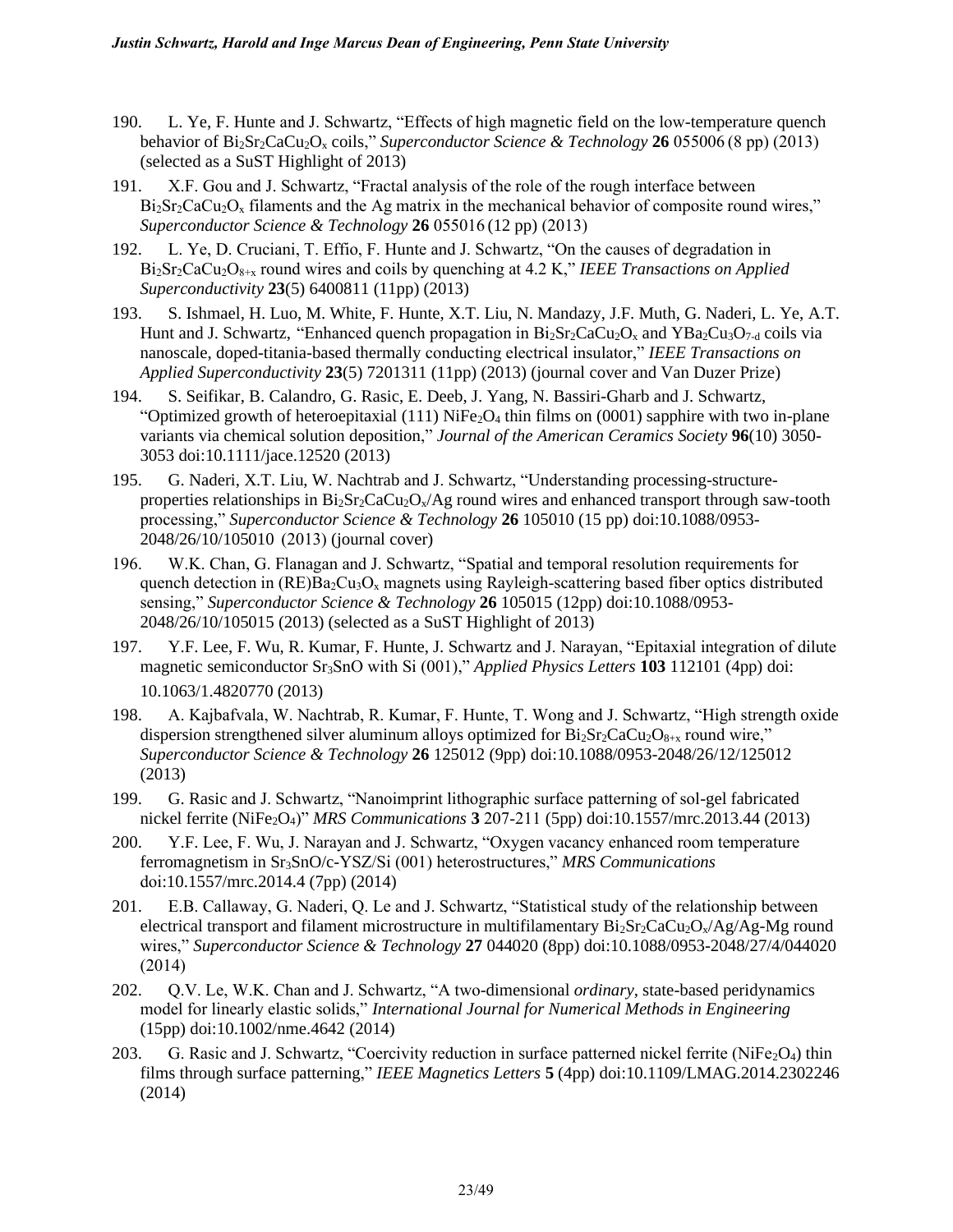- 204. Y. Zhang, C.C. Koch and J. Schwartz, "Synthesis of  $Bi_2Sr_2CaCu_2O_x$  superconductors via direct oxidation of metallic precursors," *Superconductor Science & Technology* **27** 055016 (12 pp) doi:10.1088/0953-2048/27/5/055016 (2014)
- 205. S. Seifikar, T. Rawdanowicz, W. Straka, C. Quintero, N. Bassiri-Gharb and J. Schwartz, "Structural and magnetic properties of sol-gel derived NiFe<sub>2</sub>O<sub>4</sub> thin films on silicon substrates," *Journal of Magnetism and Magnetic Materials* **361** 255-261 doi:10.1016/j.jmmm.2014.03.004 (2014)
- 206. R. Varghese, R. Viswan, K. Joshi, S. Seifikar, Y. Zhou, J. Schwartz and S. Priya, "Magnetostriction measurement in thin films using laser doppler vibrometry, *Journal of Magnetism and Magnetic Materials* **363** 179-187 doi:10.1016/j.jmmm.2014.03.076 (2014)
- 207. G. Naderi and J. Schwartz, "On the role of  $Bi_2Sr_2CuO_x$  intergrowths in  $Bi_2Sr_2CaCu_2O_x/Ag$  round wires: c-axis transport and magnetic flux pinning," *Applied Physics Letters* **104** 152602 (5pp) doi: 10.1063/1.4871805 (2014)
- 208. A. Kajbafvala, W. Nachtrab, T. Wong and J. Schwartz, "Bi<sub>2</sub>Sr<sub>2</sub>CaCu<sub>2</sub>O<sub>8+x</sub> round wires with Ag/Al oxide dispersion strengthened sheaths: microstructure–properties relationships, enhanced mechanical behavior and reduced Cu depletion," *Superconductor Science & Technology* **27** 095001 (15 pp) doi:10.1088/0953-2048/27/9/095001 (2014)
- 209. S.A. Ishmael, M. Slomski, H. Luo, M. White, A. Hunt, N. Mandzy, J.F. Muth, R. Nesbit, T. Paskova, W. Straka and J. Schwartz, "Thermal conductivity and dielectric properties of TiO<sub>2</sub>-based electrical insulator for use with high temperature superconducting magnets," *Superconductor Science & Technology* **27** 095018 (9 pp) doi:10.1088/0953-2048/27/9/095018 (2014)
- 210. Y.F. Lee, S. Punugupati, F. Wu, Z. Jin, J. Narayan and J. Schwartz, "Strong evidence for topological surface states in epitaxial  $Bi<sub>2</sub>Se<sub>3</sub>$  thin film grown by pulsed laser deposition through magneto-transport measurements," *Current Opinion in Solid State & Materials Science* (7 pp) doi:10.1016/j.cossms.2014.07.001 (2014)
- 211. G. Naderi and J. Schwartz, "Multiscale studies of processing-microstructure-transport relationships in over-pressure processed  $Bi_2Sr_2CaCu_2O_x/Ag$  multifilamentary round wire," *Superconductor Science & Technology* **27** 115002 (9 pp) doi:10.1088/0953-2048/27/11/115002 (2014) (selected as a SuST Highlight of 2014)
- 212. Q.V. Le, W.K. Chan and J. Schwartz, "Two-dimensional peridynamic simulation of the effect of defects on the mechanical behavior of  $Bi_2Sr_2CaCu_2O_x$  round wires," *Superconductor Science & Technology* **27** 115007 (17 pp) doi:10.1088/0953-2048/27/11/115007 (2014)
- 213. G. Rasic and J. Schwartz, "On the origin of coercivity reduction in surface patterned magnetic thin films," *Physica Status Solidi A: Applications and Materials Science* **212**(2) (10 pp) doi:10.1001/pssa.201431434 (2014)
- 214. Y.F. Lee, J. Narayan and J. Schwartz, "Tunable electronic structure in dilute magnetic semiconductor Sr3SnO/c-YSZ/Si (001) epitaxial heterostructures," *Journal of Applied Physics* **116** 164903 (7 pp) <http://dx.doi.org/10.1063/1.4899438> (2014)
- 215. L. Ye, D. Cruciani, M. Xu, S. Mine, K. Amm and J. Schwartz, "Magnetic field dependent stability and quench behavior of conduction-cooled MgB<sup>2</sup> wires and coils," *Superconductor Science & Technology* **28** 035015 (16 pp) doi:10.1088/0953-2048/28/3/035015 (2015) (selected as a SuST Highlight of 2015)
- 216. Y.F. Lee, R. Kumar, F. Hunte, J. Narayan and J. Schwartz, "Control of intrinsic defects and magnetotransport properties in Bi<sub>2</sub>Se<sub>3</sub>/c-sapphire epitaxial heterostructures," *Acta Materialia* **95** 57-64 [doi:10.1016/j.actamat.2015.05.009](http://dx.doi.org/10.1016/j.actamat.2015.05.009) (2015)
- 217. M. Phillips, W.K. Chan and J. Schwartz, "Enhanced quench protection in  $REBa_2Cu_3O_{7-8}$ -based coils by enhancing three-dimensional quench propagation via thermally-conducting electrical insulation," *IEEE Transactions on Applied Superconductivity* **25**(5) 4701411 (11pp) (2015) DOI: 10.1109/TASC.2015.2452224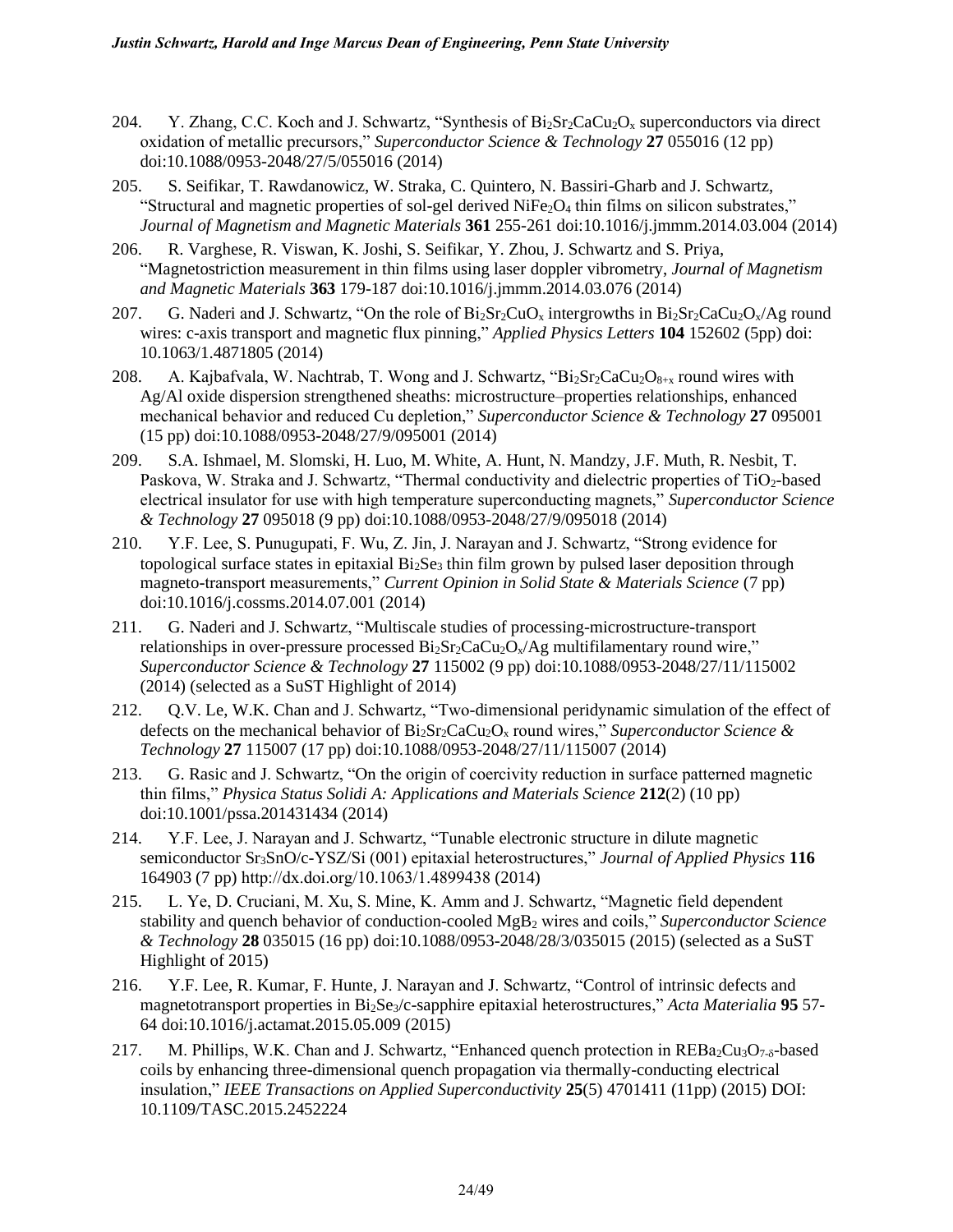- 218. Z. Sun, X. Gou and J. Schwartz, "A three-dimensional fractal-based study of the effects of the complex interface between  $Bi_2Sr_2CaCu_2O_x$  filaments and the Ag matrix on the mechanical behavior of composite round wires," *IEEE Transactions on Applied Superconductivity* **25**(5) 6400808 (8pp) (2015) DOI: [10.1109/TASC.2015.2457780](http://dx.doi.org.prox.lib.ncsu.edu/10.1109/TASC.2015.2457780)
- 219. Y.F. Lee, R. Kumar, F. Hunte, J. Narayan and J. Schwartz, "Microstructure and transport properties of epitaxial topological insulator  $Bi_2Se_3$  thin films grown on MgO (100),  $Cr_2O_3$  (0001) and Al2O<sup>3</sup> (0001) templates," *Journal of Applied Physics* **118** 125309 (10 pp[\) http://dx.doi.org/](http://dx.doi.org/10.1063/1.4899438)  [10.1063/1.4932027](http://dx.doi.org/10.1063/1.4899438) (2015)
- 220. S.A. Ishmael, S. Rogers, F. Hunte, G. Naderi, C. Roach, W. Straka, and J. Schwartz, "Current density and quench behavior of MgB2/Ga composite wires," *IEEE Transactions on Applied Superconductivity* **25**(6) 6200908 (8pp) (2015) DOI: 10.1109/TASC.2015.2483597 (journal cover)

- 221. F. Scurti, S. Ishmael, G. Flanagan and J. Schwartz, "Quench detection for high temperature superconductor magnets: a novel technique based on Rayleigh-backscattering interrogated optical fibers (RIOF)," *Superconductor Science & Technology Letters* **29** 03LT01 (8 pp) doi:10.1088/0953- 2048/29/3/03LT01 (2016) (selected as a SuST Highlight of 2016)
- 222. L. Ye, P. Li, T. Shen and J. Schwartz, "Quench degradation limit of multifilamentary Ag/Bi2Sr2CaCu2O<sup>x</sup> round wires," *Superconductor Science & Technology* **29** 035010 (10 pp) doi 10.1088/0953-2048/29/3/035010 (2016)
- 223. Y. Wang, W.K. Chan and J. Schwartz, "Self-protection mechanisms of no-insulation  $(RE)Ba_2Cu_3O_x$  high temperature superconductor pancake coils," *Superconductor Science & Technology* **29** 045007 (11 pp) doi 10.1088/0953-2048/29/4/0045007 (2016) (selected as a SuST Highlight of 2016)
- 224. R. Jha, G. Dulikravich, N. Chakraborti, M. Fan, J, Schwartz, C. Koch, M.J. Colaco, C. Poloni, and I. Egorov, "Algorithms for design optimization of chemistry of hard magnetic alloys using experimental data," *Journal of Alloys and Compounds* **682** 454-467 doi 10.1016/j.jallcom.2016.04.218 (2016)
- 225. M. Fan, Y. Liu, R. Jha, G.S. Dulikravich, J. Schwartz and C.C. Koch, "On the formation and evolution of Cu-Ni-rich bridges of Alnico alloys with thermomagnetic treatment," *IEEE Transactions on Magnetics* doi 10.1109/tmag.2016.2555956 (2016)
- 226. S. Rogers, W.K. Chan and J. Schwartz, "Effects of tensile fatigue on critical current and n-value of IBAD-MOCVD REBa2Cu3O7-x/Hastelloy coated conductor," *Superconductor Science & Technology* **29** 85013 (7 pp) doi [10.1088/0953-2048/29/8/085013](http://dx.doi.org/10.1088/0953-2048/29/8/085013) (2016)
- 227. Y. Zhang, S. Johnson, G. Naderi, M. Chaubal, J. Stieha, G. Venugopal, A. Hunt and J. Schwartz, "High critical current density  $Bi_2Sr_2CaCu_2O_x/Ag$  wire containing oxide precursor synthesized from nano-oxides," *Superconductor Science & Technology* **29** 095012 (14 pp) [10.1088/0953-](http://dx.doi.org/10.1088/0953-2048/29/8/085013) [2048/29/9/095012](http://dx.doi.org/10.1088/0953-2048/29/8/085013) (2016)
- 228. M. Fan, Y. Liu, R. Jha, G.S. Dulikravich, J. Schwartz and C.C. Koch<sup>, "</sup>On the evolution of Cu-Nirich bridges of Alnico alloys with tempering," *Journal of Magnetism and Magnetic Materials* **420** 296-302 doi [10.1016/j.jmmm.2016.07.040](http://dx.doi.org/10.1016/j.jmmm.2016.07.040) (2016)
- 229. G. Rasic, B. Vlahovic, and J. Schwartz, "Underlying causes of the magnetic behavior in surface patterned NiFe2O<sup>4</sup> thin films," *MRS Communications* (5 pp) doi [10.1557/mrc.2016.38](http://dx.doi.org/10.1557/mrc.2016.38) (2016)
- 230. Y. Zhang, C.C. Koch and J. Schwartz, "Formation of  $Bi_2Sr_2CaCu_2O_x/Ag$  multifilamentary metallic-precursor powder-in-tube wires," *Superconductor Science & Technology* **29** 125005 (16 pp) doi [10.1088/0953-2048/29/12/125005](http://dx.doi.org/10.1088/0953-2048/29/8/085013) (2016)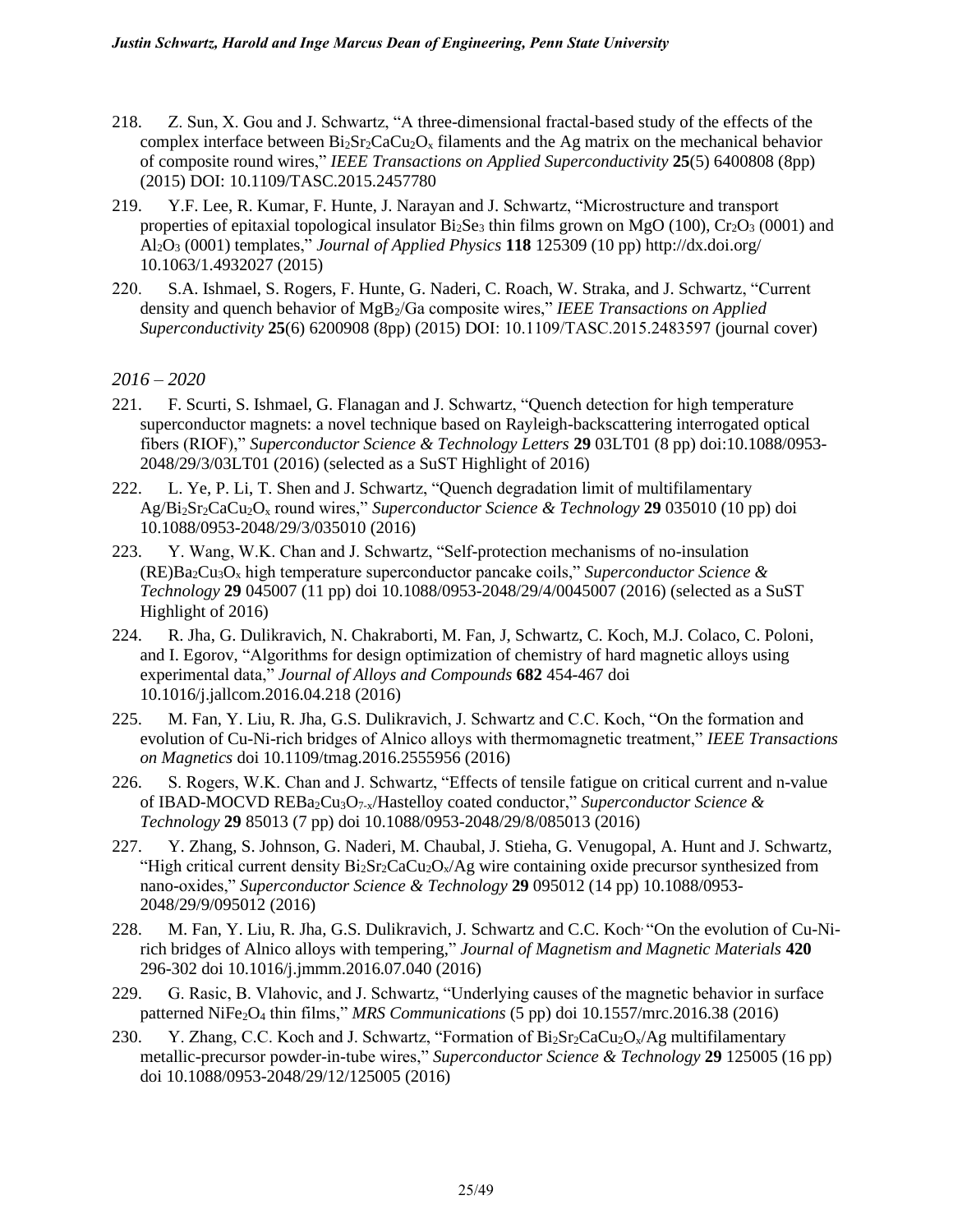- 231. L. Ye, P. Li, J. Jaroszynski, J. Schwartz and T. Shen, "Strain control of composite superconductors to prevent degradation of superconducting magnets due to a quench. I. Ag/Bi2Sr2CaCu2O<sup>x</sup> multifilament round wires," *Superconductor Science & Technology* **30** 025005 (6 pp) doi [10.1088/0953-2048/30/2/025005](http://dx.doi.org/10.1088/0953-2048/29/8/085013) (2016)
- 232. P. Li, G. Naderi, J. Schwartz and T. Shen, "On the role of precursor powder composition in controlling microstructure, flux pinning, and the critical current density of  $Ag/Bi_2Sr_2CaCu_2O_x$ conductors," *Superconductor Science & Technology* **30** 035004 (10 pp) doi [10.1088/1361-](http://dx.doi.org/10.1088/1361-6668/30/3/035004) [6668/30/3/035004](http://dx.doi.org/10.1088/1361-6668/30/3/035004) (2017)
- 233. R. Jha, G.S. Dulikravich, N. Chakraborti, M. Fan, J. Schwartz, C.C. Koch, M.J. Colaco, C. Poloni and I.N. Egorov, "Self-organizing maps for pattern recognition in design of alloys," *Materials and Manufacturing Processes* doi 10.1080/10426914.2017.1279319 (2017)
- 234. S. Rogers and J. Schwartz, "Tensile Fatigue Behavior and Crack Growth in  $GdBa_2Cu_3O_7$ . <sup>x</sup>/Stainless-Steel Coated Conductor Grown via Reactive Co-evaporation," *Superconductor Science & Technology* **30** 045013 (6 pp) doi [10.1088/1361-6668/aa604e](http://dx.doi.org/10.1088/1361-6668/30/3/035004) (2017)
- 235. K.J. Song, J.C. Lim, R.K. Ko, C. Park and J. Schwartz, "A non-contact *T<sup>c</sup>* evaluation technique using a Hall probe array," *IEEE Transactions on Applied Superconductivity* **27**(4) 4602804 (4 pp) doi 10.1109/TASC.2017.2663763 (2017)
- 236. F. Scurti, J. McGarrahan and J. Schwartz, "Effects of metallic coatings on the thermal sensitivity of optical fiber sensors at cryogenic temperatures," *Optical Materials Express* 7(6) 1754 (13 pp) (2017)
- 237. W.K. Chan and J. Schwartz, "Improved stability, magnetic field preservation and recovery speed in (RE)Ba2Cu3Ox-based no-insulation magnets via a graded-resistance approach," *Superconductor Science & Technology* **30** 074007 (15 pp) doi 10.1088/1361-6668/aa6eef (2017)
- 238. F. Scurti, S. Sathyamurthy, M. Rupich and J. Schwartz, "Self-monitoring SMART REBCO coated conductor via integrated optical fibers," *Superconductor Science & Technology* **30** 114002 (13 pp) doi 10.1088/1361-6668/aa8762 (2017)
- 239. W. Straka, S. Amoah, and J. Schwartz, "Densification of thoria through flash sintering," *MRS Communications* **7(3)** 677–682 doi 10.1557/mrc.2017.70 (2017)
- 240. Y. Alvandi-Tabrizi and J. Schwartz, "Micromagnetic analysis of crystallographic texturing and substrate-induced strain effects in NiFe2O<sup>4</sup> and CoFe2O<sup>4</sup> thin films," *Acta Materialia* **149** 193–205 doi 10.1016/j.actamat.2018.02.039 (2018)
- 241. J. Zhou, W.K. Chan and J. Schwartz, "Quench Detection Criteria for  $YBa_2Cu_3O_{7-\delta}$  Coils Monitored via a Distributed Temperature Sensor for 77 K Cases," *IEEE Transactions on Applied Superconductivity* **28(5)** 4703012 (12 pp) doi 10.1109/TASC.2018.2815920 (2018)
- 242. P. Gao, W.K. Chan, X. Wang, and J. Schwartz, "Mixed-Dimensional modeling of delamination in Rare Earth-Barium-Copper-Oxide coated conductors composed of laminated high aspect ratio thin films," *Superconductor Science & Technology* **31** 074004 (16 pp) doi 10.1088/1361-6668/aac55c (2018)
- 243. J. Zhou, W.K. Chan, and J. Schwartz, "Modeling of quench behavior of YBa<sub>2</sub>Cu<sub>3</sub>O<sub>7-δ</sub> pancake magnets and distributed temperature sensing-based quench detection for operating temperature from 30 K to 77 K," *IEEE Transactions on Applied Superconductivity* **29(1)** 47003111 (11 pp) doi 10.1109/TASC.2018.2874423 (2019)
- 244. X.F. Gou, P.J. Zhuo, X.X. Zhou, and J. Schwartz, "Fractal-based analysis of the void microstructure of  $Bi_2Sr_2CaCu_2O_x$  superconducting filaments and the caused anomalous thermal diffusion," *Computational Materials Science* **158** 219-227 doi [10.1016/j.commatsci.2018.11.009](https://doi.org/10.1016/j.commatsci.2018.11.009) (2019)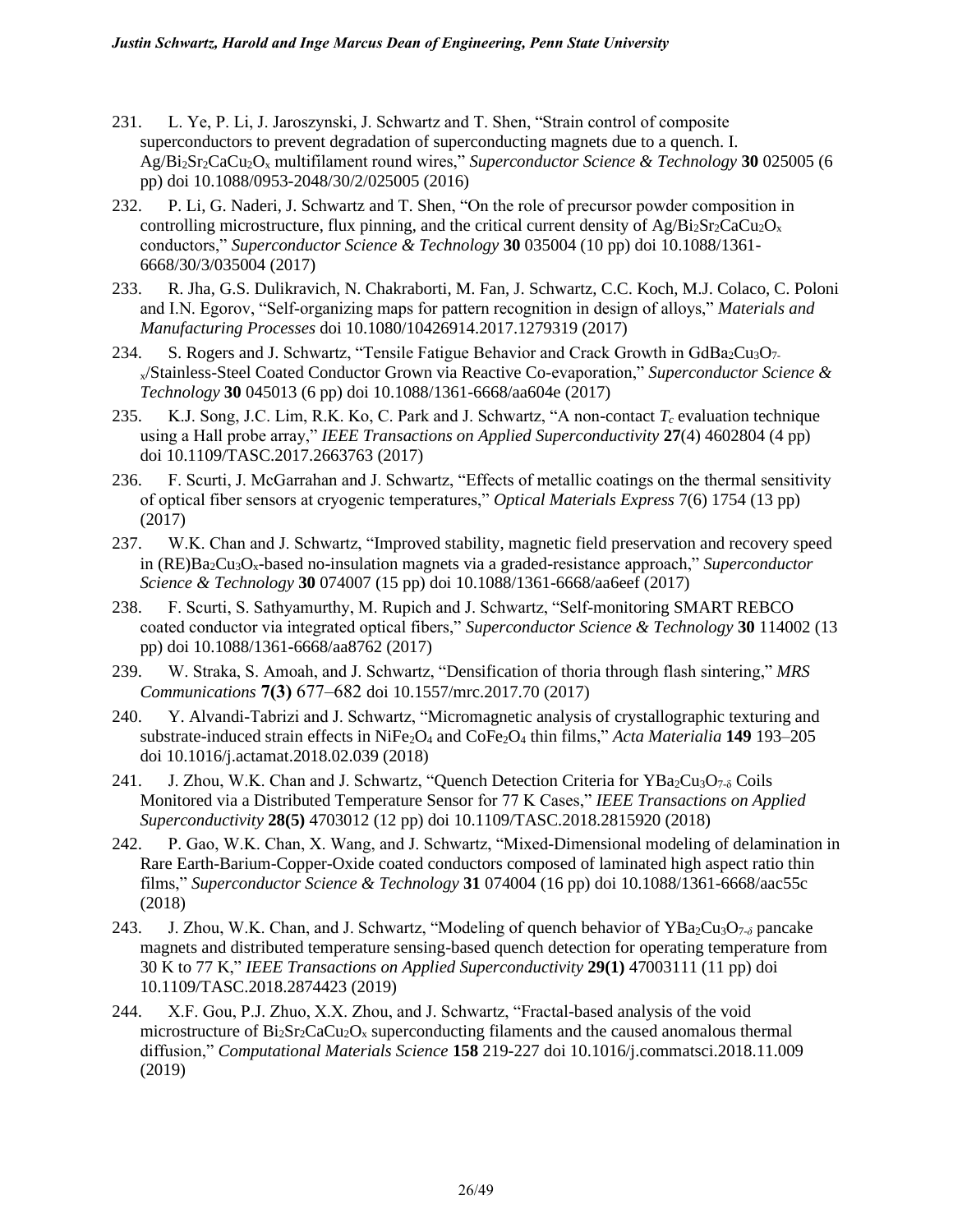- 245. J. Ma, J. Geng, W.K. Chan, J. Schwartz, and T. Coombs, "A temperature-dependent multilayer model for direct current carrying HTS coated-conductors under perpendicular AC magnetic fields," *Superconductor Science & Technology* **33** 045007 (16pp) doi 10.1088/1361-6668/ab6fe9 (2020)
- 246. P. Gao, W.K. Chan, X. Wang, Y. Zhou, and J. Schwartz, "Stress, strain and electromechanical analyses of  $(RE)Ba<sub>2</sub>Cu<sub>3</sub>O<sub>x</sub>$  conductors using three-dimensional/two-dimensional mixed-dimensional modeling: fabrication, cooling and tensile behavior," *Superconductor Science & Technology* **33** 044015 (17pp) doi 10.1088/1361-6668/ab7778 (2020)
- 247. D. van der Laan, J. Weiss, F. Scurti, and J. Schwartz, "CORC® wires with integrated optical fibers for temperature and strain monitoring and voltage wires for reliable quench detection," *Superconductor Science & Technology* **33** 085010 (22 pp) doi 10.1088/1361-6668/ab9ad1 (2020)
- 248. A.B. Meddeb, I. Chae, F. Scurti, J. Schwartz, S. Kim, and Z. Ounaies, "From a cholesteric nonaqueous cellulose nanocrystal suspension to a highly ordered film," *Materials Advances* 10.1557/adv.2020.404 (8pp) (2020)

# *2021 – present*

- 249. J. Zhou and J. Schwartz, "An exponential law of hot spot temperature versus normal zone propagation velocity during the quench of an  $YBa_2Cu_3O_{7-6}$  pancake magnet," *IEEE Transactions on Applied Superconductivity* **31(2)** 4600307 (7 pp) doi 10.1109/TASC.2020.3040183 (2021)
- 250. F. Scurti, J. Weiss, D. van der Laan, and J. Schwartz, "SMART conductor on round core (CORC®) wire via integrated optical fibers," *Superconductor Science & Technology* 4 035026 (15 pp) doi 10.1088/1361-6668/abdc7f (2021)
- 251. J. Zhou and J. Schwartz, "Effect of Heaters on the Measurement of Normal Zone Propagation Velocity on Short YBCO Conductors," *Physica C* **583** (7 pp[\) doi.org/10.1016/j.physc.2021.1353848](https://doi.org/10.1016/j.physc.2021.1353848) (2021)

#### *In review*

252. F. Scurti, C. Velez, A. Kelly, S. Ishmael, and J. Schwartz, "In-field strain and temperature measurements in a  $(RE)Ba<sub>2</sub>Cu<sub>3</sub>O<sub>7-x</sub>$  coil via Rayleigh-backscattering interrogated optical fibers," *Smart Materials and Structures* (submitted 2020)

# **Published Conference Proceedings (some peer-reviewed)**

- 1. J. Schwartz, L. Bromberg, D.R. Cohn and J.E.C. Williams, "High Field, Low Current Operation of Engineering Test Reactors," *Proceedings of 12th Symposium on Fusion Engineering* (1987)
- 2. D.R. Cohn, J. Schwartz, R.L. Bieri, L. Bromberg, and J.E.C. Williams, "DT and DHe<sup>3</sup> Tokamak Test Reactor Concepts Using Advanced, High Field Superconductors," *Proceedings of 12th Symposium on Fusion Engineering* (1987)
- 3. L. Bromberg, D.R. Cohn, R.L. Creedon, S.P. Grotz, J. Schultz, J. Schwartz and J.E.C. Williams, "High Field Magnet Designs for the ARIES-I Reactor," *Proceedings of 13th Symposium on Fusion Engineering* (1989)
- 4. F. Najmabadi, ..., J. Schwartz, *et al.,* "The Aries-I Tokamak Reactor Study," *Proceedings of 16th Symposium on Fusion Engineering,* 253-257 (1990)
- 5. L. Bromberg, D.R. Cohn, J. Schultz, J. Schwartz, P. Titus, J.E.C. Williams, S.P. Grotz, R.L. Creedon and C.P.C. Wong, "Magnet Design for the ARIES-I High Field Tokamak Reactor," *Proceedings of 16th Symposium on Fusion Engineering,* 1545-1549 (1990)
- 6. J.L. Hill, B.C. Amm and J. Schwartz, "A Comparison of Force-Reduced Toroidal Geometries and Conventional Superconducting Magnets," *Advances in Cryogenic Engineering* **39***,* Cryogenic Engineering Conference, 285-291 (1994)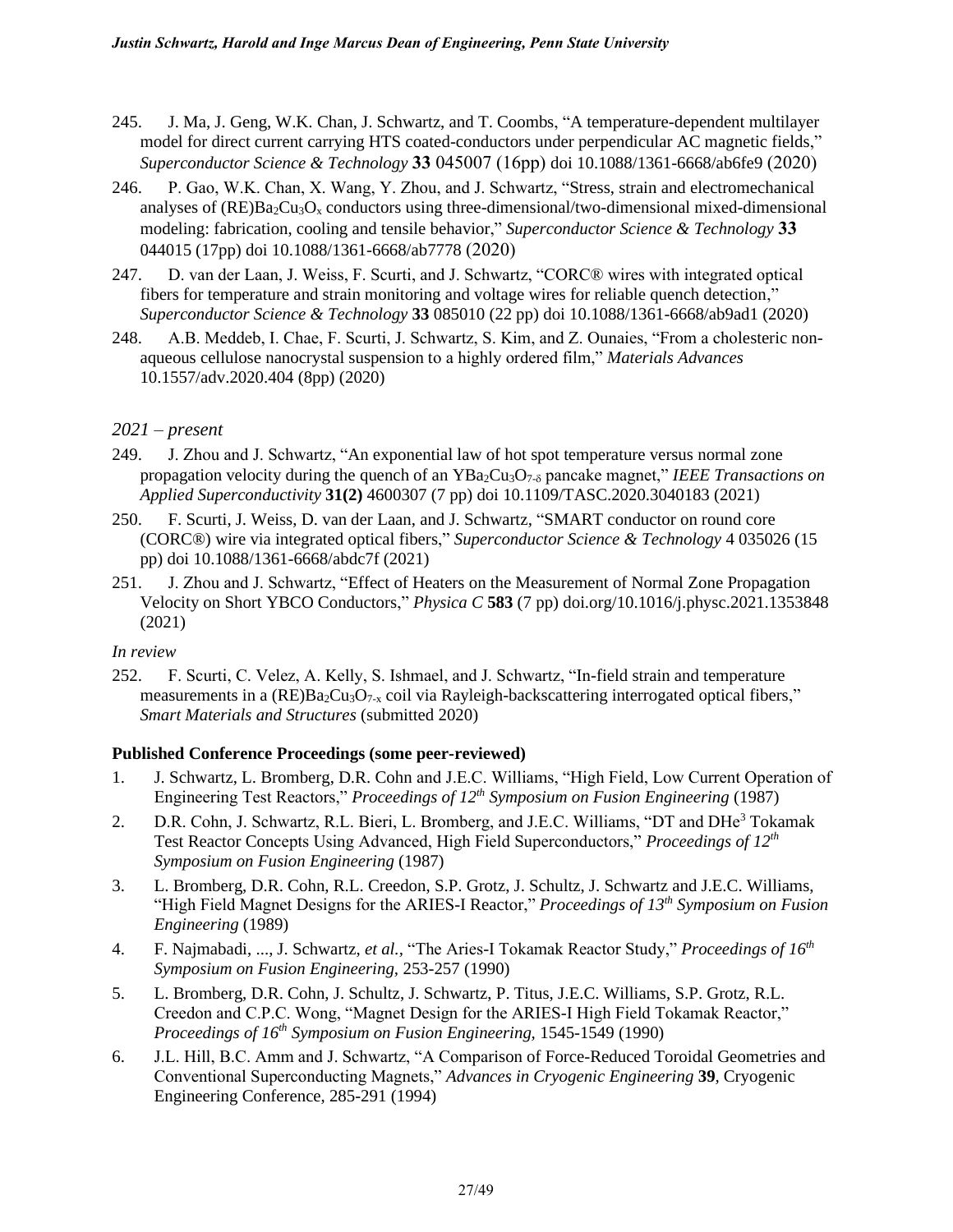- 7. J. Guo, J. Schwartz, Y.S. Cha, C.-T. Wu and K.C. Goretta, "Effects of Hot-Rolling on Powder-In-Tube BSCCO Tapes," *Advances in Cryogenic Engineering* **40***,* International Cryogenic Materials Conference, 169-176 (1994)
- 8. K.C. Goretta, Y.F. Li, R.B. Poeppel, S. Wu, J. Guo, and J. Schwartz, "Effects of Lithium Additions on Processing of Bi-Sr-Ca-Cu-O Superconducting Tapes," *Nucleotecnica* **AÑO 14**, Proceedings of the II Chilean Lithium Symposium, 15-22 (1994)
- 9. S.W. Van Sciver, Y. Eyssa, Y. Hascicek, W.D. Markiewicz, H.J. Schneider-Muntau, and J. Schwartz, "Development of High  $T_c$  Insert Coils for NMR Applications," Proceedings of the 1995 International Workshop on Superconductivity, 278-281 (1995)
- 10. J. Schwartz, V. Fischer, M. Godfrey, Y. Hascicek, D. Hilton, J. Kessler, V. Miller, P.V. Shoaff, S.W. Van Sciver, W. Wei, and H. Weijers, "High Temperature Superconductivity Research and Development at the National High Magnetic Field Laboratory," Proceedings of the 7<sup>th</sup> U.S. -Japan Workshop on High- $T_c$  Superconductors, 62-66 (1996)
- 11. P.V. Shoaff, Jr., J. Schwartz, S.W. Van Sciver, and H.W. Weijers, "HTS Coil and Joint Development for a 5T NMR Insert Coil," *Advances in Cryogenic Engineering* **41**, Cryogenic Engineering Conference, 413-416 (1996)
- 12. E.E. Burkhardt and J. Schwartz, "Two-Dimensional Finite Element Analysis of the Stability of Ag/BSCCO Tapes," *Advances in Cryogenic Engineering* **41**, Cryogenic Engineering Conference, 545-552 (1996)
- 13. J. Kessler, W. Wei, H. Weijers, and J. Schwartz, "Properties of Bi(2212) Short and Long Wires and Tapes," *Advances in Cryogenic Engineering* **42**, International Cryogenic Materials Conference, 595-601 (1996)
- 14. Ch. Wolters, K.M. Amm, Y.R. Sun, and J. Schwartz, "Preparation of HgBaCaCuO Polycrystals and Silver Sheathed Tapes by a Two-Zone Technique," *Advances in Cryogenic Engineering* **42***,*  International Cryogenic Materials Conference, 679-685 (1996)
- 15. J. Schwartz, "High Temperature Superconductors for High Field Magnets," Proceedings of the High Magnetic Fields: Industry, Materials and Technology International Workshop, 435-447 (1997)
- 16. W. Wong-Ng, E.J. Gonzalez, G.J. Piermarini, Ch. Wolters, J. Schwartz, and M.R. Gallas, "X-ray Diffraction Study of High T<sup>c</sup> and Related Phases at High Pressures," *Advances in X-ray Analysis*  40, Proceedings of the 45<sup>th</sup> Annual Conference on Applications of X-ray Analysis, 12 pages (CD) ROM only) (1998)
- 17. E.E. Burkhardt and J. Schwartz, "Three-Dimensional Analytical Analyses of the Stability of Ag/BSCCO Tapes," *Advances in Cryogenic Engineering* **43A***,* Cryogenic Engineering Conference, 357-363 (1998)
- 18. K.M. Amm, P.V.P.S.S. Sastry, D.C. Knoll, and J. Schwartz, "The Influence of Metallic Interfaces on the Properties of Bulk (Hg,A)Ba2Ca2Cu3O<sup>y</sup> (A=Pb,Bi) Superconductors," *Advances in Cryogenic Engineering* **44B***,* International Cryogenic Materials Conference, 457-464 (1998)
- 19. P.V.P.S.S. Sastry, K.M. Amm, D.C. Knoll, S.C. Peterson, and J. Schwartz, "Synthesis and Processing of Doped Hg<sub>1</sub>Ba<sub>2</sub>Ca<sub>2</sub>Cu<sub>3</sub>O<sub>y</sub> Superconductors," *Advances in Cryogenic Engineering* **44B***,* International Cryogenic Materials Conference, 477-484 (1998)
- 20. C.L.H. Thieme, D. Daly, L.J. Masur, and J. Schwartz, "High Strain Warm Extrusion and Warm Rolling of Multifilamentary Bi-2223 Metallic Precursor Wire," *Advances in Cryogenic Engineering*  **44B***,* International Cryogenic Materials Conference, 533-540 (1998)
- 21. U.P. Trociewitz, P.V.P.S.S. Sastry, B.T. Boutemy, P.R. Sahm, and J. Schwartz, "Investigations on BaO<sup>2</sup> Additions in Ag-Clad Bi2Sr2CaCu2O<sup>x</sup> Conductors," *Advances in Cryogenic Engineering* **44B***,*  International Cryogenic Materials Conference, 663-670 (1998)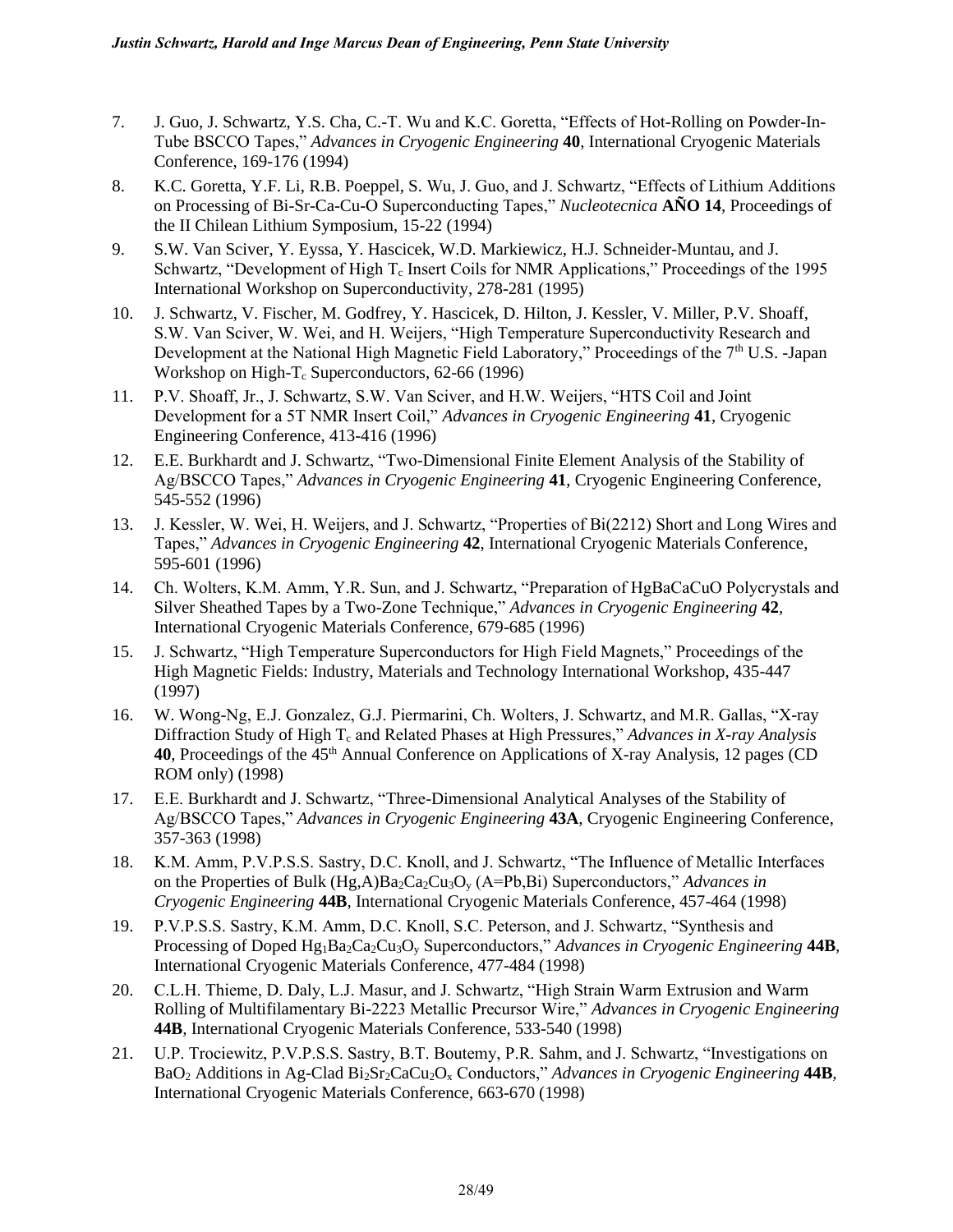- 22. B.C. Amm, Y.S. Hascicek, J. Schwartz, and L.Y. Xiao, "Mechanical Properties and Strain Effects in Bi2Sr2CaCu2Ox/Ag Composite Conductors," *Advances in Cryogenic Engineering* **44B***,*  International Cryogenic Materials Conference, 671-678 (1998)
- 23. P.V.P.S.S. Sastry, D.C. Knoll, and J. Schwartz, "Synthesis and Processing of Doped  $Hg_1Ba_2Ca_2Cu_3O_y$  Superconductors," Proceedings of the 8<sup>th</sup> U.S.-Japan Workshop on High Temperature Superconductors, 108-117 (1998)
- 24. Y.S. Hascicek, O. Dur, I.H. Mutlu, J. Schwartz, and S.W. Van Sciver, "HTS High Field Insert Coil Development Related Activities at the NHMFL," Proceedings of the 8<sup>th</sup> U.S.-Japan Workshop on High Temperature Superconductors, 232-240 (1998)
- 25. H.W. Weijers, K. Marken, D. Hazelton, Y.S. Hascicek, and J. Schwartz, "Recent Developments on Bi-2212 Insert Coils," Proceedings of the  $8<sup>th</sup>$  U.S.-Japan Workshop on High Temperature Superconductors, 247-254 (1998)
- 26. J. Schwartz, U.P. Trociewitz, W. Wei, P.V.P.S.S. Sastry, B.T. Boutemy, and P.R. Sahm, "Improved Flux Pinning in  $Bi_{2,1}Sr_{1,7}CaCu_2O_x$  Powders and Powder-in-Tube Tapes via BaO<sub>2</sub> and MgO Additions," Proceedings of the Fifteenth International Conference on Magnet Technology Part Two, Science Press, Beijing, 960-965 (1998)
- 27. Y. Viouchkov, H. W. Weijers, M. Meinesz, Q. Hu, Y. Hascicek, and J. Schwartz, "Stress-Strain-I<sup>c</sup> Characterization of Bi-2212 Tapes," Proceedings of the 11<sup>th</sup> International Symposium on Superconductivity (ISS '98), 1485-1488 (1999)
- 28. H.W. Weijers, Q.Y.Hu, Y. Viouchkov, E. Celik, Y.S. Hascicek, K. Marken, J. Parrell, and J. Schwartz, "Development and Testing of a 3 T Bi-2212 Insert Magnet," *Advances in Cryogenic Engineering* **45A***,* Cryogenic Engineering Conference, 769-778 (2000)
- 29. U.P. Trociewitz, P.R. Sahm, and J. Schwartz, "Effects of Ba Additions on Bulk Bi-2212 and Ag-Clad Bi-2212 Tape," *Advances in Cryogenic Engineering* **46B***,* International Cryogenic Materials Conference, 567-574 (2000)
- 30. Y. Viouchkov, H.W. Weijers, Q.Y. Hu, Y. Hascicek, and J. Schwartz, "Mechanical Properties of Ag- and AgMg- Sheathed Bi2Sr2CaCu2O<sup>x</sup> Tapes for High Field Insert Magnets," *Advances in Cryogenic Engineering* **46B***,* International Cryogenic Materials Conference, 647-653 (2000)
- 31. P.V.P.S.S. Sastry, Y. Li, J. Su, K.W. Hamill, M. Chatard, and J. Schwartz, "Effect of Silver Interface on the Formation and Stability of HgPb1223 Superconductors," *Advances in Cryogenic Engineering* **46B***,* International Cryogenic Materials Conference, 715-722 (2000)
- 32. Q.Y. Hu and J. Schwartz, "Heat Treatment of AgMg- and Ag-Sheathed  $Bi_2Sr_2CaCu_2O_x$  Tapes for a 3 T Insert Magnet," *Advances in Cryogenic Engineering* **46B***,* International Cryogenic Materials Conference, 863-870 (2000)
- 33. J. Schwartz, J.H. Su, D.C. van der Laan, P.V.P.S.S. Sastry, and Y.S. Hascicek, "Fabrication and Characterization of  $(Hg, Re)Ba_2Ca_2Cu_3O_{8+\delta}$  within Silver-Sheathed Tapes," Proceedings of the ISTEC-MRS Workshop on High Temperature Superconductors, (2001)
- 34. J.H. Su, P. V. P. S. S. Sastry, D.C. van der Laan, and J. Schwartz, "Fabrication and Properties of (Hg,Pb)Ba2Ca2Cu3O8+x Silver-Sheathed Tapes," *Advances in Cryogenic Engineering* **48B***,*  International Cryogenic Materials Conference, 639-646 (2002)
- 35. U.P. Trociewitz, H.J.N van Eck, S.H. Thompson, A. Mbaruku, H. Weijers, and J. Schwartz, "Development of a LNe Test Facility," Advances in Cryogenic Engineering 47A, Cryogenic Engineering Conference, 139-146 (2002)
- 36. I.B. Rutel, C. McIntosh, A. Caruso, D.C. van der Laan, M. Davidson, and J. Schwartz, "Magneto optical imaging of cracking in high temperature superconducting thin films and tapes under tensile strain," in Magneto Optical Imaging, NATO Science Series, II. Mathematics, Physics and Chemistry – Vol. 142, 133-140, T.H. Johansen and D.V. Shantsev, eds. (2004)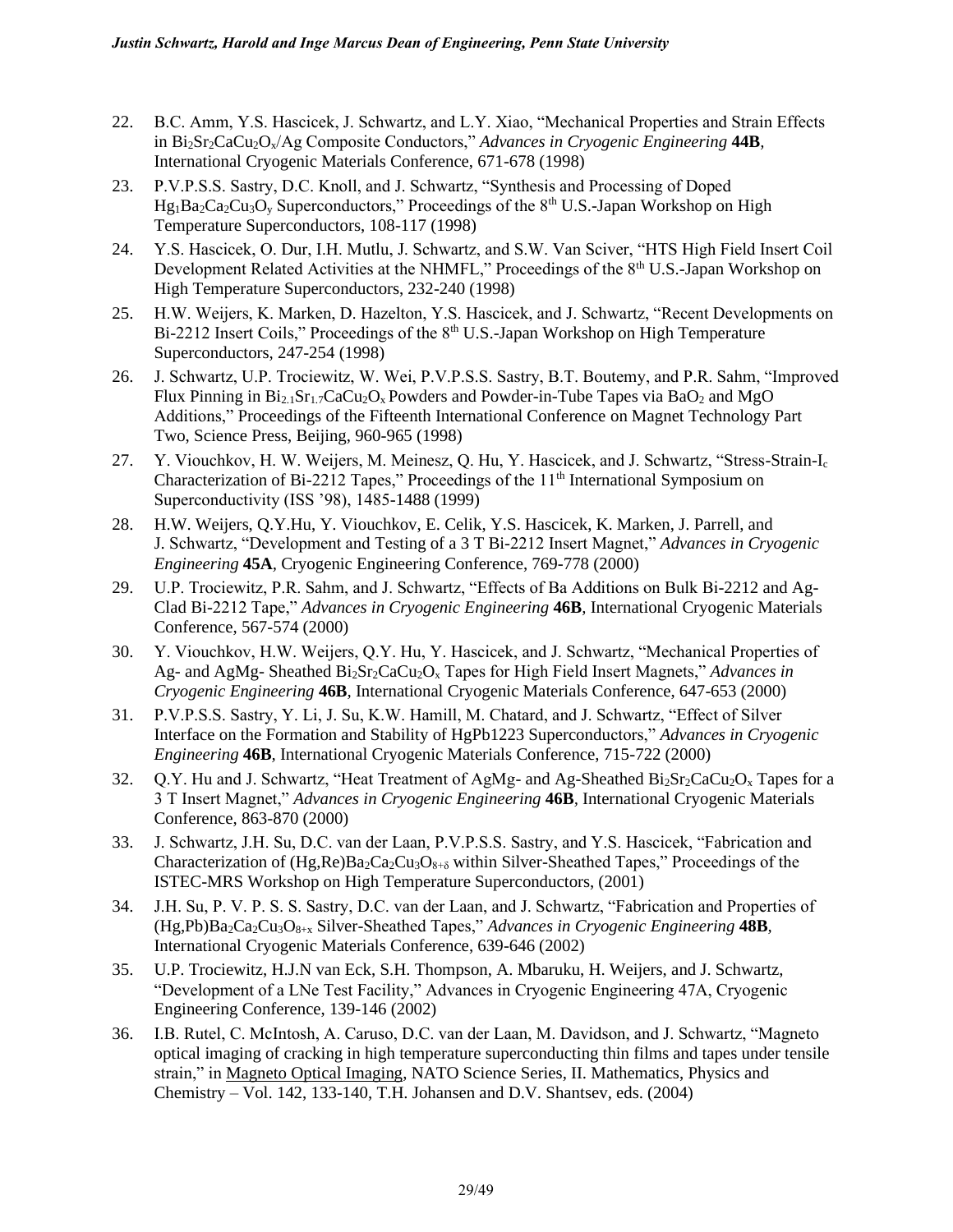- 37. O.E. Castillo, P.V.P.S.S. Sastry, B. Trociewitz, U. P. Trociewitz, and J. Schwartz, "Microstructural and superconducting properties of V-doped MgB<sup>2</sup> bulk and wires," *Advances in Cryogenic Engineering Materials* **50B**, International Cryogenic Materials Conference, 546-553 (2004)
- 38. H. Maeda, U.P. Trociewitz, P.V.P.S.S. Sastry, J. Schwartz, M. Toshima, and M. Sato, "Phase formation and critical current density of Ag-sheathed Bi2223 tapes with insulating Sr-V-O barriers," *Advances in Cryogenic Engineering Materials* **50B**, International Cryogenic Materials Conference, 612-619 (2004)
- 39. A.L. Mbaruku, I. Rutel, U.P. Trociewitz, H.W. Weijers, and J. Schwartz, "Electro-Mechanical Behavior of YBCO Coated Conductor in Tension," *Advances in Cryogenic Engineering Materials*  **50B**, International Cryogenic Materials Conference, 700-705 (2004)
- 40. F. Trillaud, A. Caruso, J. Barrow, B. Trociewitz, U.P. Trociewitz, H.W. Weijers, and J. Schwartz, "Normal Zone Generation and Propagation in  $YBa_2Cu_3O_{7-\delta}$  Coated Conductors Initialized by Localized, Pulsed Disturbances," *Advances in Cryogenic Engineering Materials* **50B**, International Cryogenic Materials Conference, 852-859 (2004)
- 41. P.V.P.S.S. Sastry, U.P. Trociewitz, H. Maeda and J. Schwartz, "Enhancement of Texture and Critical Current Density in  $Bi_2Sr_2Ca_1Cu_2O_8$  Superconducting Tapes Through Magnetic Field Processing," *Materials Processing in Magnetic Fields*, Proceedings of the International Workshop on Materials Analysis and Processing in Magnetic Fields, Tallahassee, FL (17-19 March 2004). Ed. H. Wada and H.J. Schneider-Muntau, World Scientific, 80-90 (2005)
- 42. D.N. Nguyen, P.V.P.S.S. Sastry, G.M. Zhang, D.C. Knoll and J. Schwartz, "Relationship between critical current density and self-field losses of Ag-sheathed (Bi,Pb)2Sr2Ca2Cu3O<sup>x</sup> tapes," *Advances in Cryogenic Engineering Materials* **52**, International Cryogenic Materials Conference, 696 (2006)
- 43. D.N. Nguyen, P.V.P.S.S. Sastry and J. Schwartz, "Waveform of loss voltage in Ag-sheathed Bi2223 superconducting tape carrying ac transport current," *Advances in Cryogenic Engineering Materials* **52**, International Cryogenic Materials Conference, 869 (2006)
- 44. J. Schwartz, "High temperature superconductors for accelerator magnets," Proceedings of the Workshop on Accelerator Magnet Design Optimization, pp. 56-60, (2006)
- 45. A. Oliver, A.L. Mbaruku and J. Schwartz, "Mechanical Properties of Carbon Nanotube Reinforced Polycarbonate at Cryogenic Temperature," *Mater. Res. Soc. Symp. Proc.* **1018**, 1018-EE10-24, (2007)
- 46. J. Schwartz, R.P. Johnson, S.A. Kahn and M. Kuchnir, "Multi-Purpose Fiber Optic Sensors for HTS Magnets," Proceedings of the 11<sup>th</sup> European Particle Accelerator Conference, Genoa, Italy (2008)
- 47. S.A. Kahn, R.P. Johnson, M. Kuchnir and J. Schwartz, "High Field Superconductor for Muon Cooling," Proceedings of the 11<sup>th</sup> European Particle Accelerator Conference, Genoa, Italy (2008)
- 48. D. Larbalestier, E. Hellstrom, J. Jiang, F. Kametani, M. LoSchiavo, D. Myers, J. Schwartz, T. Shen and U. Trociewitz, "The Bi-2212 Conductor and Magnet Program at the National High Magnetic Field Laboratory," Workshop on Accelerator Magnet Superconductors, Design and Optimization, CERN, Geneva, Switzerland (2008)
- 49. M. Turenne, R.P. Johnson, F. Hunte and J. Schwartz, "Multi-Purpose Fiber Optic Sensors for High Temperature Superconductor Magnets," Proceedings of the 2009 Particle Accelerator Conference, Vancouver, Canada (2009)
- 50. F. Hunte, H. Song, J. Schwartz, R.P. Johnson and M. Turenne, "Fiber Bragg Optical Sensors for YBCO Applications," Proceedings of the 2009 Particle Accelerator Conference, Vancouver, Canada (2009)
- 51. M. Turenne, R.P. Johnson, F. Hunte, J. Schwartz and H. Song, "Multi-Purpose Fiber Optic Sensors for High Temperature Superconducting Magnets," 2009 Symposium on Fusion Engineering, San Diego (2009)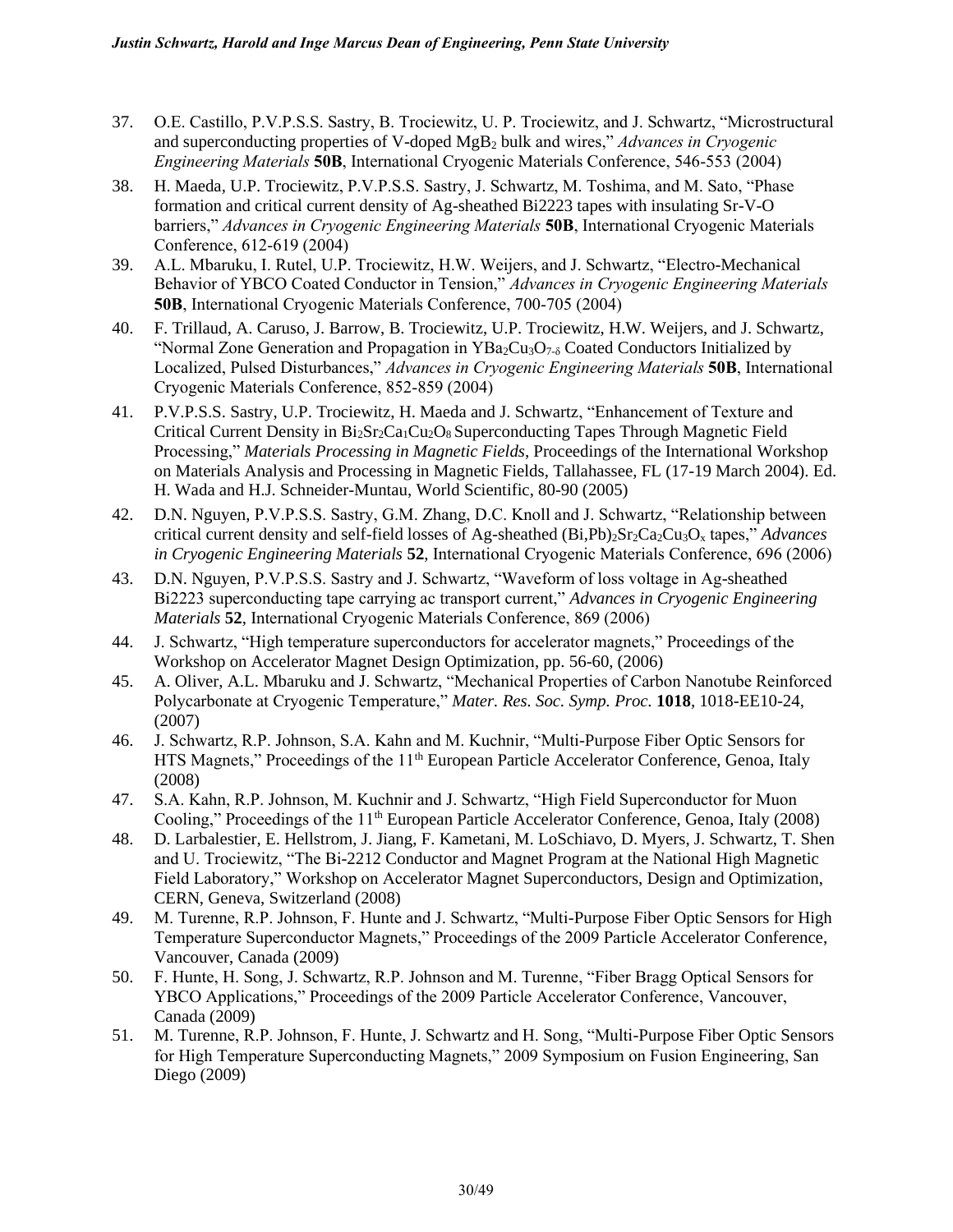- 52. W.T. Nachtrab, T. Wong, X. Liu and J. Schwartz, "Effect of Insulation Materials on J<sup>e</sup> of AgMg Sheathed Bi2212 Wire," International Cryogenic Materials Conference, Tucson (2009)
- 53. W.K. Chan, P. Masson, C. Luongo and J. Schwartz, "The 3D mixed-dimensional quench model of a high aspect ratio high temperature superconducting coated conductor tape," Proceedings of the COMSOL Conference, Boston (2010)
- 54. J. Schwartz, F. Hunte, W.K. Chan, X.F. Gou, X.T. Liu, M. Phillips, Q.V. Le, G. Naderi, M. Turenne, L. Ye, "Status of HTS magnets and the conductors they depend upon," Proceedings of the HE-LHC'10 (2010)
- 55. G. Flanagan, R.P. Johnston, L. Wenzel, D. Schmidt, Q. Ruan, C. Wimmer, W. K. Chan, and J. Schwartz, "Evaluation and implementation of high performance real-time signal processing for Rayleigh scattering based quench detection for high field superconducting magnets," Proceedings of the International Particle Accelerator Conference (2012)
- 56. J. Schwartz, "Quench in high temperature superconductor magnets," Proceedings of WAMSDO: Workshop on accelerator magnet superconductors, design and optimization, CERN, Geneva, Switzerland, 21-29 DOI 10.5170/CERN–2013–006 (2013)
- 57. R. Jha, G.S. Dulikravich, M. Fan, J. Schwartz, C. Koch, I.N. Egorov, C. Poloni, "A combined computational-experimental approach to design of high-intensity permanent magnetic alloys, Proceedings of the VIII Congresso Nacional de Engenharia Mecanica "CONEM2014", Sao Luis, Brazil (2014)
- 58. R. Jha, G.S. Dulikravich, M.J. Colaco, I.N. Egorov. C. Poloni, N. Chakraborti, M Fan, J. Schwartz, and C.C. Koch, "Multi-Objective Design and Optimization of Hard Magnetic Alloys Free of Rare Earths", MS&T15-Materials Science and Technology 2015 Conference, Columbus, Ohio, October 4-8, 2015
- 59. R. Jha, G.S. Dulikravich, M.J. Colaco, M. Fan, J. Schwartz, and C.C. Koch, "Magnetic Alloys Design Using Multi-Objective Optimization", ACEX2015-9th International Conference on Advanced Computational Engineering and Experimenting, Munich, Germany, June 29 – July 2, 2015
- 60. R. Jha, G.S. Dulikravich, N. Chakraborti, M. Fan, J. Schwartz, C.C. Koch, M.J. Colaco, C. Poloni, I.N. Egorov, "Algorithms for Design Optimization of Hard Magnetic Alloys Using Experimental Data", ICMM4-International Conference on Material Modeling, Berkeley, CA, May 27-29, 2015
- 61. F. Scurti and J. Schwartz, "Optical fiber distributed sensing for high temperature superconductor magnets", Proceedings SPIE 10323, 25th International Conference on Optical Fiber Sensors, 103238Q (April 23, 2017); doi:10.1117/12.22659472017
- 62. G. Rasic, B. Vlahovic, and J. Schwartz, "Reducing losses in magnetic thin films through nanoscale surface patterning," Proceedings of the IV Advanced Ceramics Conference, pp. 39-56 doi 10.2991/978-94-6239-213-7\_4 (2017)
- 63. S. D. Rountree, O.J. Ohanian, A. Boulanger, D. Kominsky, M. Davis, M. Wang, K. Chen, A. Leong, J. Zhang, F. Scurti, J. Schwartz, T.E. Blue and J. Jones, "Multi-parameter fiber optic sensing for harsh nuclear environments," SPIE Defense + Commercial Sensing Conference, SPIE [Proceedings, Volume 11739, Fiber Optic Sensors and Applications XVII;](https://www.spiedigitallibrary.org/conference-proceedings-of-spie/11739.toc) 117390H doi 10.1117/12.2587897 (2021)

# **RESEARCH AND SCHOLARLY PRESENTATIONS**

# **Plenary and Keynote Addresses**

- 1. *"High Field HTS Insert Coils: Status and Key Technical Issues,"* Annual Meeting of the Korean Superconductivity Society, KSS2000, Yongpyong, South Korea, August, 2000
- 2. "*The How & Why of High Field Superconducting Solenoids*," 20<sup>th</sup> International Conference on Magnet Technology, Philadelphia, PA, August 30, 2007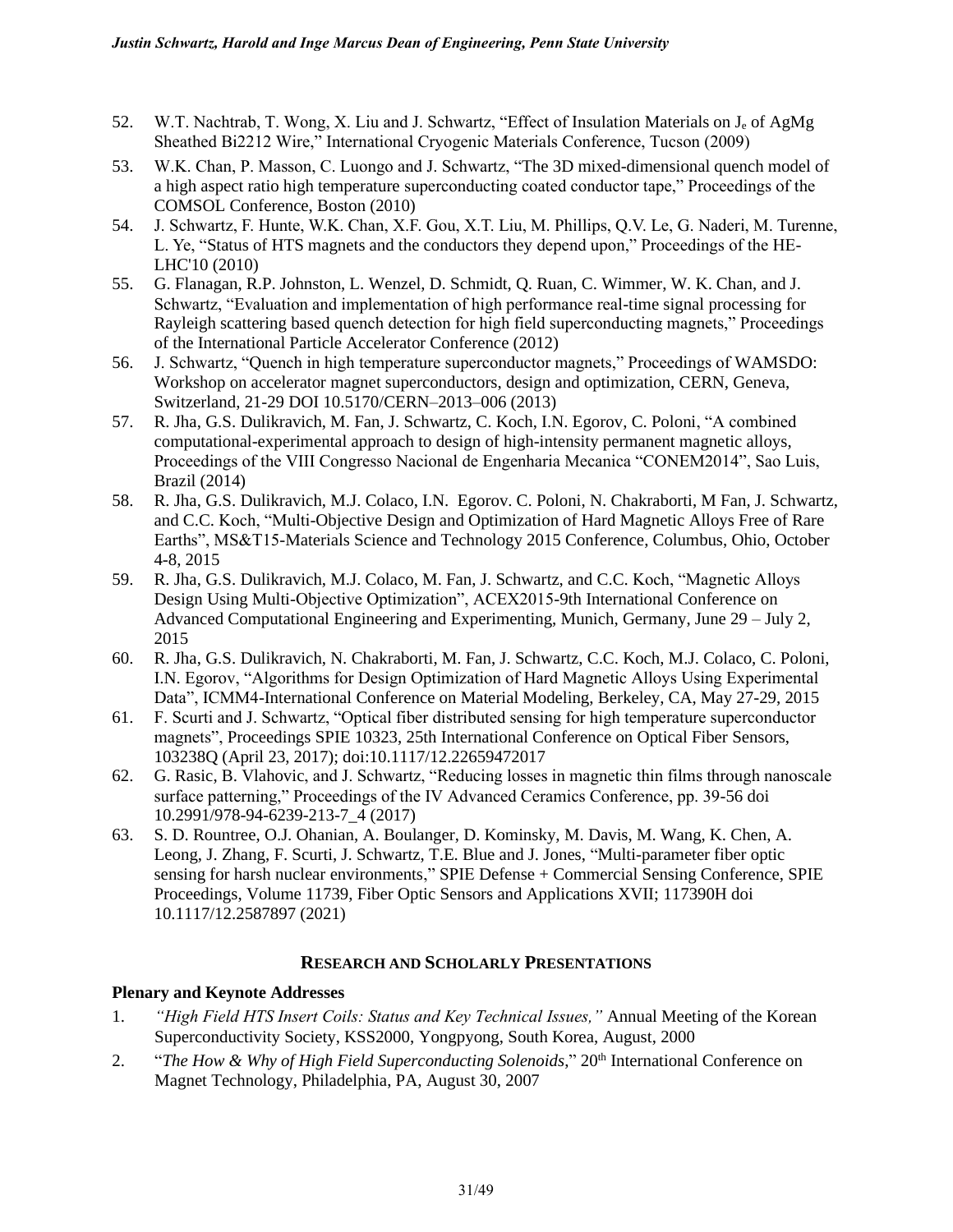- 3. "*Progress Towards Superconducting Magnets Using High Temperature Superconductors: An Integrated Approach*," IEEE Conference on Applied Superconductivity and Electromagnetic Devices, Beijing, PRC, October 26, 2013
- 4. "Advances in Bi<sub>2</sub>Sr<sub>2</sub>CaCu<sub>2</sub>O<sub>x</sub> Superconducting Wires and Related Technologies for High Field Superconducting Magnets," IEEE Conference on Applied Superconductivity and Electromagnetic Devices, Shanghai, PRC, November 23, 2015
- 5. "Inspiring Change, Impacting Tomorrow: Arming the next generation to save our species," Research to Action: the Science of Drawdown, State College, PA, September 16, 2019
- 6. "High-Performance Built Environments to Cultivate Humane Communities," United Nations Economic Commission for Europe, 30<sup>th</sup> Session of the Committee on Sustainable Energy, Concrete Actions to Attain Energy for Sustainable Development, September 22, 2021.

# **Invited Lectures — Conferences and Workshops**

- 1. *"Effects of Lithium on the Formation Temperature and Superconducting Properties of 2212 BSCCO,"* Critical Current Density and Bulk Processing of High-T<sub>c</sub> Superconductors Workshop, Argonne National Laboratory (April 1992)
- 2. *"Enhanced Superconducting Behaviour in Polycrystalline 2212 BSCCO by Lithium Substitution and n+Li Reactions,"* 1992 Applied Superconductivity Conference, Chicago (August 1992)
- 3. *"High-T<sup>c</sup> Magnets From Powder-in-Tube Tapes,"* 3 rd World Congress on Superconductivity, Munich, Germany (September 1992)
- 4. *"PIT Processing: Hot-Rolling and High Strength Sheaths,"* 4<sup>th</sup> International Conference of the World Congress on Superconductivity, Orlando (June 1994)
- 5. *"BSCCO Conductors for High Field NMR Applications,"* NYSIS Seventh Conference on Superconductivity and Applications, Buffalo (September 1994)
- 6. *"Flux Pinning and Magnetic Anisotropy in Neutron Irradiated Hg-Ba-Ca-Cu-O,"* 1994 Applied Superconductivity Conference, Boston (October 1994)
- 7. *"Bi-Sr-Ca-Cu-O Conductor Processing for High Field Insert Magnets,"* 1995 TMS Annual Meeting, Las Vegas (February 1995)
- 8. *"High Temperature Superconductivity and High Magnetic Fields: Research at the National High Magnetic Field Laboratory,*" 7<sup>th</sup> U. S.-Japan Workshop on High-T<sub>c</sub> Superconductivity, Tsukuba, Japan (October 1995)
- 9. *"Conductor Research and Development for High Field Nuclear Magnetic Resonance Insert Coils,"*  1995 MRS Fall Meeting, Boston (November 1995)
- 10. *"High Temperature Superconductors for Magnetic Suspension Applications,"* 3<sup>rd</sup> International Symposium on Magnetic Suspension Technology, Tallahassee (December 1995)
- 11. *"Bi2Sr2CaCu2O<sup>x</sup> Conductor Preparation for Insert Coils in 20 T Magnets,"* 1996 TMS Annual Meeting, Anaheim (February 1996)
- 12. *"High Temperature Superconductors for Near-Term and Long-Term High Field Magnets,"* International Workshop on High Magnetic Fields, Tallahassee (March 1996)
- 13. *"Improvements in Bi2Sr2CaCu2O<sup>x</sup> by Dopants,"* 1997 TMS Annual Meeting, Orlando (February 1997)
- 14. *"Synthesis Studies of (Hg,X)Ba2Ca2Cu3O<sup>x</sup> Superconductors,"* International Workshop on Tl and Hg Based Superconducting Materials, Cambridge, United Kingdom (May 1997)
- 15. *"Improved Flux Pinning in Bi2Sr2CaCu2O<sup>x</sup> Powders and Powder-in-Tube Tapes Via BaO<sup>2</sup> and MgO Additions,"* 1997 International Workshop on Superconductivity, Hawaii (June 1997)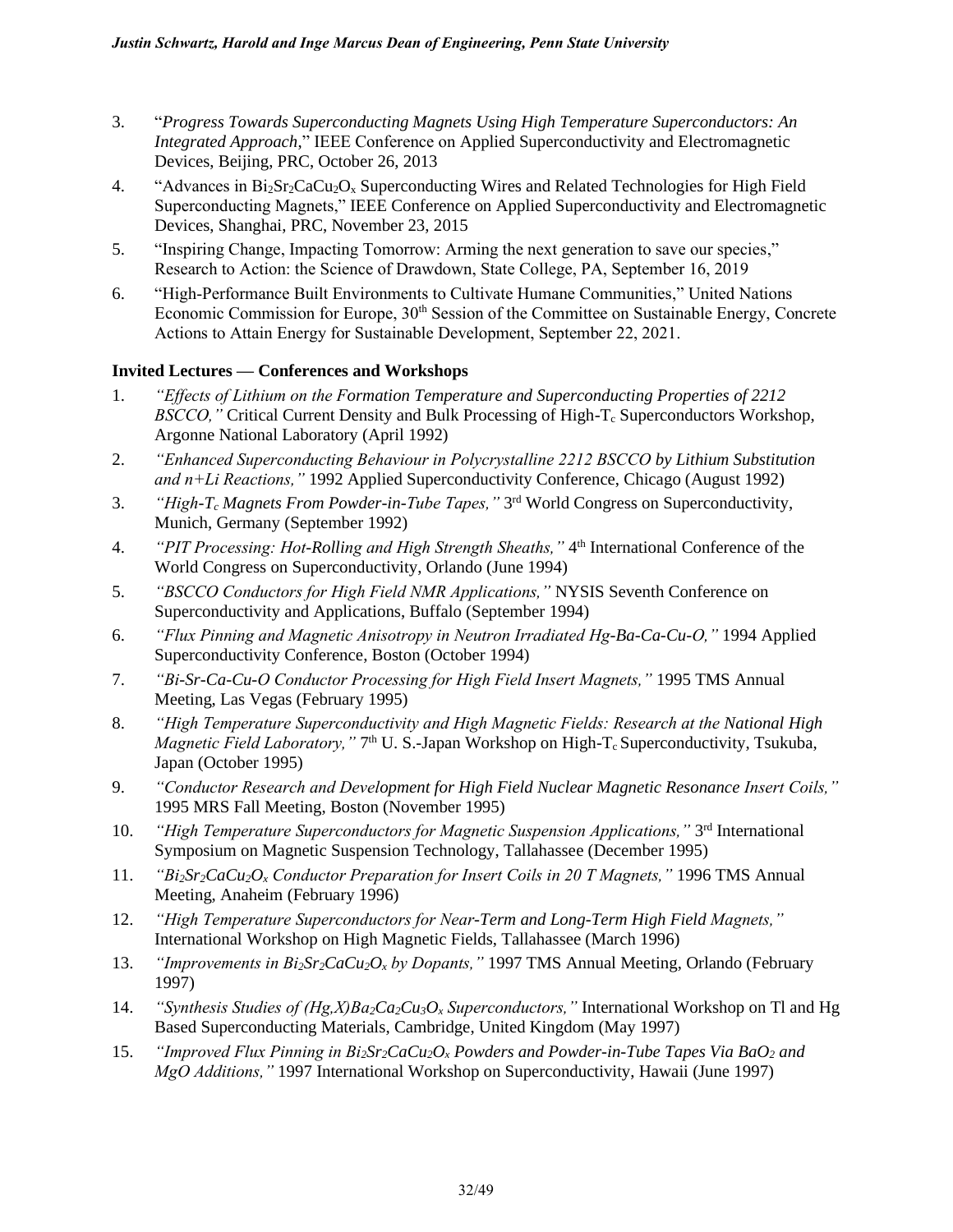- 16. *"Conductor Development Activities at the NHMFL,"* 8<sup>th</sup> U.S.-Japan Workshop on High-T<sub>c</sub> Superconductivity, Tallahassee (December 1997)
- 17. *"High Field HTS Coil Development at the NHMFL,"* The HTS/LTS for HEP Workshop, Napa (March 1998)
- 18. *"Progress in HTS Systems,"* Workshop on Power Distribution and Management for Electric Ship Applications, Tallahassee (May 1999)
- 19. *"HTS: Its Potential for Future Magnet Technology,"* Magnet Technology 16, Sawgrass (October 1999)
- 20. *"Progress in High Field BSCCO Insert Coils,"* 9<sup>th</sup> U.S.-Japan Workshop on High-T<sub>c</sub> Superconductivity, Yamanashi, Japan (October 1999)
- 21. *"Strain effects in 3-ply BSCCO conductors: abr compression,"* Office of Naval Research Program Review (May 2000).
- 22. *"Progress in the Development of a 5 T Bi-2212 High Field Insert Magnet,"* Cryogenic Engineering Conference/International Cryogenic Materials Conference, Madison (July 2001)
- 23. *"Stability and Quench Protection of YBCO Wires and Coils,"* U.S. Department of Energy, Energy Efficiency and Renewable Energy, Superconductivity Program for Electrical Power Systems, 2002 Annual Peer Review, Washington, D.C. (July 2002)
- 24. *"Magneto-Optical Imaging of Strain-Induced Cracks in BSCCO and YBCO Conductors,"* 2002 Applied Superconductivity Conference, Houston (August 2002)
- 25. *"HTS Materials R&D in the Center for Advanced Power Systems: Strain Effects and AC losses in Bi-Sr-Ca-Cu-O and MgB2 Superconductors,"* CAPS Workshop, Tallahassee (August 2002)
- 26. *"Stability and Quench Propagation of HTS Conductors,"* 2002 CHATS Workshop, Karlsruhe, Germany (September 2002)
- 27. *"Normal Zone Creation and Propagation in YBCO Coated Conductors*," U.S. Department of Energy Coated Conductor Workshop, St. Petersburg, FL (January 2003)
- 28. *"Magneto-Optical Imaging with Strain,"* Air Force Office of Scientific Research Coated Conductor Program Review, St. Petersburg, FL (January 2003)
- 29. *"10 Things I Hate about Coated Conductors,"* MURI Coated Conductor Workshop, Madison, WI (June 2003)
- 30. *"Stability and Quench Protection of YBCO Wires and Coils*" U.S. Department of Energy, Efficiency and Renewable Energy, Superconductivity Program for Electrical Power Systems, 2003 Annual Peer Review, Washington, D.C. (July 2003)
- 31. *"Magneto-Optical Imaging of High Temperature Superconductors Under Tensile Strain*" NATO Advanced Research Workshop on Magneto Optical Imaging, Oystese, Norway (August 2003)
- 32. *"Bi-2212 High Field Insert Coils,"* 2003 Low Temperature Superconductor Workshop, Monterey, CA (November 2003)
- 33. *"Magnetic Field Processing and Growth,"* National High Magnetic Field Laboratory Retreat, Tallahassee, FL (January 2004)
- 34. *"Effects of Magnetic Field Processing on the Microstructure and Properties of Bi2Sr2CaCu2O<sup>8</sup> Superconducting Tapes,"* International Workshop on Materials Analysis & Processing in Magnetic Fields, Tallahassee, FL (March 2004)
- 35. *"Superconductivity,"* Project Superconductivity Teacher-Scientist Workshop, Jacksonville, FL (October 2004)
- 36. *"Quench Protection & Stabilization: How Conductors Respond to Disturbances,"* U.S. Department of Energy Wire Workshop, St. Petersburg, FL (January 2005)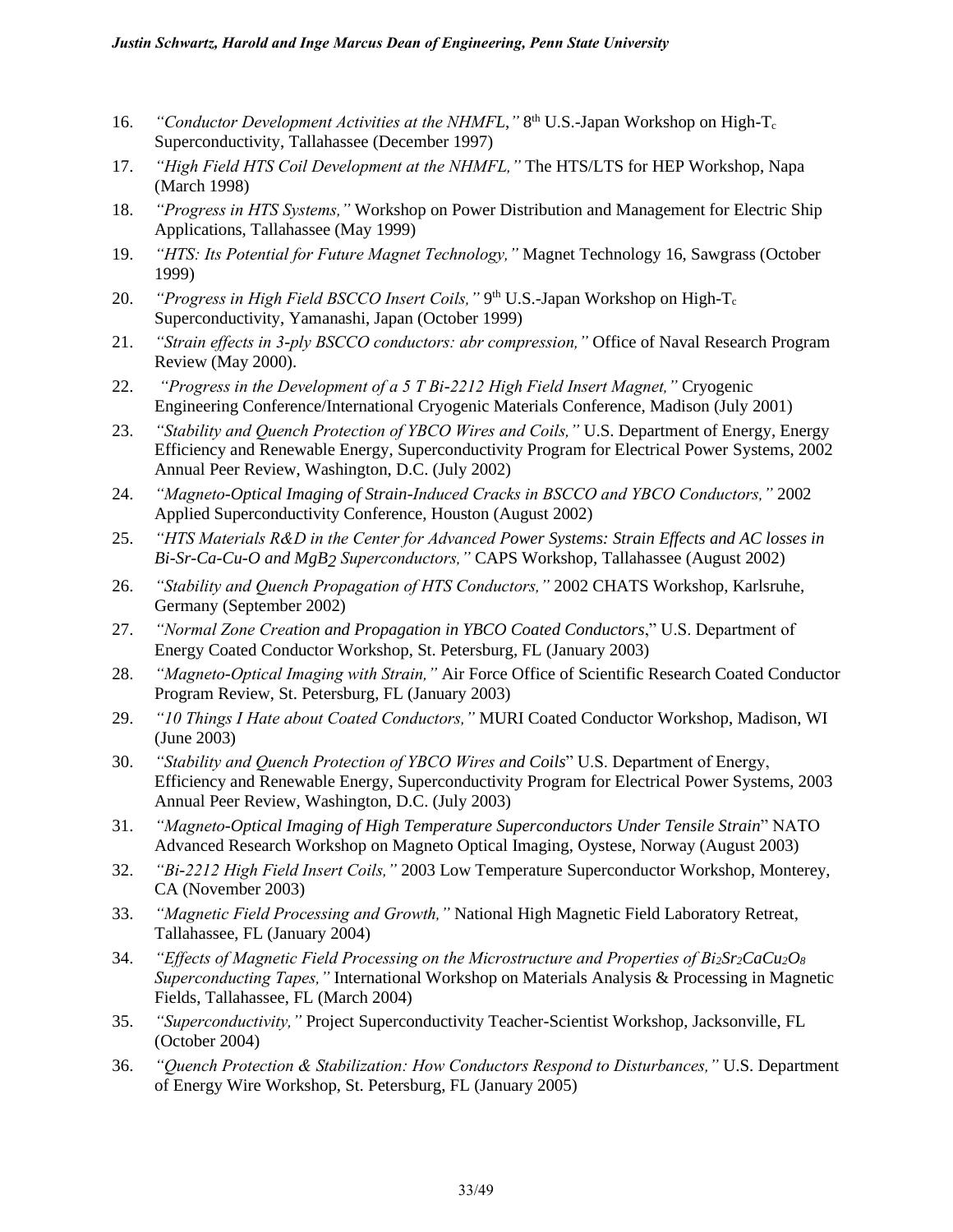- 37. "*Quench Behavior in Coated Conductors*," AFOSR Coated Conductor Program Review, Orlando, FL (January 2005)
- 38. "*Experimental Studies of Normal Zone Behavior in Coated Conductors*," Quench Protection Workshop, Orlando, FL (January 2005)
- 39. *"High Field HTS Magnets: Past, Present and Future … on the Road to 30 T,"* 30 T High Resolution Magnet for NMR Spectroscopy and Imaging Workshop, Tallahassee, FL (July 2005)
- 40. *"High Temperature Superconductors for Accelerators,"* Workshop on Accelerator Magnet Design and Optimization, Geneva, Switzerland (April 2006)
- 41. "*Quenching and Fatigue in As-Synthesized and Damaged YBCO Coated Conductors or Understanding Failure is the Path to Success!*" Stanford-Wisconsin Workshop on Coated Conductors, Palo Alto, CA (April 2006)
- 42. "*Engineering Issues for YBCO Coated Conductors: Electromechanical and Quench Behavior*," International Conferences on Modern Materials & Technologies, Acireale, Sicily, Italy (June 2006)
- 43. "*Relationships Between Conductor Damage, Quenching & Electromechanical Behavior in YBCO Coated Conductors (and Bi2212 too)*," 2006 Applied Superconductivity Conference, Seattle (August 2006)
- 44. "*Superconductivity,"* Project Superconductivity Teacher-Scientist Workshop, Seattle, WA (September 2006)
- 45. "*Quench Propagation Behavior & Other Failure Issues in Bi2212*," Bi2212 Workshop/LTSW, Tallahassee, FL (November 2006)
- 46. "*Next Generation Superconductors for Accelerator Magnets*," 2007 Particle Accelerator Conference, Albuquerque, NM (June 2007)
- 47. "*The How and Why of High Field Superconducting Solenoids*," 20<sup>th</sup> International Conference on Magnet Technology (plenary), Philadelphia, PA (August 2007)
- 48. "*Issues for High Field Superconducting Magnets using High Temperature Superconductors*," 2007 European Conference on Applied Superconductivity, Brussels, Belgium (September 2007)
- 49. *"Bi2Sr2CaCu2O<sup>x</sup> Coils: Past and Present (and Future*!)," Pioneering High Magnetic Fields Symposium, Tallahassee, FL (March 2008)
- 50. *"The Next Generation of High Field Magnets at the National High Magnetic Field Laboratory & Magnetic Field Processing of Bi2Sr2CaCu2Ox,"* 3 rd International Workshop on Materials Analysis and Processing in Magnetic Fields, Tokyo, Japan (May 2008)
- 51. *"Status of HTS Magnets, and the conductors they depend upon*," EuCARD HE-LHC'10 AccNet mini-workshop on a "High-Energy LHC", Malta (October 2010
- 52. *"The Role of the Nanoscale in the Success of Large-Scale High Temperature Superconductors,"*  International Symposium on Advances in Nanostructured Materials and Applications, Materials Science & Technology, Columbus (October 2011)
- 53. "*HTS for High Field HEP Magnets: Are we half-way there yet?"* Low Temperature High Field Superconductor Workshop, Providence, Rhode Island (November 2011)
- 54. "*Quench in HTS Magnets"* Workshop on Accelerator Magnet, Superconductor Design and Optimization, CERN, Geneva, Switzerland (January 2013)
- 55. "*Quench Protection Modeling*" Naval Applied Superconductivity Program Review, Philadelphia, PA (June 2013)
- 56. "*High Field Magnets using High Temperature Superconductors: Progress and Challenges*," 2013 European Conference on Applied Superconductivity, Genova, Italy (September 2013)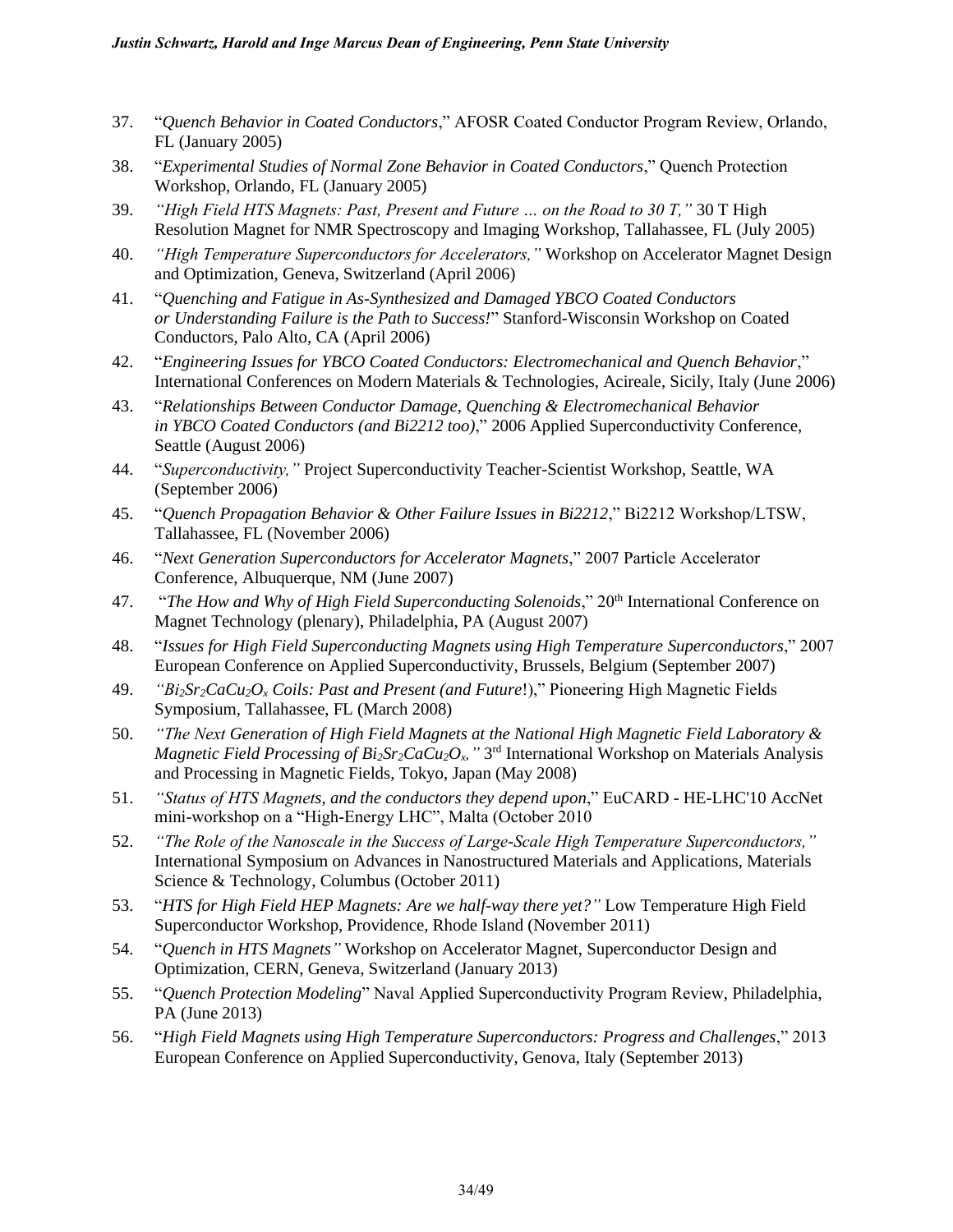- 57. "*Ag-Al alloys: An Enabling Technology for Bi2Sr2CaCu2O<sup>x</sup> Superconducting Wires*," IEEE International Conference on Applied Superconductivity and Electromagnetic Devices, Beijing, China (October 2013)
- 58. "*Understanding Degradation and Failure in Bi2Sr2CaCu2O<sup>x</sup> Conductors through Experiment and Computation*," Spring Meeting of the Materials Research Society, San Francisco (April 2014)
- 59. "*Direct and Inverse Design Optimization of Magnetic Alloys with Minimized Use of Rare Earth Elements*," Aerospace Materials for Extreme Environments, Arlington, VA (May 2014)
- 60. "*Key Issues for Advancing High Field Superconducting Magnets: Quench Detection, Degradation Limits, and Ancillary Technology Development*," 2014 Kyoto Workshop on HTS Magnet Technology for High Energy Physics – The 2nd Workshop on Accelerator Magnet in HTS, Kyoto, Japan (November 2014)
- 61. "*Optical Fibers for Quench Detection*," 3rd Workshop on Accelerator Magnets in HTS (WAMHTS-3), Lyon, France (September 2015)
- 62. "*Heterogeneous Materials Systems for Reconfigurable Electronics via Templating*," 2016 AFOSR Reconfigurable Electronics Working Group, Arlington, VA (May 2016)
- 63. "*Rayleigh-scattering Interrogated Optical Fibers (RIOF) for HTS Quench Detection & Other Sensing Needs*," U.S. Magnet Development Program Workshop, Napa, CA (February 2017)
- 64. "*Rayleigh-scattering Interrogated Optical Fibers (RIOF) for Quench Detection*," The 2017 Low Temperature/High Field Superconductor Workshop LTSW/HFSW2017, Santa Fe, NM (March 2017)
- 65. "*Rayleigh-backscattering Interrogated Optical Fiber Sensors for Superconducting Magnets,*" Naval Applied Superconductivity Program Review, Philadelphia, PA (April 2018)
- 66. "*A mixed-dimensional delamination structural model for general laminated composites including*  REBCO coated conductors," 6<sup>th</sup> International Workshop on Numerical Modeling of High Temperature Superconductors, Caparica, Portugal (June 2018)
- 67. "*Advancing Gender Equity in Education for the Future Engineering Workforce,*" 2019 Spring Meeting of the Materials Research Society, Sympoisum on High Impact Practice – Increasing Ethnic and Gender Diversification in Engineering Education, Phoenix, AZ (April 2019)
- 68. *"125 Years of Engineering Education: The Foundation of Our Future,"* 2021 American Council of Engineering Companies of Pennsylvania, virtual delivery (May 2021)
- 69. *"Penn State College of Engineering: Engineering Equity Initiative,"* Engineering CAS Member Summit, virtual delivery (July 2021)

#### **Seminars**

- 1. *"High Field Superconducting Magnets for Fusion,"* University of Illinois at Urbana, Department of Nuclear Engineering (September 1989)
- 2. *"A Superconducting Tour of Japan Applied Superconductivity Research in Japanese Government, Private and University Research,"* University of Illinois at Urbana, Department of Nuclear Engineering (October 1990)
- 3. *"Japanese Research in Superconducting Materials and Magnet Applications, A View from Within (and Without), "*Argonne National Laboratory, Energy Systems Division (November 1990)
- 4. *"Superconducting Magnetic Levitation (MAGLEV) High Speed Transportation for the Year 2000,"* Champaign County Chamber of Commerce, Transportation Committee (December 1991)
- 5. *"Effects of Li Doping on Bi2Sr2CaCu2Ox,"* National Research Institute for Metals, Tsukuba, Japan (March 1992)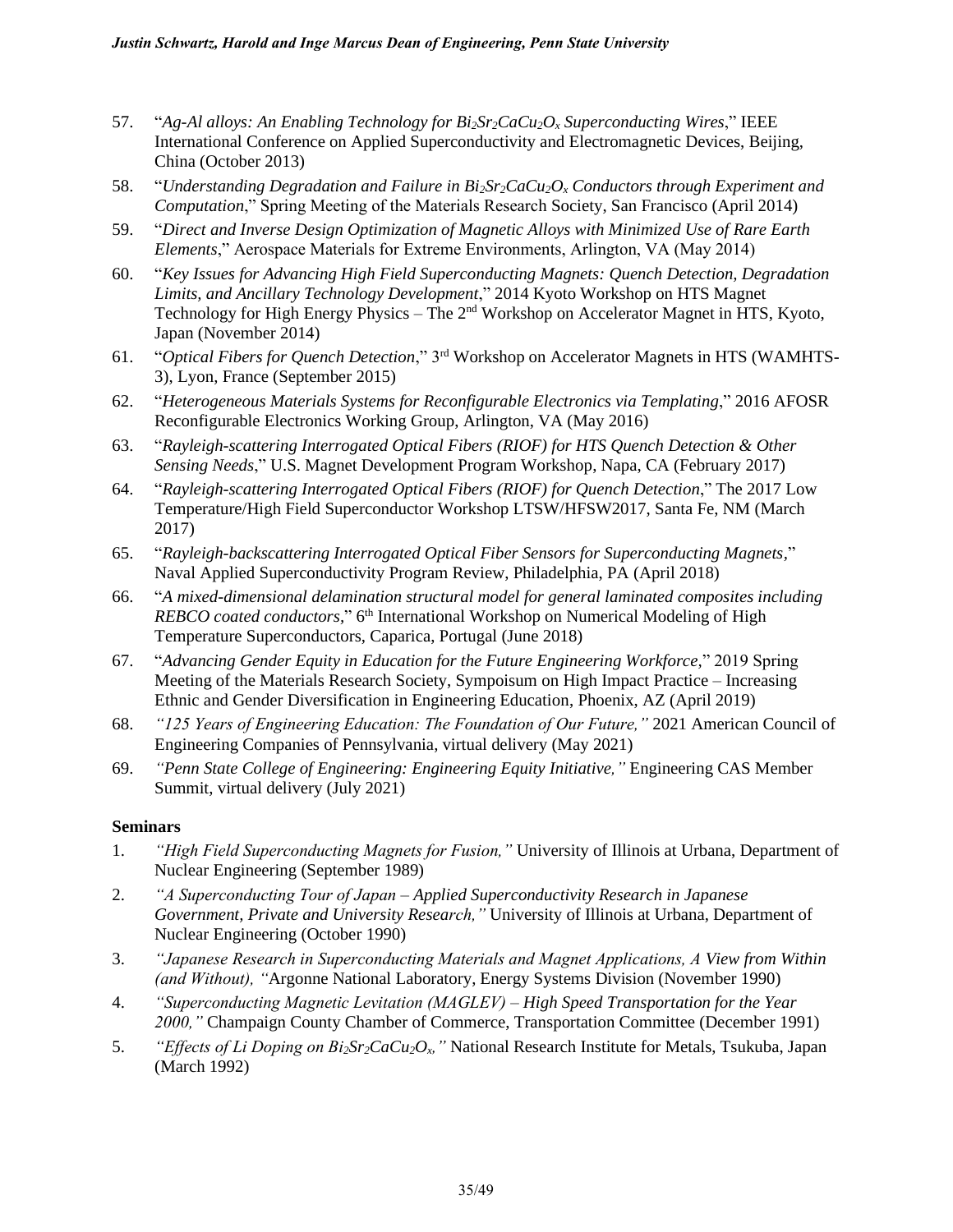- 6. *"Progress and Directions in High-T<sup>c</sup> Superconducting Materials and Magnets,"* Florida State University, Department of Mechanical Engineering and the National High Magnetic Field Laboratory (December 1992)
- 7. *"The Superconductivity Revolution - Are We Near The Promised Land or Tales from the Front,"*  Los Alamos National Laboratory, Superconductivity Technology Center (July 1993)
- 8. *"High-T<sup>c</sup> Superconductivity at the National High Magnetic Field Laboratory,"* National Research Institute for Metals, Tsukuba, Japan (March 1994)
- 9. *"Superconductivity Research at the National High Magnetic Field Laboratory,"* American Institute of Chemical Engineers, (September 1994)
- 10. *"Towards a Practical High-T<sup>c</sup> Superconducting Conductor,"* Florida State University Materials Research and Technology Center, (February 1995)
- 11. *"BiSrCaCuO and HgBaCaCuO Research at the National High Magnetic Field Laboratory,"*  Argonne National Laboratory, Energy Technology Division (July 1995)
- 12. *"The Worst (Best) Talk You'll Ever Hear (Give)* ... *The Dos and Don'ts of a Scientific Seminar,"*  National High Magnetic Field Laboratory, Florida State University (December 1995)
- 13. *"Applied HTS Research and Development Activities at the National High Magnetic Field Laboratory,"* National Research Institute for Metals, Tsukuba, Japan (October 1997)
- 14. *"High Field HTS Insert Coils: Status and Key Technical Issues,"* Korean Institute of Machinery and Materials, South Korea (August 2000)
- 15. *"YBCO Coated Conductor Development: Magneto-Optical and Microstructural Characterization of Coated Conductors,"* AFOSR Plasma Dynamics for Aerospace Applications, Theme Kick-Off Meeting, Wright-Patterson Air Force Base (May 2001)
- 16. *"CAPS HTS Programs: Strain Effects and AC losses in Bi-Sr-Ca-Cu-O Superconductors,"* CAPS Industrial Advisory Board Meeting, Tallahassee (May 2002)
- 17. *"MOI of YBCO, TBCCO and HBCCO w/ and w/out strain,"* AFOSR Coated Conductor Review, Madison (May 2002)
- 18. *"An Overview of the Center for Advanced Power Systems and its HTS Activities: Conductor R&D,"* American Superconductor Corporation (May 2002)
- 19. *"High Temperature Superconductors for Magnet Applications: Materials, Mechanics, and Systems,"* Department of Mechanical Engineering, FAMU-FSU College of Engineering (October 2002)
- 20. *"What We Did Over Our Summer Vacation, or … How to Break World Records with High Field HTS Insert Magnets,"* Department of Electrical Engineering, FAMU-FSU College of Engineering (November 2003)
- 21. *"HTS R&D for Magnet Applications at Florida State University,"* Slovakian Academy of Sciences, Institute for Electrical Engineering (November 2003)
- 22. *"Superconductivity,"* REU & RET Colloquium, National High Magnetic Field Laboratory (June 2005)
- 23. *"The Best (Worst) Talk You'll Ever Give: The Dos and Don'ts of a Scientific Seminar,"* REU & RET Colloquium, National High Magnetic Field Laboratory (June 2005)
- 24. *"High Temperature Superconductors: How they fail, and how they might yet succeed*," Rensselaer Polytechnic Institute, Department of Mechanical, Aerospace and Nuclear Engineering (August 2005)
- 25. "*High Temperature Superconductors: How they fail, and how they might yet succeed*," Georgia Institute of Technology, Materials Council Seminar Series (October 2005)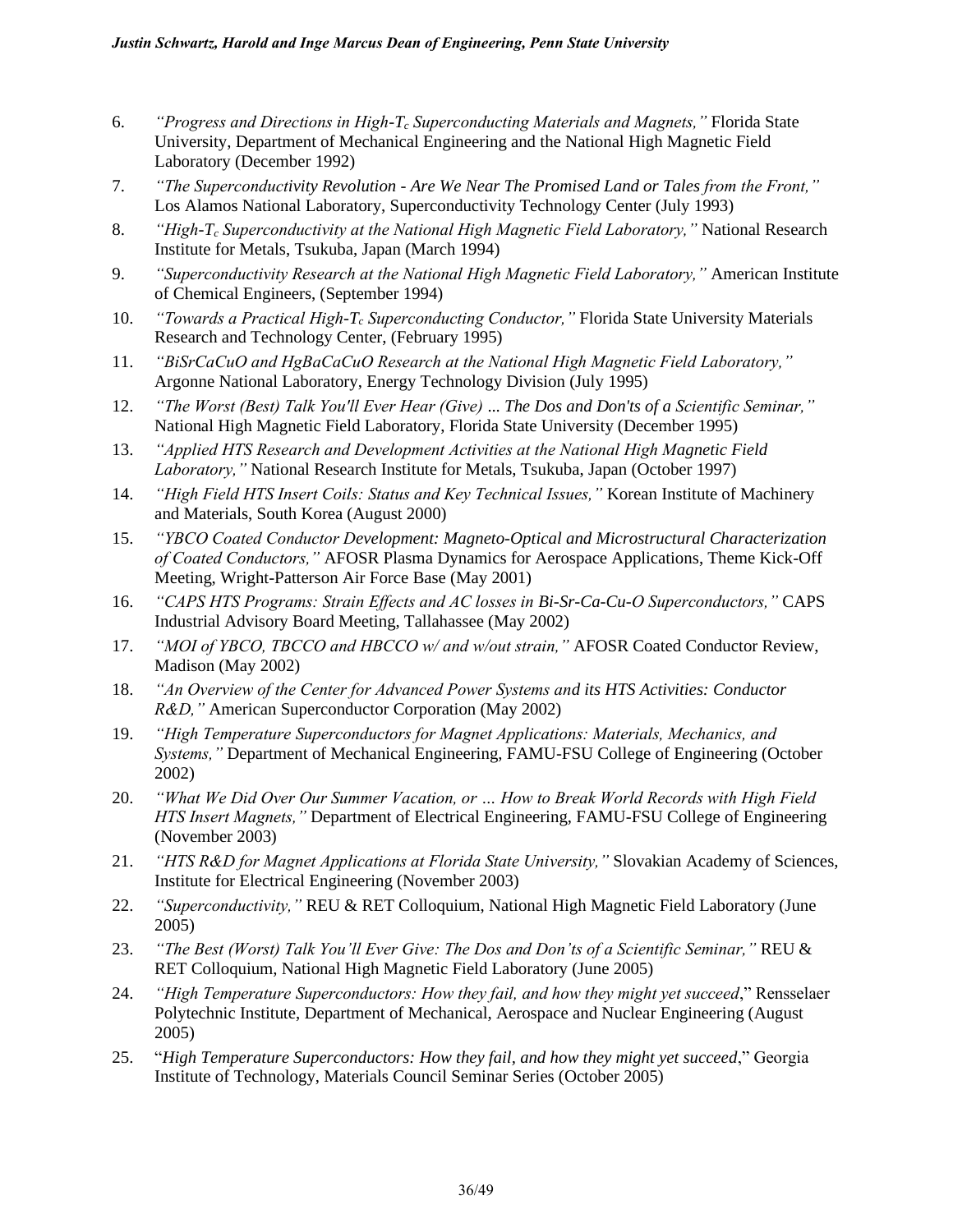- 26. "*High Temperature Superconductors: How they fail, and how they might yet succeed*," Arizona State University, Fulton School of Engineering (February 2006)
- 27. "*High Temperature Superconductors: How they fail, and how they might yet succeed*," Polytechnic University (Brooklyn), Department of Mechanical Engineering (March 2006)
- 28. "*What Limits the Performance & Lifetime of Superconducting Materials & Systems?*" Georgia Institute of Technology, Department of Electrical and Computer Engineering (September 2007)
- 29. "*21st Century Challenges and Opportunities in Nuclear Engineering,*" Purdue University, School of Nuclear Engineering (February 2009)
- 30. "*Advanced Materials for a Sustainable Energy Future: How Advanced Oxides Are Helping to Create the 21st Century Smart Grid,*" Virginia Commonwealth University, Department of Mechanical Engineering (February 2009)
- 31. *"What Limits the Performance & Lifetime of Superconducting Materials & Systems?*" Tulane University, Department of Physics and Engineering Physics (March 2009)
- 32. *"What Limits the Performance & Lifetime of Superconducting Materials & Systems?*" University of Delaware, Department of Mechanical Engineering (March 2009)
- 33. *"What Limits the Performance & Lifetime of Superconducting Materials & Systems?*" North Carolina State University, Department of Materials Science and Engineering (April 2009)
- 34. *"What Limits the Performance & Lifetime of Superconducting Materials?*" University of Twente (Netherlands), Low Temperature Division (June 2009)
- 35. "*Understanding performance limiting issues of superconducting materials for high current, high magnetic field devices*," ASM International, Carolinas Central Chapter (September 2010)
- 36. "*Understanding performance limiting issues of superconducting materials for high current, high magnetic field devices*," MRS Local Chapter meeting, Raleigh, NC (November 2010)
- 37. "*Understanding performance limiting issues of superconducting materials for high current, high magnetic field devices*," Virginia Tech, Department of Materials Science and Engineering, Blacksburg, VA (November 2011)
- 38. "*Quench detection and protection: the final hurdles to wide-spread implementation of HTS-based magnet systems,*" University of Houston, Texas Center for Superconductivity at the University of Houston, Houston, TX (May 2013)
- 39. "*25+ years of high temperature superconductivity: the long road from discovery to magnet systems*," Universite Paris Sud, Centre de Spectrometrie Nucleaire et de Spectrometrie de Masse, Paris, France (June 2013)
- 40. "*25+ years of high temperature superconductivity: the long and winding road from discovery to magnet systems,*" Drexel University, Department of Materials Science and Engineering, Philadelphia, PA (May 2014)
- 41. "*25+ years of high temperature superconductivity: the long and winding road from discovery to magnet systems,*" University of Texas, Texas Materials Institute, Austin, TX (September 2015)
- 42. "*Redefining engineering in the modern age: a call to action,*" University of South Florida, Eminent Scholar Distinguished Lecture Series, Tampa, FL (March 2018)
- 43. "*Redefining engineering in the modern age: a call to action,*" *American Council of Engineering Companies of Pennsylvania,* 2018 Spring Conference, Harrisburg, PA (May 2018)
- 44. "*Project Drawdown at Penn State University*," Science on Tap, State College, PA (September 2019)

# **RESEARCH SUPERVISION**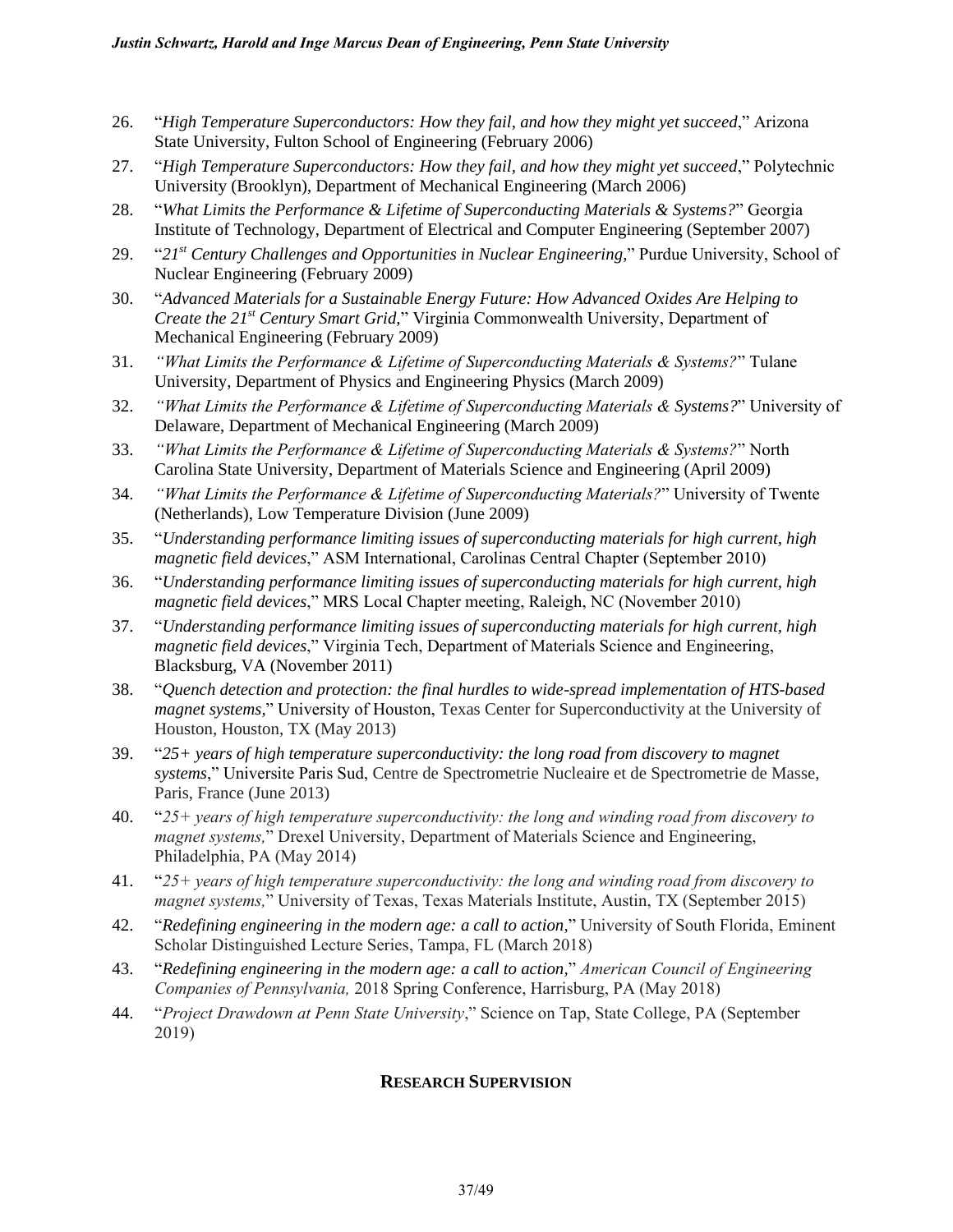#### **Graduate Student Supervision (Major Professor), Graduated (forty-six students (sixteen female, seven under represented minorities); nineteen M.S. & thirty three Ph.D.)**

- Earle E. Burkhardt, University of Illinois Urbana, Department of Nuclear Engineering
	- o M.S. 05/93, *"*Superconducting Magnets for Small Scale Energy Storage Systems and Electrodynamic Magnetic Levitation Systems*"*
	- o Ph.D. 03/98, "Stability of High-T<sub>c</sub> Superconducting Conductors Using the Finite Element Method*"*
	- o Currently: R&D Staff, Oak Ridge National Laboratory
- James L. Hill, University of Illinois Urbana, Department of Nuclear Engineering
	- o M.S. 12/93, "Analysis of the Modified Square Toroid, A Force-Reduced Electromagnet"
	- o Currently: Los Alamos National Laboratory
- Shiming Wu, University of Illinois Urbana, Department of Nuclear Engineering
	- o Ph.D. 05/94, "Processing and Microstructural Characterization of Li Doped and Undoped Polycrystalline  $Bi<sub>2</sub>Sr<sub>2</sub>CaCu<sub>2</sub>O<sub>x</sub>$ "
	- o Currently: Senior Patent Counsel, Huawei Technologies, China
- Bruce C. Amm, University of Illinois Urbana, Department of Mechanical Engineering
	- o M.S. 12/93, *"*Optimization of the Force-Reduced Modified Square Toroid Magnet Design*"*

Florida State University, Department of Mechanical Engineering

- o Ph.D. 12/96, "An Optimized Superconducting Toroidal Magnet Using a Force-Reduced Winding Scheme"
- o Currently: General Electric Global Research, Schenectady, NY
- Jiyou Guo, University of Illinois at Urbana, Department of Materials Science and Engineering
	- o M.S. 5/94, "Microstructural Development and Superconducting Properties of Hot-Rolled Ag and  $Ag(Cu)$ -Sheathed Bi<sub>2</sub>Sr<sub>2</sub>CaCu<sub>2</sub>O<sub>x</sub> Tapes"
	- o Currently: Intel
- Elizabeth A. Scholle (Carle), University of Illinois Urbana, Department of Nuclear Engineering
	- o Ph.D. 3/95, "Impact of Vibration-Induced Disturbances on Superconducting Magnets"
	- o Currently: Associate Professor, Manufacturing and Mechanical Engineering Technology, Rochester Institute of Technology
- Kathleen Amm, Florida State University, Department of Physics
	- $\circ$  M.S. 8/96; Ph.D. 12/97, "Synthesis and Characterization of HgBa<sub>2</sub>Ca<sub>n-1</sub>Cu<sub>n</sub>O<sub>x</sub> Superconductors on Metallic Substrates"
	- o Currently: Leader, Superconducting Magnet Division, Brookhaven National Laboratory
- Sawako Nakamae, Florida State University, Department of Physics
	- $\circ$  M.S. 08/96; Ph.D. 12/98, "Magnetothermal Conductivity of Bi<sub>2</sub>Sr<sub>2</sub>Ca<sub>n</sub>Cu<sub>n+1</sub>O<sub>x</sub> Bulk Superconductors"
	- o Currently: Research Engineer, CEA-Saclay, France
- Wangshui Wei, Florida State University, Department of Mechanical Engineering
	- $\circ$  Ph.D. 03/98, "Effects of Oxide Additions to Bi<sub>2</sub>Sr<sub>2</sub>CaCu<sub>2</sub>O<sub>x</sub>: Phase Evolution and Flux Pinning"
	- o Currently: Senior Analyst Federated Department Stores
- Li Ying, Florida State University, Department of Mechanical Engineering
	- $\circ$  M.S. 08/99, "Synthesis and Properties of Pb-Doped HgBa<sub>2</sub>Ca<sub>2</sub>Cu<sub>3</sub>O<sub>x</sub> Superconductors"
	- o Currently: Programmer/Consultant Tellabs
- Ulf Trociewitz, Aachen University of Technology, Applied Physics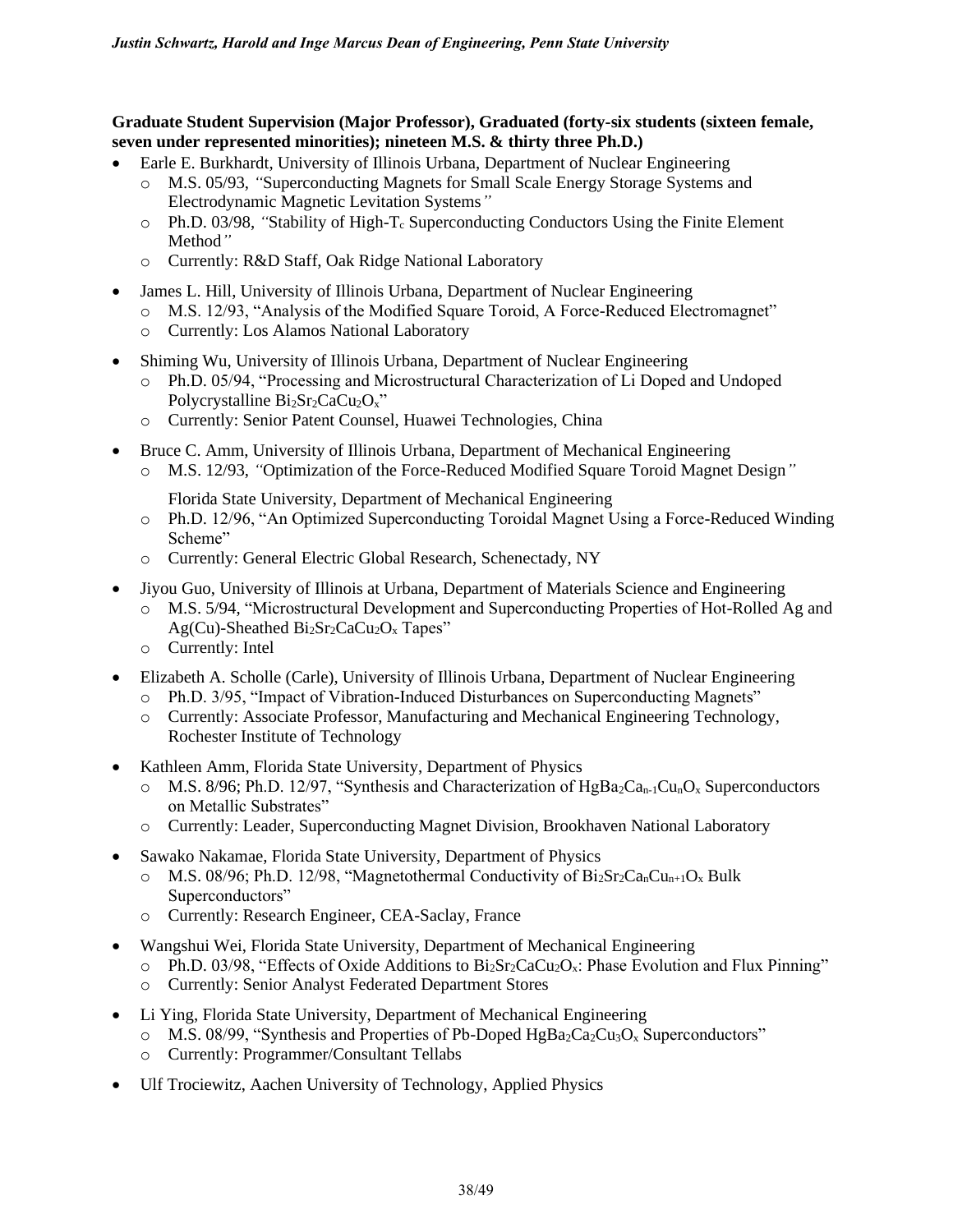- o Ph.D. 05/01, "The Impact of Chemically Active Additions on Phase Formation and Superconducting Properties of Partial Melt Processed  $Bi_2Sr_2CaCu_2O_x$ "
- o Currently: Associate Scholar/Scientist, National High Magnetic Field Laboratory, FSU
- Hiranmayi Palanki, Florida State University, Department of Mechanical Engineering
	- o M.S. 12/02, "Critical Current Variability and Thermal Quench Studies on High Temperature Superconducting Tapes"
	- o Currently: Florida Power & Light
- Daniel C. van der Laan, University of Twente, Applied Physics & Low Temperature Division
	- o Ph.D. 01/04, "Flux Pinning and Connectivity in Polycrystalline High-Temperature Superconductors"
	- o Currently: National Institute of Standards and Technology, Boulder; President & CEO, Advanced Conductor Technologies LLC
- Oscar Castillo, Florida State University, Department of Mechanical Engineering
	- o M.S. 03/04, "Microstructural and Superconducting Properties of V-doped MgB<sub>2</sub> Bulk and Wires"
	- o Currently: Engineer, Northrop-Grumman, California
- Jianhua Su, Florida State University, Department of Mechanical Engineering
	- o Ph.D. 03/04, "Growth and Characterization of Mercurocuprate Superconductors on Silver"
	- o Currently: Senior Engineering Manager, HzO
- Bin Xu, Florida State University, Department of Mechanical Engineering
	- $\circ$  M.S. 06/04, "Study of the Magnetic Field Dependence of the Critical Current of Bi<sub>2</sub>Sr<sub>2</sub>CaCu<sub>2</sub>O<sub>8+x</sub> and  $(Bi, Pb)_{2}Sr_{2}Ca_{2}Cu_{3}O_{10+x}$  Superconducting Tapes"
- Abdallah Mbaruku, Florida State University, Department of Mechanical Engineering
	- Ph.D. 03/06, "Electromechanical and Fatigue Properties of As-Manufactured and Quench Damaged YBCO Coated Conductor"
- Jamaa Bouhattate, Florida State University, Department of Mechanical Engineering
	- o Ph.D. 06/06, "Modeling Texture Evolution in Polycrystalline Materials using Spherical Harmonics"
	- o Currently: Assistant Professor, University of La Rochelle, France
- Gary Adam Merritt, Florida State University, Department of Mechanical Engineering
	- $\circ$  M.S. 07/06, "Proof of Principle for Bi<sub>2</sub>Sr<sub>2</sub>CaCu<sub>2</sub>O<sub>8+x</sub> React Wind Sinter Magnet Manufacturing"
	- o Currently: Engineering, Boeing Corporation, Seattle, WA
- Manuel Ramos, Florida A&M University, Department of Mechanical Engineering
	- o M.S. 07/06, "Low Aspect Ratio Bi2Sr2CaCu2O8+x/AgMg Wires Processed in High Magnetic Field"
	- o Currently: Research Professor, Universidad Autónoma de Ciudad Juárez
- Giulio Mulazzani, University of Bologna (Italy), Department of Electrical Engineering
	- o M.S. 2006, "Studio sperimentale della stabilita termica di nastri superconduttori della "seconda generzaione"
- Doan Ngoc Nguyen, Florida State University, Department of Physics
	- $\circ$  Ph.D. 5/07, "Alternating current loss characteristics in  $(Bi,Pb)_{2}Sr_{2}Ca_{2}Cu_{3}O_{10}$  and YBa<sub>2</sub>Cu<sub>3</sub>O<sub>7-</sub> superconducting tapes"
	- o Currently: Los Alamos National Laboratory
- Anita Oliver, Florida State University, Department of Mechanical Engineering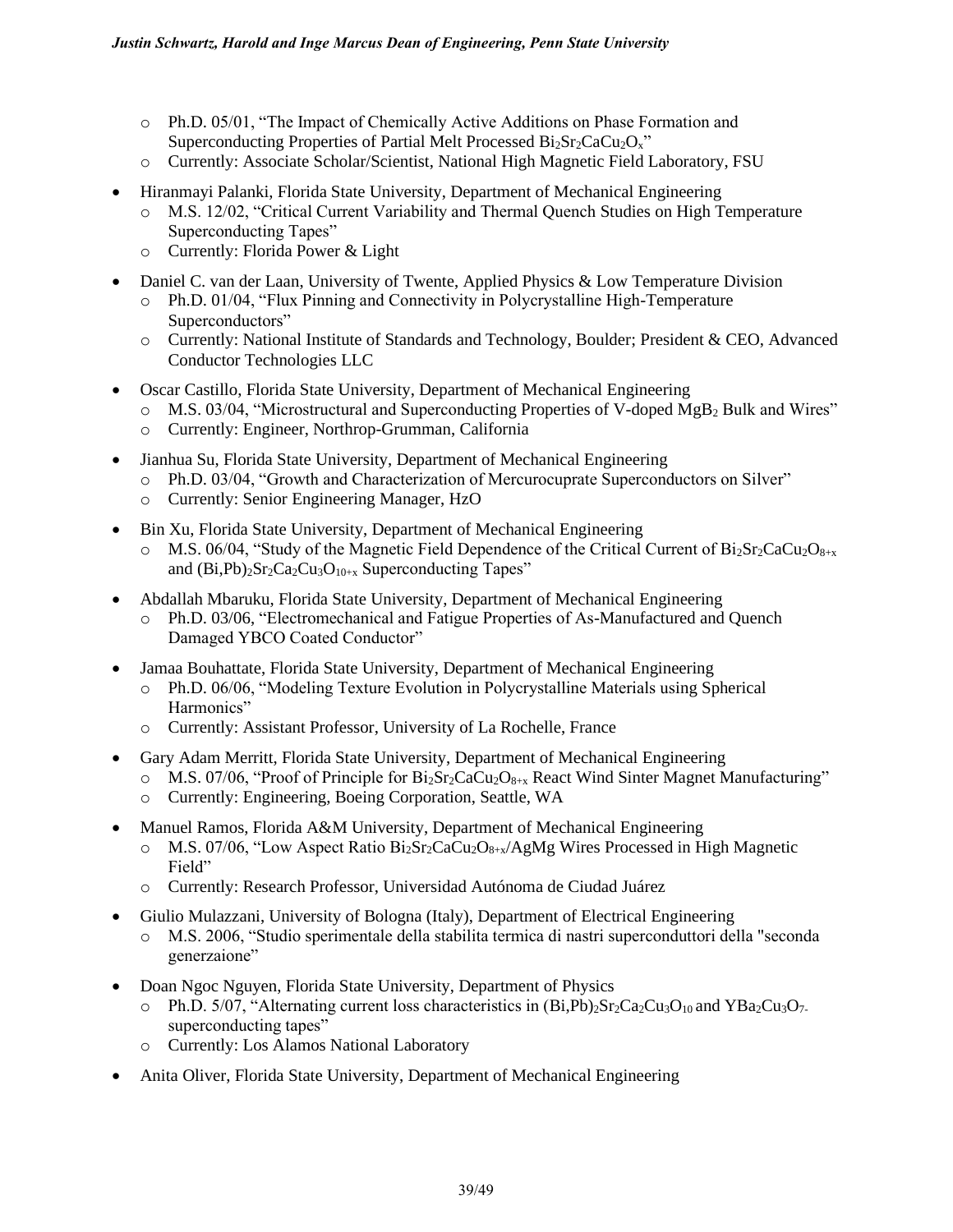- o M.S. 11/07, "Mechanical and electrical properties of carbon nanotube reinforced polycarbonate at liquid nitrogen temperature"
- Xiaorong Wang, Florida State University, Department of Electrical and Computer Engineering
	- Ph.D. 12/07, "Quench behavior of  $YBa<sub>2</sub>Cu<sub>3</sub>O<sub>7</sub>$  coated conductors"
	- o Currently: Research Scientist/Engineer, Lawrence Berkeley National Laboratory
- Timothy Effio, Florida State University, Department of Mechanical Engineering
	- $\circ$  M.S. 06/08, "Quench induced degradation in Bi<sub>2</sub>Sr<sub>2</sub>CaCu<sub>2</sub>O<sub>8+x</sub> at 4.2 K"
	- o Currently: Market Director, Fluence
- Samuel T. Adedokun, Florida A&M University, Department of Mechanical Engineering
	- o Ph.D. 08/08, "Effects of magnetic field heat treatment on heavily deformed aluminum alloy 6061"
	- o Currently: University of Lagos, Nigeria
- Makita R. Phillips, Florida A&M University, Department of Mechanical Engineering
	- o M.S. 04/09, "Influence of turn-to-turn insulation on quench propagation in YBCO coated conductors"
		- North Carolina State University, Department of Mechanical and Aerospace Engineering
	- $\circ$  Ph.D. 06/14, "Effect of Alternative Insulation Materials on Quench Propagation in ReBa<sub>2</sub>Cu<sub>3</sub>O<sub>7-δ</sub> Coils"
	- o Currently: Thermal Structural Analyst, The Johns Hopkins University Applied Physics Laboratory
- David Myers, Florida State University, Department of Mechanical Engineering
	- $\circ$  M.S. 04/09, "Characterization of Bi<sub>2</sub>Sr<sub>2</sub>CaCu<sub>2</sub>O<sub>x</sub>/Ag-alloy conductor samples extracted from wind and react solenoids"
- Michael LoSchiavo, Florida State University, Department of Mechanical Engineering
	- $\circ$  M.S. 04/09, Florida State University, "Processing Issues of Bi<sub>2</sub>Sr<sub>2</sub>CaCu<sub>2</sub>O<sub>8</sub> Round Wire Involving Leakage and Alumino Silicate Insulation"
- Hubertus W. Weijers, University of Twente, Applied Physics & Low Temperature Division o Ph.D. 06/09, "High-temperature superconductors in high-field magnets"
	- o Currently: Senior Principal Engineer, Magnet Systems, Robinson Research Institute, Wellington, New Zealand
- Tengming Shen, Florida State University, Department of Electrical and Computer Engineering
	- o Ph.D. 07/10, "Processing, microstructure, and critical current density of Ag-sheathed  $Bi<sub>2</sub>Sr<sub>2</sub>CaCu<sub>2</sub>O<sub>x</sub>$  multifilamentary round wire"
	- o Currently: Scientist, Lawrence Berkeley National Laboratory, CA
- Honghai Song, Florida State University, Department of Electrical and Computer Engineering
	- Ph.D. 07/10, "Microscopic observations of quenching and the underlying causes of degradation in YBa<sub>2</sub>Cu<sub>3</sub>O<sub>7-δ</sub> Coated Conductor"
	- o Currently: Magnet Production Engineer at Mevion Medical Systems, Littleton, MA
- Sarah Haney, North Carolina State University, Department of Materials Science and Engineering
	- o Ph.D. 12/12, "Investigation of Low Temperature, Atomic-Layer-Deposited Oxides on 4H-SiC and their Effect on the  $SiC/SiO<sub>2</sub>$  Interface"
	- o Currently: Manager of Substrate Technology Development at Avago Technologies
- Safoura Seifikar, North Carolina State University, Department of Materials Science and Engineering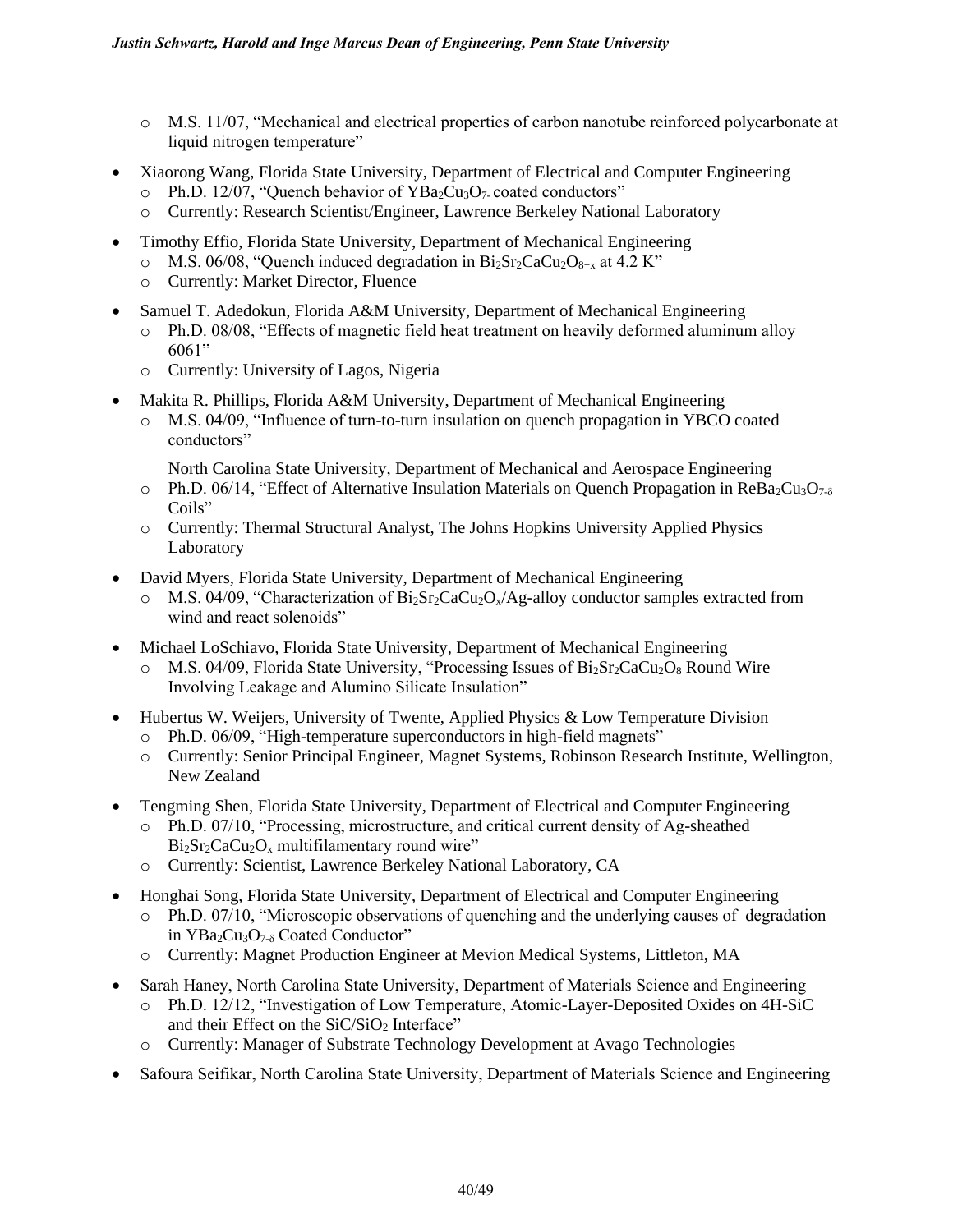- $\circ$  Ph.D. 03/13, "Texture and Magnetocrystalline Anisotropy in NiFe<sub>2</sub>O<sub>4</sub> Thin Films for Application in Magnetoelectric NiFe<sub>2</sub>O<sub>4</sub>/Pb[Ti<sub>0.52</sub>,Zr<sub>0.48</sub>]O<sub>3</sub> Composites"
- o Currently: Module Engineer, Intel, Portland, OR
- Amir Kajbafvala, North Carolina State University, Department of Materials Science and Engineering
	- $\circ$  Ph.D. 12/13, "High strength silver/alumina sheath for Bi<sub>2</sub>Sr<sub>2</sub>CaCu<sub>2</sub>O<sub>8+x</sub> conductor"
	- o Currently: Process Engineer, ASM America, Phoenix, AZ
- Quang Van Le, North Carolina State University, Department of Materials Science and Engineering  $\circ$  Ph.D. 3/14, "Relationship between microstructure and mechanical properties in Bi<sub>2</sub>Sr<sub>2</sub>CaCu<sub>2</sub>O<sub>x</sub> round wires using peridynamics simulation"
	- o Currently: Engineer, Siemens
- Goran Rasic, North Carolina State University, Department of Materials Science and Engineering
	- $\circ$  Ph.D. 3/14, "Nanoscale Surface Patterning and Coercivity Reduction in NiFe<sub>2</sub>O<sub>4</sub> Thin Films"
	- o Currently: Principal Research Scientist, North Carolina Central University, Department of Physics
- Golsa Naderi, North Carolina State University, Department of Materials Science and Engineering
	- o Ph.D. 7/14, "Understanding processing, microstructure and transport relationships of  $Bi<sub>2</sub>Sr<sub>2</sub>CaCu<sub>2</sub>O<sub>x</sub>/Ag$  round wires"
	- o Currently: Process Engineer, Intel Corporation
- Yun Zhang, North Carolina State University, Department of Materials Science and Engineering
	- $\circ$  Ph.D. 7/15, "Oxide and metallic precursor powders for Bi<sub>2</sub>Sr<sub>2</sub>CaCu<sub>2</sub>O<sub>x</sub>/Ag round wires"
		- o Currently: Senior Scientist, Lonza, Inc.
- Yi-Fang Lee, North Carolina State University, Department of Materials Science and Engineering o Ph.D. 8/15, "Fabrication and Properties of Topological and Two-dimensional Thin Film Heterostructures"
	- o Currently: Engineer-PCVD Metals, Micron Technology, Inc., Boise, ID
- Liyang Ye, North Carolina State University, Department of Materials Science and Engineering
	- $\circ$  Ph.D. 10/15, "Quench Behavior and Degradation Limit of Ag-sheathed Bi<sub>2</sub>Sr<sub>2</sub>CaCu<sub>2</sub>O<sub>x</sub> Round Wires"
	- o Currently: Magnet Production Engineer at Mevion Medical Systems, Littleton, MA
- Min Fan, North Carolina State University, Department of Materials Science and Engineering
	- o Ph.D. 6/16, "On the Formation and Evolution of Cu-Ni-rich Bridges of Alnico Alloys with Thermomagnetic Treatment and Tempering"
	- o Currently: Global Product Manager, Applied Materials, San Jose, CA
	- Sam Rogers, North Carolina State University, Department of Materials Science and Engineering
	- $\circ$  Ph.D. 11/16, "Effects of Tensile Fatigue on Critical Current and n-value of (RE)Ba<sub>2</sub>Cu<sub>3</sub>O<sub>7-x</sub> Superconductors"
	- o Currently: Senior Engineering, Illumina, San Diego, CA
- Weston Straka, North Carolina State University, Department of Materials Science and Engineering o Ph.D. 03/17, "Chemical Solution Deposition Based Synthesis of High Symmetry Phase of Hafnium Dioxide Thin Films"
	- o Currently: Physical Measurement Support Engineer, Shimadzu Scientific Instruments, Raleigh, NC
- Taryn Kittel, North Carolina State University, Department of Materials Science and Engineering  $O$  M.S. 05/17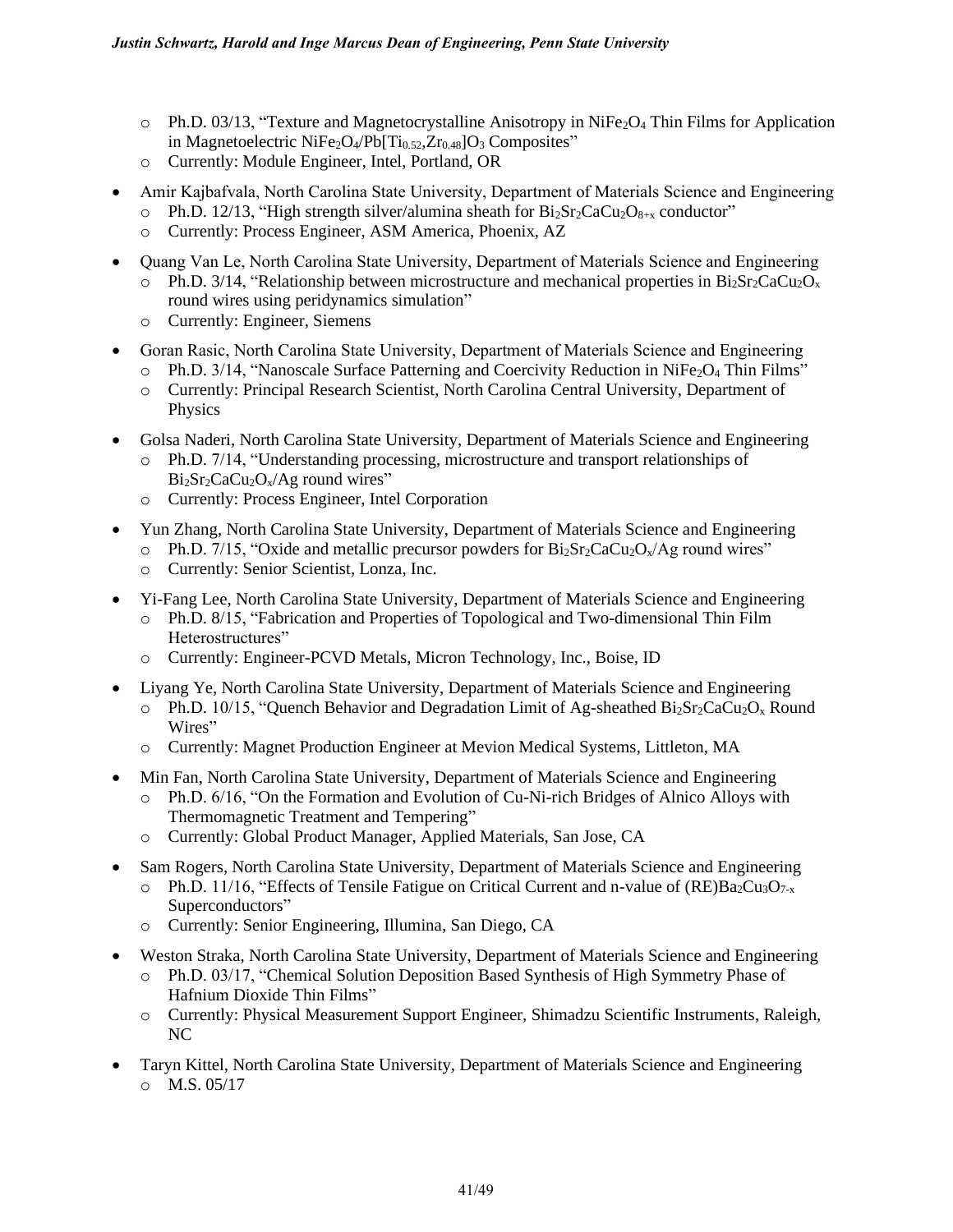- Youness Alvandi Tabrizi, North Carolina State University, Department of Mechanical and Aerospace Engineering
	- o Ph.D. 06/18, "Electric Control of Magnetization in Biferroic Heterostructures with Patterned Interfaces: a Phase-Field Micromagnetic Study"
	- o Currently: Senior Mechanical Engineer II, ASM America, Phoenix, AZ
- Federico Scurti, North Carolina State University, Department of Materials Science and Engineering
	- o Ph.D. 06/19, "*In-Situ* Distributed Sensing for High Temperature Superconductor Magnets based on Rayleigh-backscattering Interrogated Optical Fibers"
	- o Currently: Assistant Professor of Nuclear Engineering, Penn State University
- Chris Velez, Pennsylvania State University, Department of Mechanical Engineering
	- o M.S. 07/20, "Quench Detection Logic for High Temperature Superconducting Magnets Based on Distributed Optical Fiber Sensing"
- Alexandria Cruz, North Carolina State University, Department of Materials Science and Engineering
	- o Ph.D. 01/21, "Investigating the interface of cobalt ferrite and hafnia"
	- o Currently: Quality Test Engineering, ImagineOptix

### **Graduate Student Supervision (Major Professor), In-progress**

• Nailah Oliver, Penn State University, Department of Engineering Science & Mechanics, Ph.D.

#### **Undergraduate Student Thesis Supervision**

- Amanda Kelly, Pennsylvania State University, Department of Engineering Science & Mechanics and the Schreyer Honors College
	- o B.S. 12/19, *"*Investigating the Effectiveness of Optical Fiber Sensors as a Failure Detection Method for Superconducting Coils"

#### **Graduate Student Committees (not Major Professor)**

- Farhad Booshaghi, Ph.D. Mechanical Engineering, FSU, 1997
- Daryl J. Hartley, Ph.D. Physics, FSU, 1998
- John Panek, Ph.D. Mechanical Engineering, FSU, 1998
- Zhongyu Chen, Ph.D. Mechanical Engineering, FSU, 2000
- Jason Trembley, M.S. Mechanical Engineering, FSU, 2003
- Yeon Suk Choi, Ph.D. Mechanical Engineering, FSU, 2004
- Xu Wang, Ph.D. Electrical Engineering, FSU, 2004
- Gilberto Alexandre Castello Branco, Ph.D. Mechanical Engineering, FSU, 2005
- Frederic Trillaud, Ph.D., CEA/SACLAY France, 2005
- Antoine Jerome Raoul Berret Jr., M.S. Mechanical Engineering, FSU, 2005
- Gail Jefferson, Ph.D. Mechanical Engineering, FAMU, 2005
- Rasheemah Burrell, Ph.D. Mechanical Engineering, FAMU, 2005
- Mohit Mathur, M.S. Mechanical Engineering, FSU, 2006
- Jingping Chen, Ph.D. Mechanical Engineering, FSU, 2006
- Kai Huang, Ph.D. Mechanical Engineering, FSU, 2007
- Lewei Qian, Ph.D. Mechanical Engineering, FSU, 2007
- Ting Xu, Ph.D. Mechanical Engineering, FSU, 2007
- Steven T. Downey, Ph.D. Mechanical Engineering, FSU, 2008
- Sladana Lazic, M.S. Mechanical Engineering, FSU, 2008
- Haomin Lin, Ph.D. Mathematics, FSU, 2008
- Shalini Gupta, Ph.D. Electrical & Computer Engineering, Georgia Tech, 2009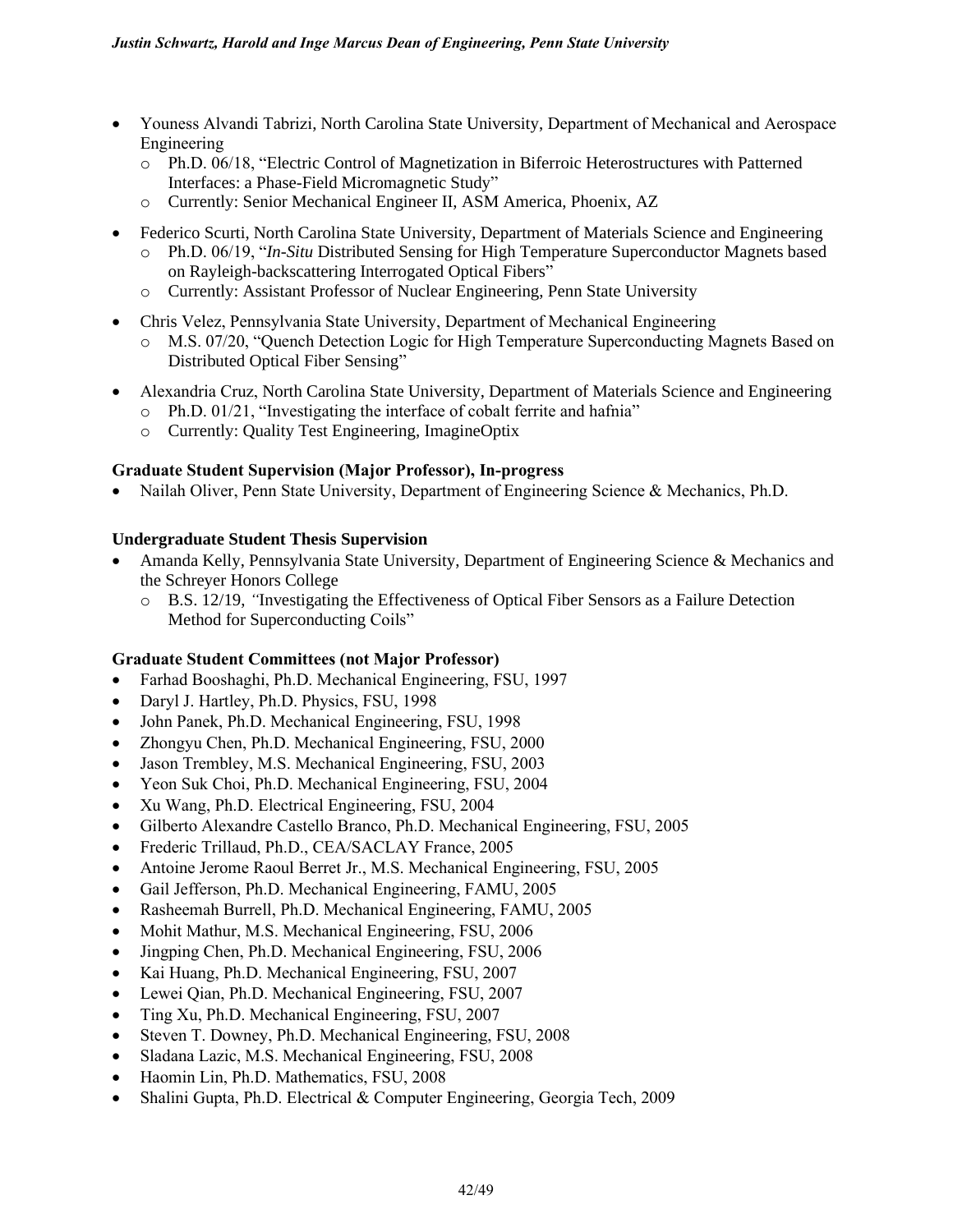- Aaron Johnston-Peck, Ph.D. Materials Science and Engineering, NCSU, 2011
- Elizabeth Paisley, Ph.D. Materials Science and Engineering, NCSU, 2012
- Zach Lampert, Ph.D. Materials Science and Engineering, NCSU, 2012
- Ryan D. Hodges, Ph.D. Electrical Engineering, NCSU, 2014
- [Peiman Shahbeigi Roodposhti,](https://plus.google.com/u/0/110756695402608341979?prsrc=4) Ph.D. Materials Science and Engineering, NCSU, 2015
- John A. Medford, M.S. Materials Science and Engineering, NCSU, 2015
- Raj Kumar, Ph.D. Materials Science and Engineering, NCSU, 2015

# **Long-term Visitors Hosted**

- Professor Kristian Fossheim, Trondheim University, Norway
- Professor Shimone Reich, Weizmann Institute, Israel
- Professor Yutaka Yamada, Tokai University, Japan
- Dr. Jaimoo Yoo, Korean Institute of Metallurgy and Mining, South Korea
- Professor Nasser Hamdan, King Fahad University, Saudia Arabia
- Professor Hiroshi Maeda, Kitami Institute, Japan
- Sylvain Boutemy, Toulouse University, France
- Beatrice Boutemy, Toulouse University, France
- Arno Godeke, University of Twente, Netherlands
- Hans van Eck, University of Twente, Netherlands
- Frederic Trillaud, CEA/SACLAY, France
- Dr. Pavol Usak, Institute of Electrical Engineering, Slovak Academy of Sciences, Slovakia
- Dr. Philippe Vanderbemden, Department of Electrical Engineering and Computer Science, Université de Liège, Belgium
- Dr. Andreas Heinrich, University of Augsburg, Department of Physics, Germany
- Dr. Marco Breschi, University of Bologna, Department of Electrical Engineering, Italy
- Giulio Mulazzani, University of Bologna, Department of Electrical Engineering, Italy
- Morgan Poitevin, Univ. of La Rochelle, Department of Materials Science and Engineering, France
- Antoine Guillou, Univ. of La Rochelle, Department of Materials Science and Engineering, France
- Dr. Xiaofan Gou, Hohai University, China
- Davide Cruciani, University of Bologna, Department of Electrical Engineering, Italy
- Shivendra Kumar, Indian Institute of Technology Kanpur
- Federico Scurti, University of Bologna, Department of Electrical Engineering, Italy
- Dr. Jun Zhou, Lanzhou University, College of Civil Engineering and Mechanics, China
- Yawei Wang, Shanghai Jiao Tong University, China
- Peifeng Gao, Lanzhou University, College of Civil Engineering and Mechanics, China
- Shijian Yin, Dilian University of Technology, School of Materials Science and Engineering, China
- Professor Kyu Jeong Song, Jeonbuk National University, Physics Department, Korea
- Professor Wentao Wang, Southwest Jiaotong University, China

# **Post-doctoral Research Fellows Supervised**

- Joerg Kessler,  $01/94 04/96$
- Yang Ren Sun,  $03/94 07/96$
- Christian Wolters,  $03/94 09/96$
- Bruce C. Amm,  $12/96 11/97$
- P.V.P.S.S. Sastry,  $08/96 10/99$
- Qingyu Hu, 09/97 08/99
- Jo Moore, 03/98 07/98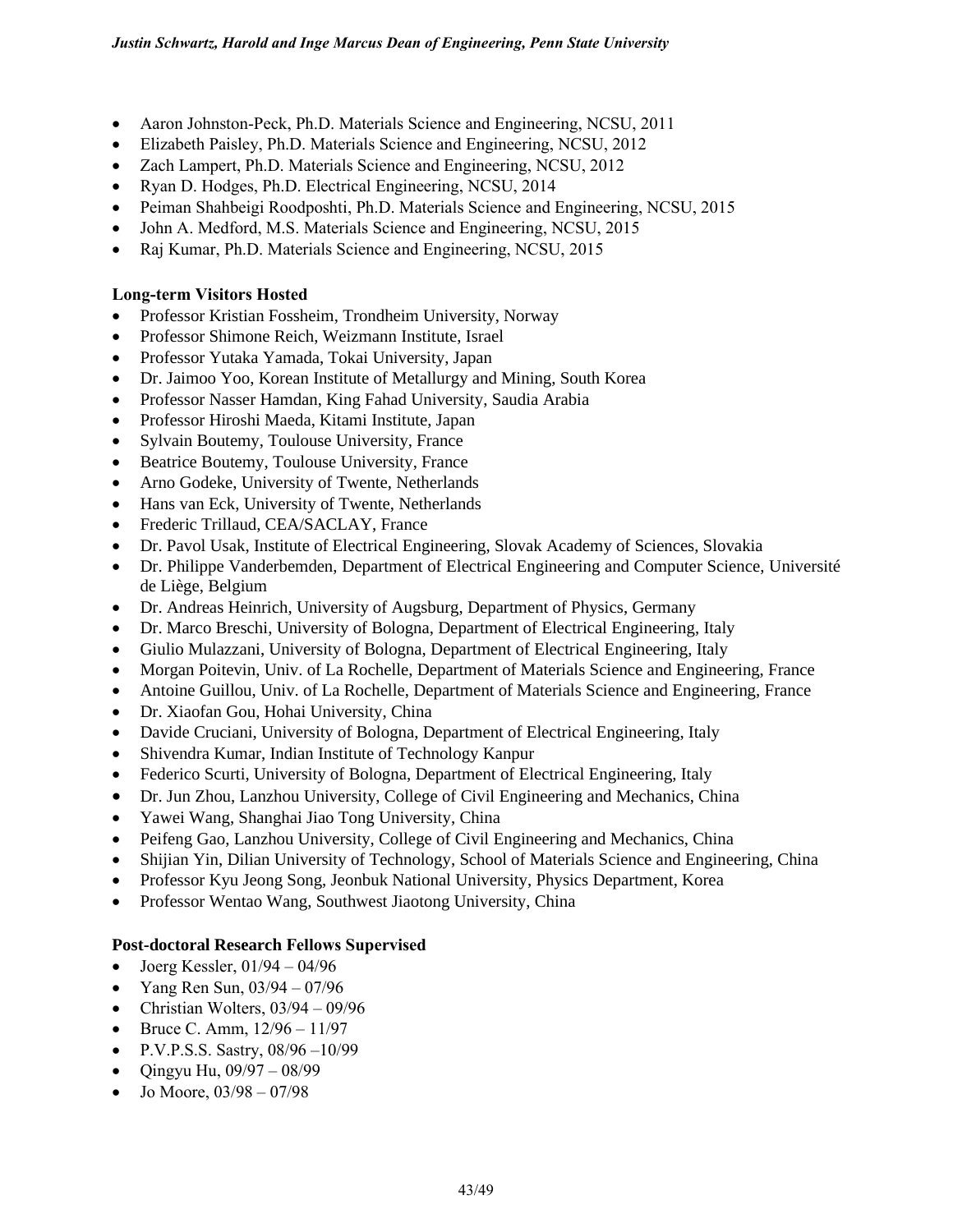- Ulf Trociewitz,  $01/01 01/04$
- Isaac Rutel,  $08/02 05/04$
- Guomin Zhang,  $11/03 04/06$
- Abdallah Mbaruku,  $03/06 02/08$
- Xiaotao Liu,  $04/06 04/12$
- Wan-Kan Chan, 05/08 8/17 (promoted to Research Assistant Professor)
- Frank Hunte,  $01/09 12/09$
- Gang Yang,  $06/09 08/10$
- Sasha Ishmael,  $10/11 10/15$
- Golsa Naderi, 08/14 10/16
- Menghui Li,  $02/15 02/16$
- Weston Straka,  $03/17 10/17$
- Patrick Lomenzo,  $10/17 9/18$
- Federico Scurti,  $08/19$  present

#### **Research Staff Supervised**

FSU: Verlyn Fischer, Materials Engineer; Victor Miller, Electrical Engineer; Hubertus Weijers, Magnet Engineer; Youri Viouchkov, Mechanical Engineer; Sastry Pamidi, Assistant Scholar/Scientist; Bianca Trociewitz, Measurement Technician; David Knoll, Engineer; Ulf P. Trociewitz, Assistant Scholar/Scientist

NCSU: Tom Rawdanowicz, Research Assistant Professor; C. Lew Reynolds, Teaching Assistant Professor; Keith Dawes, Teaching Professor; Frank Hunte, Research Assistant Professor; Maria Fiedler, Teaching Assistant Professor; Wan Kan Chan, Research Associate; Dieter Griffis, Research Professor; Dale Batchelor, Director of Operations; Roberto Garcia, Laboratory Manager; Yi Liu, Laboratory Manager; Charles Mooney, Laboratory Manager; Fred Stevie, Laboratory Manager; James Tweedie, Research Scholar; Chuanzhen Zhou, Research Scholar

#### **Undergraduate Research Assistants Supervised**

- Over 100 since 1990; over 50% from underrepresented groups
- Students in Mechanical Engineering, Nuclear Engineering, Physics, Mathematics, Electrical Engineering, Materials Science and Engineering, Chemistry, Chemical Engineering
	- o Students from University of Illinois, Florida State University, Florida A&M University, Georgia Institute of Technology, Harvard University, Carnegie Mellon University, Northwestern University, Mary Baldwin College, Morgan State University, Smith College, University of Florida, University of Texas El Paso, Dartmouth University, Boston College, University of Wisconsin, University of Massachusetts, Amherst, University of Oregon, North Carolina State University, Missouri University of Science and Technology, Hastings College, Lenoir-Rhyne University, Pennsylvania State University

# **RESEARCH FUNDING**

#### **Received (past)**

#### University of Illinois

*Preliminary Investigation of Small Scale (10 MWh) Superconducting Magnetic Energy Storage (SMES) for Electrical Peak Demand Limiting*, U.S. Army Construction Engineering Research Lab, 1991, \$16,500

*Effects of Lithium Doping and Neutron Irradiation Induced Defects in*  $Bi_2Sr_2CaCu_2O_x$  *Superconductors,* Science and Technology Center for Superconductivity/National Science Foundation, 1991-95, \$226,262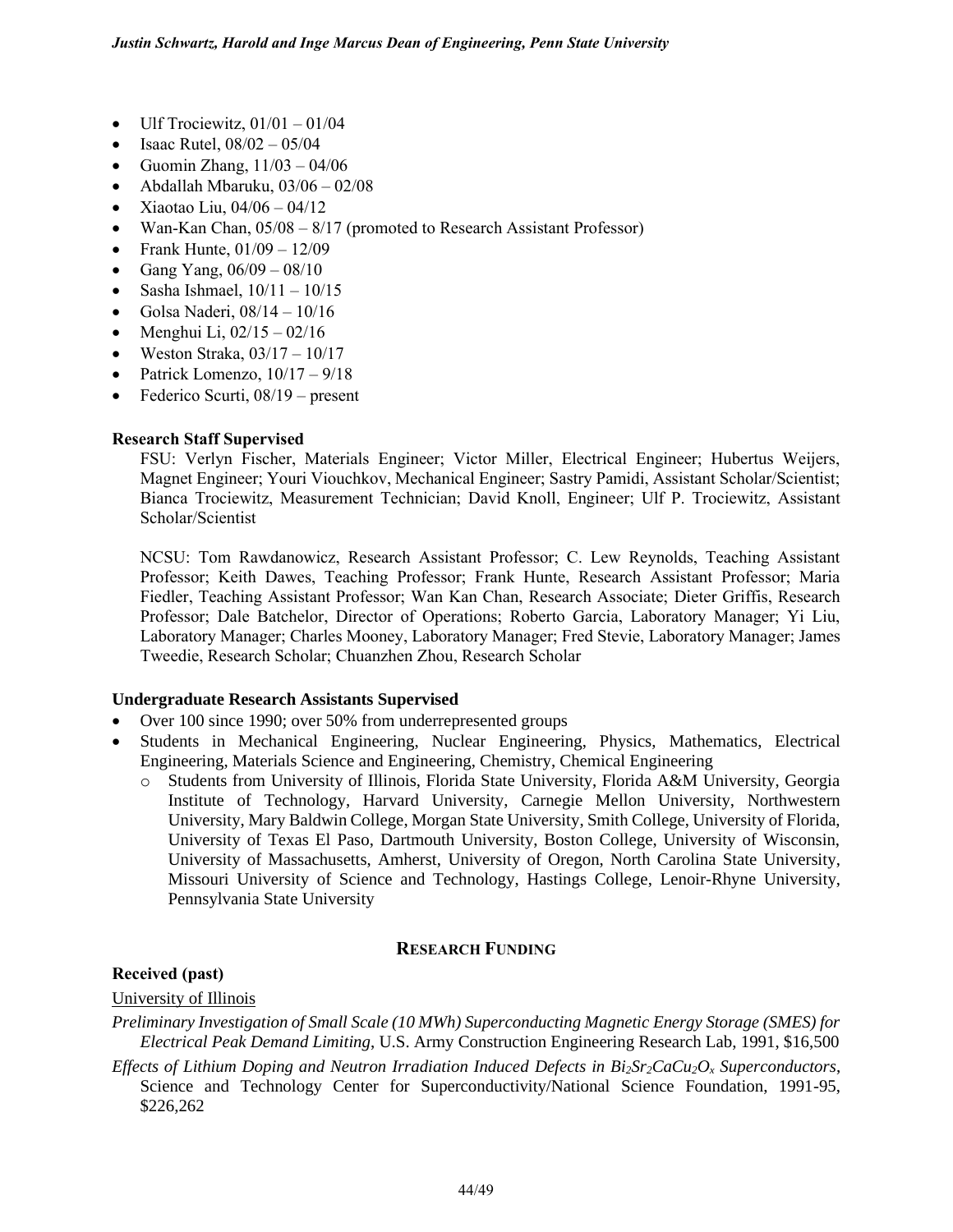- *Comparison of Force-Reduced Superconducting Magnet Geometries to Conventional Design*, State of Illinois Department of Energy and Natural Resources, 1991-93, \$85,000
- *EDS MAGLEV SCM Studies: SCM Stability Under Pulsed Disturbances and SCM-Ground Coil Interactions*, General Motors Corporation/Bechtel/U.S. Department of Transportation National Maglev Initiative, 1991-92, \$40,489
- *Hot-Rolling of Bi2Sr2CaCu2O<sup>x</sup> Superconductors*, Argonne National Laboratory/U.S. Department of Energy, 1992-95, \$101,331
- Florida State University
- *Stability of High Temperature Superconducting Conductors*, Naval Research Laboratory/ARPA, 1993-96, \$150,000
- *Exploratory Investigations of HgBa2CuO4*+ *Synthesis by Emulating Partial – Melt Processing*, National Science Foundation, 1993-94, \$50,000
- *Novel Optimization of Toroids for SMES*, Argonne National Laboratory/U.S. Department of Energy, 1994- 95, \$17,800
- *Improved Superconducting Properties in BSCCO-2212 Multifilament Conductors Processed by Hot Rolling and Hot Drawing*, IGC Advanced Superconductor/National Science Foundation, Small Business Innovation Research Program, 1995, \$17,000
- *Microstructure and Superconducting Properties of Bulk Hg-Ba-Ca-Cu-O On Metallic Surfaces*, National Science Foundation, 1996-99, \$596,699
- *Hot-rolling of Bismuth Based Superconductors*, Argonne National Laboratory/U.S. Department of Energy, 1996-98, \$41,470
- *Acquisition of a Scanning Transmission Electron Microscope*, National Science Foundation (group proposal; senior co-PI), 1996-99, \$301,871
- *Control of Carbon-Induced Dimensional Instabilities in Ag/Bi2Sr2CaCu2O<sup>x</sup> Conductors*, Naval Research Laboratory/DARPA, 1996-97, \$50,000
- *A Diffusion Based Process for Metal-Clad (Hg,X)Ba2Ca2Cu3O8+x Superconducting Wires*, NHMFL In-House Research Program/National Science Foundation, 1997-00, \$140,435
- *Strain Effects in Bi-Sr-Ca-Cu-O: Underlying Limits to Transport Current and Conductor Performance*, Office of Naval Research, 1999-00, \$119,840
- *Studies of HTS Conductors*, Maglev 2000 of Florida Corporation, 1996-01, \$197,464
- *Acquisition of a Variable-Temperature Scanning Probe Microscope System for Materials Research and Education*, National Science Foundation (senior co-PI), 2000-01, \$125,000
- *A Large-Bore, High-Field Liquid Neon Facility for High Temperature Superconductor Materials and Component Testing*, Center for Advanced Power Systems/Office of Naval Research, 2000-01, \$83,023
- *Collaborative to Integrate Material Science and Engineering Research and Education Between Florida A&M University and Carnegie Mellon University*, National Science Foundation (group proposal; co-PI), 1999-02, \$1,535,000
- *Risk Mitigation for HTS Motors: Intermediate Temperature (27 K) Strain Effects in Reinforced Bi-Sr-Ca-Cu-O Superconductors*, Office of Naval Research, 2000-03, \$100,000
- *Superconducting Materials R&D for Power Applications: AC losses and Electromechanical Behavior*, Center for Advanced Power Systems/Office of Naval Research, 2002-03, \$460,279
- *Collaboration in Basic Science and Engineering Project Development and Initiation Grant between Florida State University and Institute of Electrical Engineering, Slovak Academy of Sciences, Slovakia,*  National Research Council, 2003, \$7,800
- *Thermo-Magnetic Continuous Processing of Bi-2212 Cable for HEP,* Subcontract from Supercon, Inc., via a Phase I SBIR, U.S. Department of Energy, 2003-04, \$20,000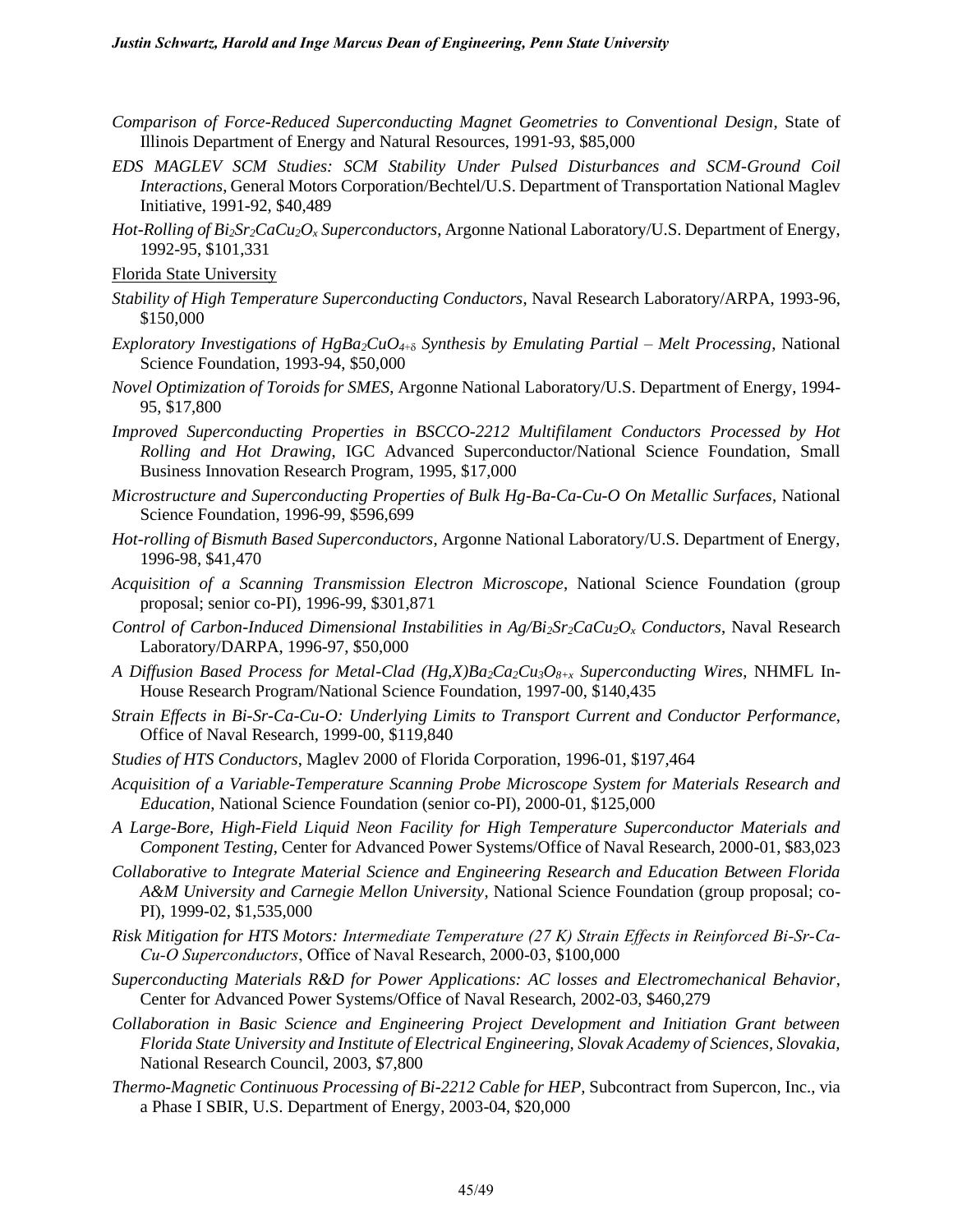- *Magneto-Optical Imaging and Microstructural Characterization of YBCO Coated Conductors Under Tensile Stress and Strain*, Air Force Office of Scientific Research, 2001-04, \$245,000
- *Project Superconductivity, A Teacher-Scientist Workshop*, Office of Naval Research, 2004-05, \$9,800
- *Project Superconductivity, A Teacher-Scientist Workshop*, Institute of Electrical and Electronics Engineers, 2004, \$25,000
- *Project Superconductivity, A Teacher-Scientist Workshop*, U.S. Department of Energy, 2004, \$4,050
- *Project Superconductivity, A Teacher-Scientist Workshop*, Applied Superconductivity Conference, Inc., 2004, \$20,000
- *Stability and Quench Protection of YBCO Wires and Coils*, Lockheed-Martin (Oak Ridge National Laboratory)/DoE, 2000-04, \$272,046
- *Distributed Energy and Electric Reliability (DEER)– High Temperature Superconductivity, State Outreach Center*, U.S. Department of Energy, 2003-04, \$145,600
- *Engineering Issues for YBCO Coated Conductor Applications,* Air Force Office of Scientific Research, 2004-2005, \$101,289
- *Coil Simulator for AC Conductors*, AFOSR, STTR program, subcontract from American Superconductor Corporation, Phase I, 2004-2005, \$45,000
- *High Field Magnets for MRI,* National Institutes for Health, SBIR program, subcontract from Supercon, Inc., fast-track submission, Phase I: 2004, \$15,000.
- *Quench Behavior of YBCO Coated Conductors with Localized Defects*, AFOSR MURI via subcontract from U. Wisconsin, 2004-2006, \$95,827
- *AC Losses in High Temperature Superconductors for Power Applications,* U.S. Department of Energy through the Center for Advanced Power Systems (group proposal, co-PI), 2005-2007, \$547,000
- *Coil Simulator for AC Conductors*, AFOSR, STTR program, subcontract from American Superconductor Corporation, Phase II, 2005-2007, \$153,954
- *React-wind-sinter technology for Bi2Sr2CaCu2O<sup>x</sup> magnets,* U.S. Department of Energy, STTR program, subcontract from Supercon, Inc., Phase I: 2007-2008, \$59,908
- *High Field Stability Exploration of Second Generation HTS,* U.S. Department of Energy, STTR program, subcontract from American Superconductor Corporation, Phase I: 2007-2008, \$35,050
- *Multi-purpose Fiber Optic Sensors for HTS Magnets,* U.S. Department of Energy, STTR program, subcontract from Muons, Inc., Phase I: 2008-2009, \$30,000
- *Insulation Materials and Methods for Bi2212 Magnets,* U.S. Department of Energy, STTR program, subcontract from Supercon, Phase I: 2008-2009, \$59,238
- *Partnership for Research and Education in Materials Science between FAMU and CMU,* National Science Foundation (group proposal, co-PI), 2004-09, \$3,748,555
- *Enhanced Thermal Performance of Nuclear Fuels*, Institute for Energy Systems, Economics and Sustainability, 2009, \$15,000
- *Influence of thermal properties of insulation material in HTS coils on quench propagation*, Advanced Magnet Lab, Inc., 2009, \$10,000
- *High Field Magnets for MRI,* National Institutes for Health, SBIR program, subcontract from Supercon, Inc., Phase II: 2005-2009, \$740,242 (FSU)
- *Three-Dimensional Quench Simulation & Protection in HTS Devices,* U.S. Air Force Research Laboratory through the Universal Technology Corporation, 2008-2010, \$504,494 (FAMU)
- North Carolina State University
- *High Field YBCO Magnet Technology for Muon Cooling*, U.S. Department of Energy, SBIR/STTR program, subcontract from Muons, Inc., Phase I, 2009-2010, \$30,000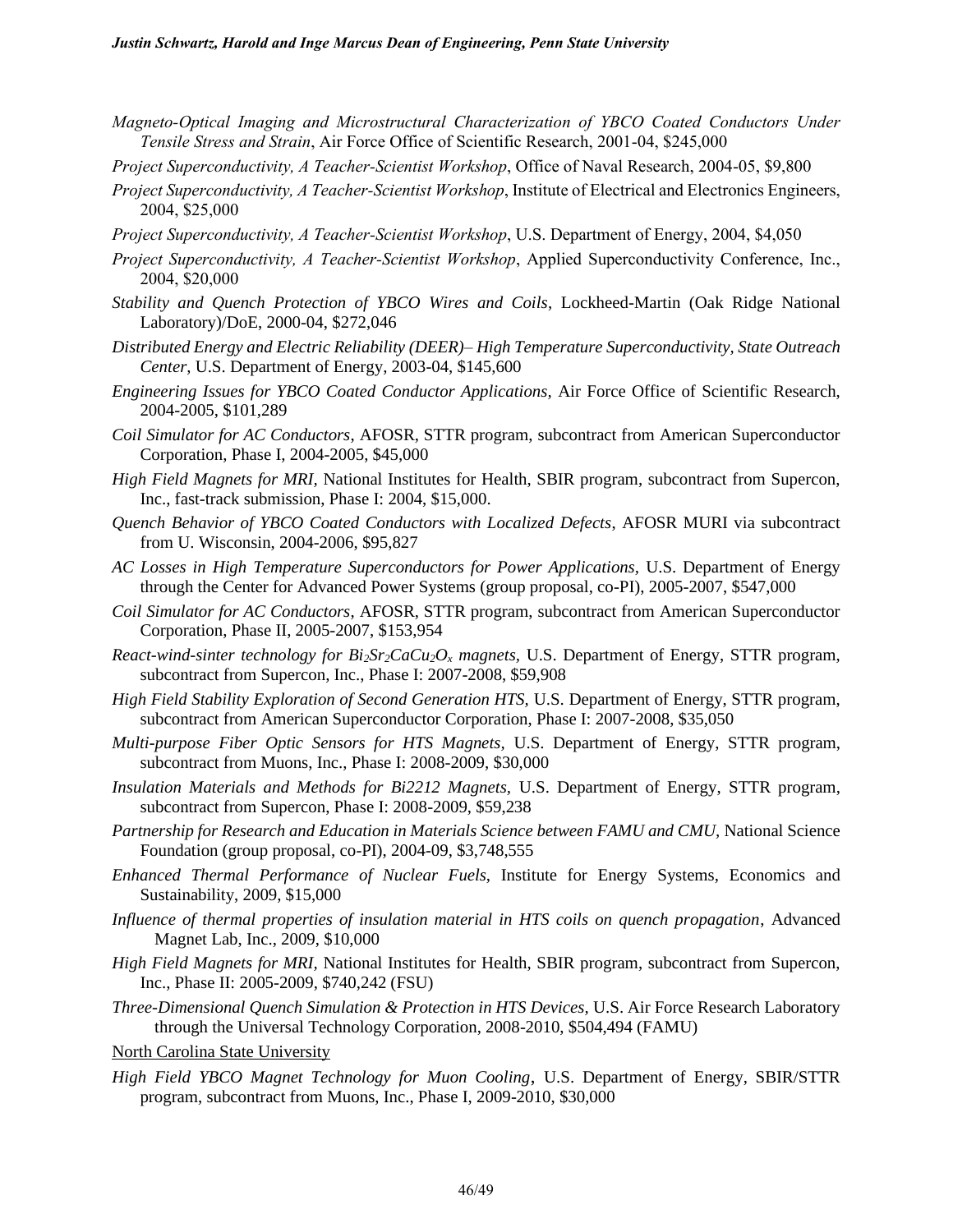- *Enhanced magnetoelectric behavior in piezoelectric/magnetostrictive thin film composites via magnetic field-assisted processing,* A Small Grant for Exploratory Research, National Science Foundation, Materials Processing and Manufacturing Program, w/Nazanin Bassiri-Gharb, Georgia Tech, 2009 – 2010, \$99,183
- *High Strength Silver Sheath for Bi2212/Ag Conductor,* U.S. Department of Energy, SBIR program, subcontract from Supercon, Phase I: 2010-2011, \$25,000
- *Thin Robust Electrical Insulator for High Field HTS Magnets,* U.S. Department of Energy, STTR program, subcontract from nGimat, Phase I: 2010-2011, \$40,000
- *High Field Magnets for MRI,* National Institutes for Health, SBIR program, subcontract from Supercon, Inc., Phase II: 2005-2009, \$54,864
- *React-wind-sinter technology for Bi2Sr2CaCu2O<sup>x</sup> magnets,* U.S. Department of Energy, STTR program, subcontract from Supercon, Inc., Phase II: 2008-2011, \$372,595
- *Proposal to fund an inter laboratory collaboration for the development of magnets with fields >22 T using*  HTS conductor; Very High Field Superconducting Magnet Collaboration, Department of Energy Office of High Energy Physics, 2009-2011, \$4,000,000 (shared amongst six institutions); NCSU subcontract: \$232,419
- *Fiber Optic Quench Detection Via Optimized Rayleigh Scattering in High-field YBCO Accelerator Magnets,* U.S. Department of Energy, STTR program, subcontract from Muons Inc., Phase I: 2011- 2012, \$34,061
- *Magnetic field-assisted processing of piezoelectric/magnetostrictive thin film composites to enhance properties*, National Science Foundation, Materials Processing and Manufacturing Program, w/Nazanin Bassiri-Gharb, Georgia Tech, 2009-2012, \$361,129
- *Insulation Materials and Methods for Bi2212 Magnets,* U.S. Department of Energy, STTR program, subcontract from Supercon, Phase II: 2009-2012, \$350,000
- *Multi-purpose Fiber Optic Sensors for HTS Magnets,* U.S. Department of Energy, SBIR program, subcontract from Muons, Inc., Phase II: 2009-2012, \$255,474
- *Three-Dimensional Quench Simulation & Protection in HTS Devices,* U.S. Air Force Research Laboratory through the Universal Technology Corporation, 2010-2012, \$262,499
- *Characterization of Superconducting Composites for Fault Current Limiters,* Grid Logic, 2011-2012, \$160,000
- *Electrical Energy Storage System by SMES Method for Ultra-High Power and Energy Density*, Air Force Office of Scientific Research, STTR program, subcontract from Tai Yang Research Company, Phase I: 2012-2013, \$30,254
- *Thin Robust Electrical Insulator for High Field HTS Magnets,* U.S. Department of Energy, STTR program, subcontract from nGimat, Phase II: 2011-2013, \$243,785
- *High Strength Silver Sheath for Bi2212/Ag Conductor,* U.S. Department of Energy, SBIR program, subcontract from Supercon, Phase II: 2011-2013, \$199,992
- *Quench Degradation Mechanism of Metal-Ceramic Superconductor Composite Conductor and Quench Detection of Ceramic Superconductors and Magnets*, Fermi National Accelerator Laboratory, 2013, \$8,278
- *Evaluation of MgB<sup>2</sup> Conductor and Coil Stability at 4.2 K,* National Institutes for Health, subcontract from General Electric, 2009-2014, \$237,042
- *Fiber Optic Quench Detection Via Optimized Rayleigh Scattering in High-field YBCO Accelerator Magnets,* U.S. Department of Energy, STTR program, subcontract from Muons Inc., Phase II: 2012- 2014, \$370,169
- *X-ray Diffraction Study of Bi2212 Superconducting Powder*, Solid Material Solutions, 2014, \$2,212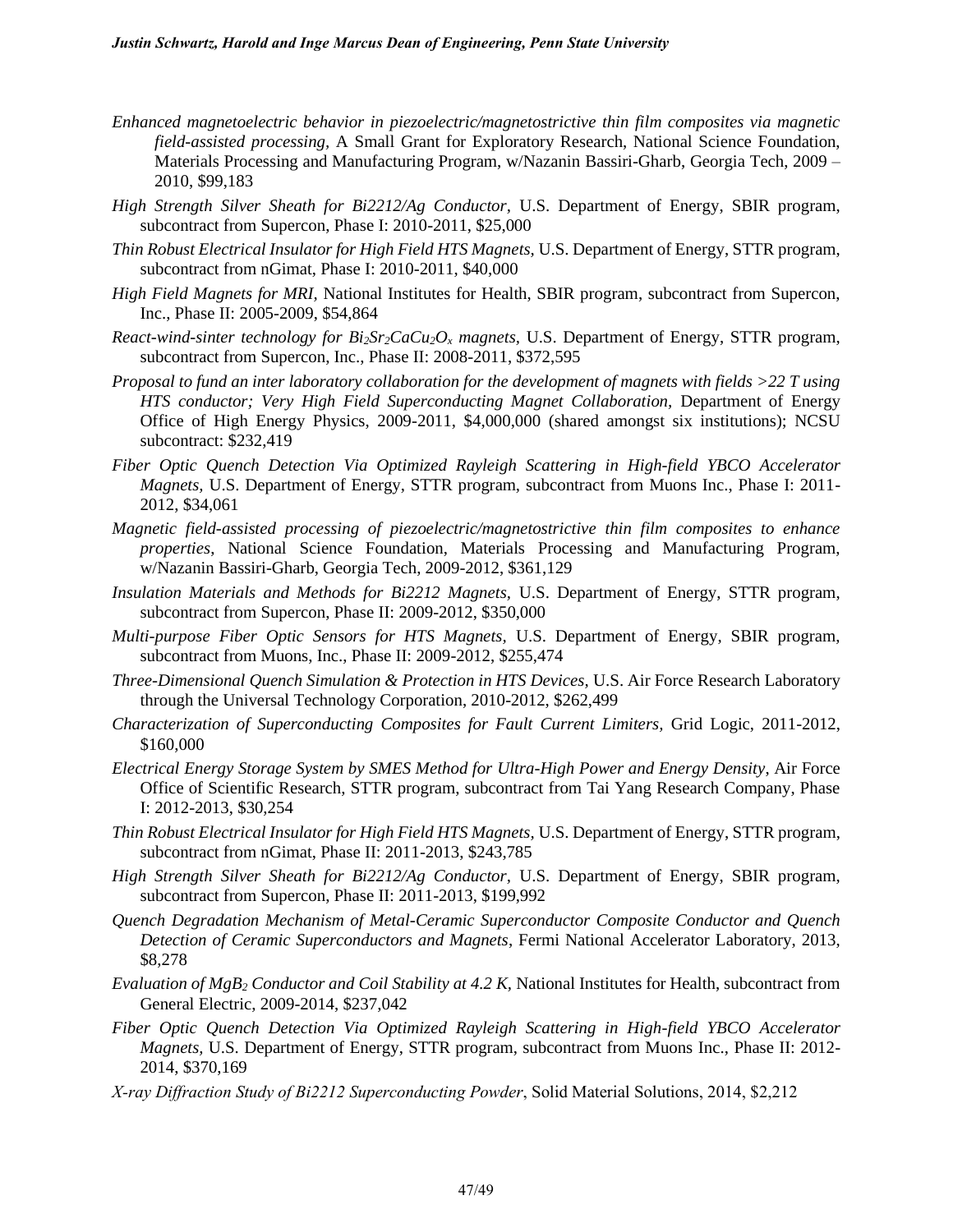- *Direct and Inverse Design Optimization of Magnetic Alloys*, Air Force Office of Scientific Research, subcontract from Florida International University, w/C.C. Koch, 2012-2015, \$255,349
- *Scalable Production of High-Quality Bi2212 Nanopowders,* U.S. Department of Energy, SBIR program (Fast Track), subcontract from nGimat, 2013-2015, \$28,318 in Phase I, \$250,000 in Phase II
- *Development of \$20/(kA-m) Low AC Loss High Temperature Superconducting Composite Conductors*, ARPA-E, subcontract from Grid Logic, 2013-2015, \$328,075
- *Stability, Quench Propagation and Conductor Degradation of Bi2Sr2CaCu2O<sup>x</sup> Round Wires for High Field Magnet Applications*, Fermi National Accelerator Laboratory, 2014-15, \$112,048
- *Collaborative study of Bi2212 wires*, Fermi National Accelerator Laboratory, 2014-2015, \$8,290
- *Production of Nanostructured Core/Shell Powders for Exchange- Spring Magnet Applications,* ARPA-E, subcontract from Grid Logic, 2015-2016, \$35,000
- *YBCO Coated Conductor with an Integrated Optical Fiber Sensors,* U.S. Department of Energy, Phase I STTR program, subcontract from American Superconductor Corporation, 2015-2016, \$64,089
- *Electrical Energy Storage System by SMES Method for Ultra-High Power and Energy Density*, Air Force Office of Scientific Research, STTR program, subcontract from Tai Yang Research Company (renamed Energy2Power, Inc.), Phase II: 2013-2016, \$265,000
- *Optical Fiber Quench Detection Studies for US4 Superconducting Magnets,* U.S. Navy, collaborative with American Superconductor Corporation, 2015-2016, \$141,050
- *Tape-cast NiFe ferrites for miniaturized phased array antennas*, National Reconnaissance Office, subcontract from Northrop-Grumman Corporation Aerospace Systems, 2016, \$75,000
- *Novel, Low Cost, High Field Conductor for Superconducting Magnetic Energy Storage*, ARPA-E, subcontract from Tai Yang Research Company (renamed Energy2Power, Inc.), 2013-2017, \$567,600
- *Superconducting Joints Between (RE)Ba2Cu3O7-x Coated Conductors via Electric Field Assisted Processing,* U.S. Department of Energy, Office of Science, Office of High Energy Physics, 2014-2017, \$300,000
- *Optical fiber integration into*  $Bi_2Sr_2CaCu_2O_x/Ag/AgX$  *and*  $(RE)Ba_2Cu_3O_x$  *superconducting coils, U.S.* Department of Energy, Office of High Energy Physics, Phase I STTR subcontract from Lupine Materials and Technology, 2016-2017, \$75,000
- *Field Assisted Sintering and Bonding of Heterogeneous Oxide Interfaces for Thermal Barrier Coatings,*  Lucideon, 2017-2018, \$109,349
- *Real-Time Distributed Quench Detection in High Temperature Superconductor Magnets*, Department of Energy, Office of Fusion Energy, Phase I STTR subcontract from Luna Innovations, 2018-2019, \$60,000
- *Controlling microstructures and interfaces in co-fired dissimilar oxide thin films via electric field processing*, National Science Foundation, 2016-2019, \$346,153
- *Smart CORC Magnet Cables Containing Optical Fibers for Quench Detection, Department of Energy,* Office of Fusion Energy, Phase I SBIR/STTR subcontract from Advanced Conductor Technologies, 2018-2019, \$45,000
- *Optical Fiber Optic Quench Detection Via Rayleigh-Interrogated Optical Fibers in AC Magnets*, U.S. NSWC, 2018-2019, \$50,000
- *Rayleigh Interrogated Optical Fiber (RIOF) Quench Monitoring and Control System for DC and AC Operated High Temperature Superconducting Magnets,* Department of Defense (Navy), Phase I STTR Lupine Materials & Technology/Penn State University, 2019-2020, \$240,000
- *Optical fiber integration into*  $Bi_2Sr_2CaCu_2O_x/Ag/AgX$  *and*  $(RE)Ba_2Cu_3O_x$  *superconducting coils, U.S.* Department of Energy, Office of High Energy Physics, Phase II STTR Lupine Materials and Technology and NCSU, 2017-2019, \$1,000,000